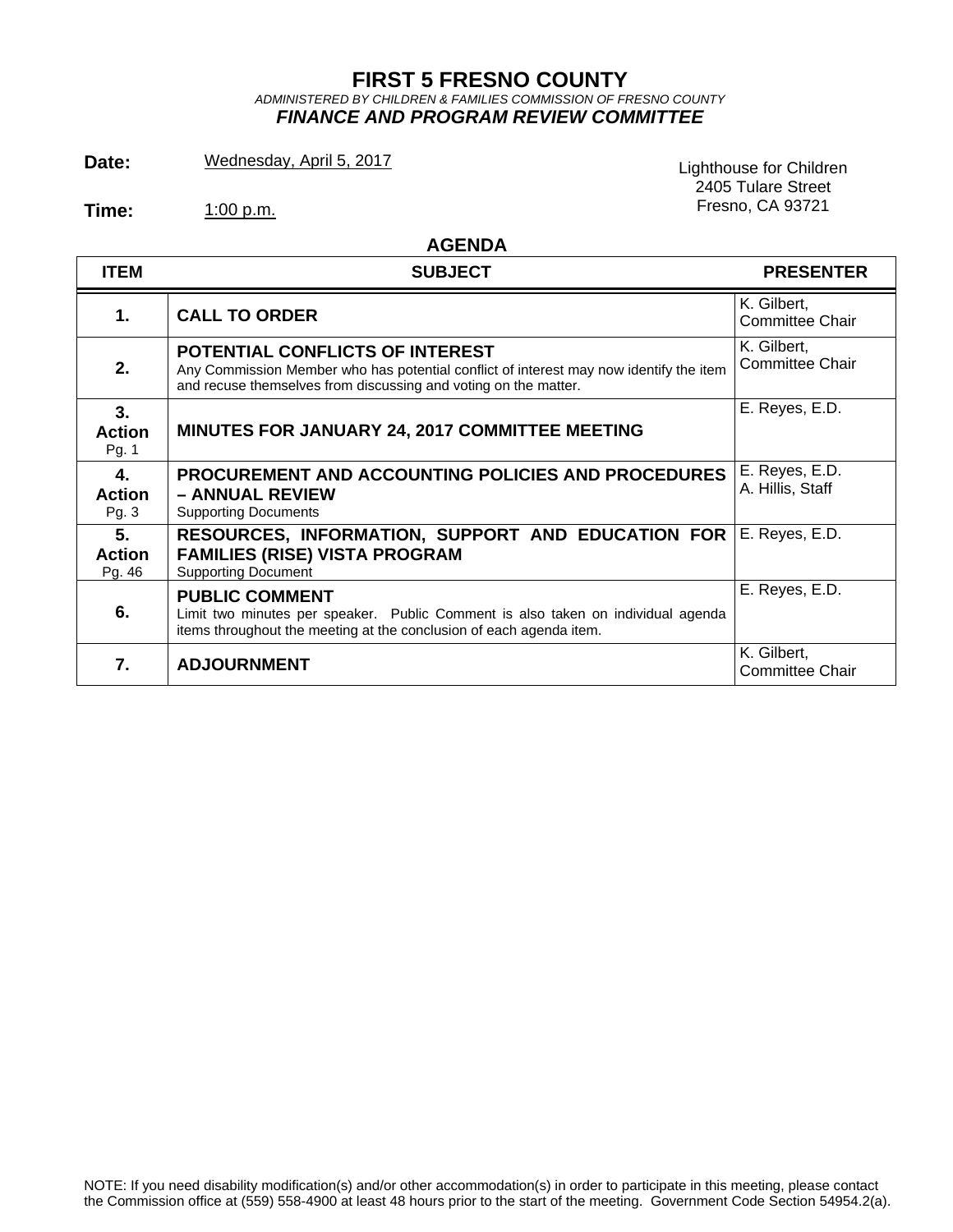# *FIRST 5 FRESNO COUNTY ADMINISTERED BY CHILDREN & FAMILIES COMMISSION OF FRESNO COUNTY*

#### *FINANCE AND PROGRAM REVIEW COMMITTEE April 5, 2017 – 1:00 p.m.*

#### **2405 Tulare Street Fresno, CA 93721**

#### **AGENDA ITEM NO. 3**

#### **RECOMMENDED ACTION:**

Approve January 24, 2017 Committee Meeting Minutes.

#### **ACTION SUMMARY MINUTES**

**Present:** Hugo Morales, Kari Gilbert

**Absent**: None.

**Staff:** Emilia Reyes, Lilith Assadourian, Elizabeth Campos, Alix Hillis, Hannah Norman, Karina Perez, Chia Vue

#### **1. CALL TO ORDER**

## **2. POTENTIAL CONFLICT OF INTEREST**

None heard.

Note: Agenda item 7 was moved up the agenda after item 3.

#### **3. MINUTES FOR OCTOBER 21, 2016 COMMITTEE MEETING**

Public Comment: None heard.

Motion by: Morales Second by: Gilbert Ayes: Morales, Gilbert Noes: None Heard.

#### **7. PUBLIC EDUCATION CAMPAIGN CONTRACT WITH RUNYON SALTZMAN, INC.**

Public Comment: Norma Rivera, Social Marketing Director and Alicia Leupp, Account Supervisor of Runyon Saltzman, Inc. provided an overview of the firm and their previous work experience with other First 5 county commissions.

Motion by: Morales Second by: Gilbert Ayes: Morales, Gilbert Noes: None Heard.

#### **4. PARTNERSHIP WITH UNIVERSITY OF CALIFORNIA, SAN FRANCISCO – PRETERM BIRTH INITIATIVE CA, PRENATAL GROUP CARE**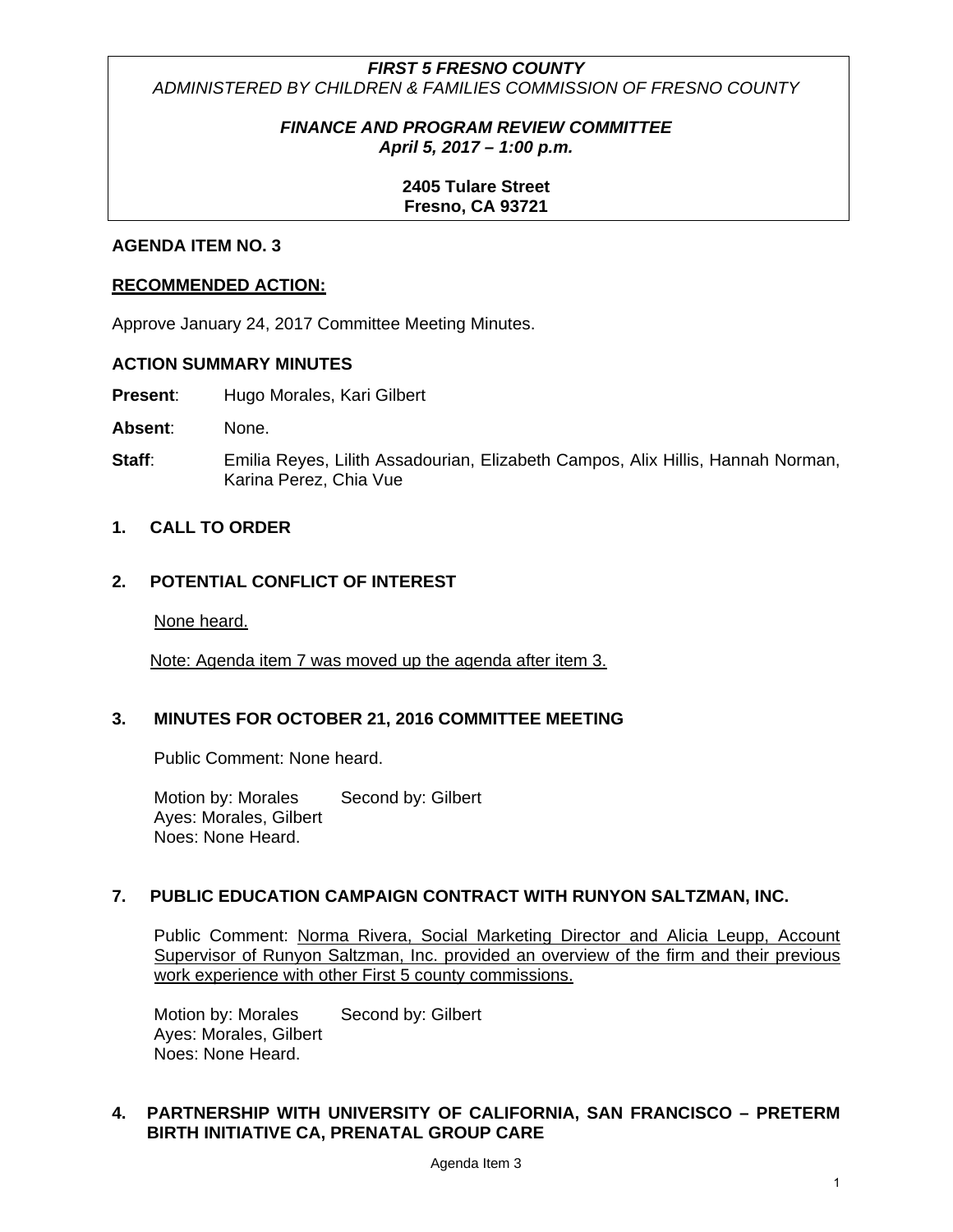Public Comment: None heard.

Motion by: Morales Second by: Gilbert Ayes: Morales, Gilbert Noes: None Heard.

## **5. FUNDING CONSIDERATION FOR CENTRAL CALIFORNIA CENTER FOR HEALTH AND HUMAN SERVICES, PARENT COUNCIL PROJECT**

Commissioner Morales disclosed a potential conflict of interest as a California State University Trustee.

Public Comment: None heard.

Motion by: Morales Second by: Gilbert Ayes: Morales, Gilbert Noes: None Heard.

#### **6. BIRTH-THROUGH-THIRD GRADE (B3) PHASE TWO PROCUREMENT**

Public Comment: None heard.

Motion by: Morales Second by: Gilbert Ayes: Morales, Gilbert Noes: None Heard.

#### **8. PUBLIC COMMENT**

No action required.

Public Comment:

Lilith Assadourian, Program & Evaluation Director, provided an update on two contracts currently on a corrective action plan.

Commissioner Gilbert asked staff to provide the same update to the full Commission in closed session.

#### **9. ADJOURNMENT**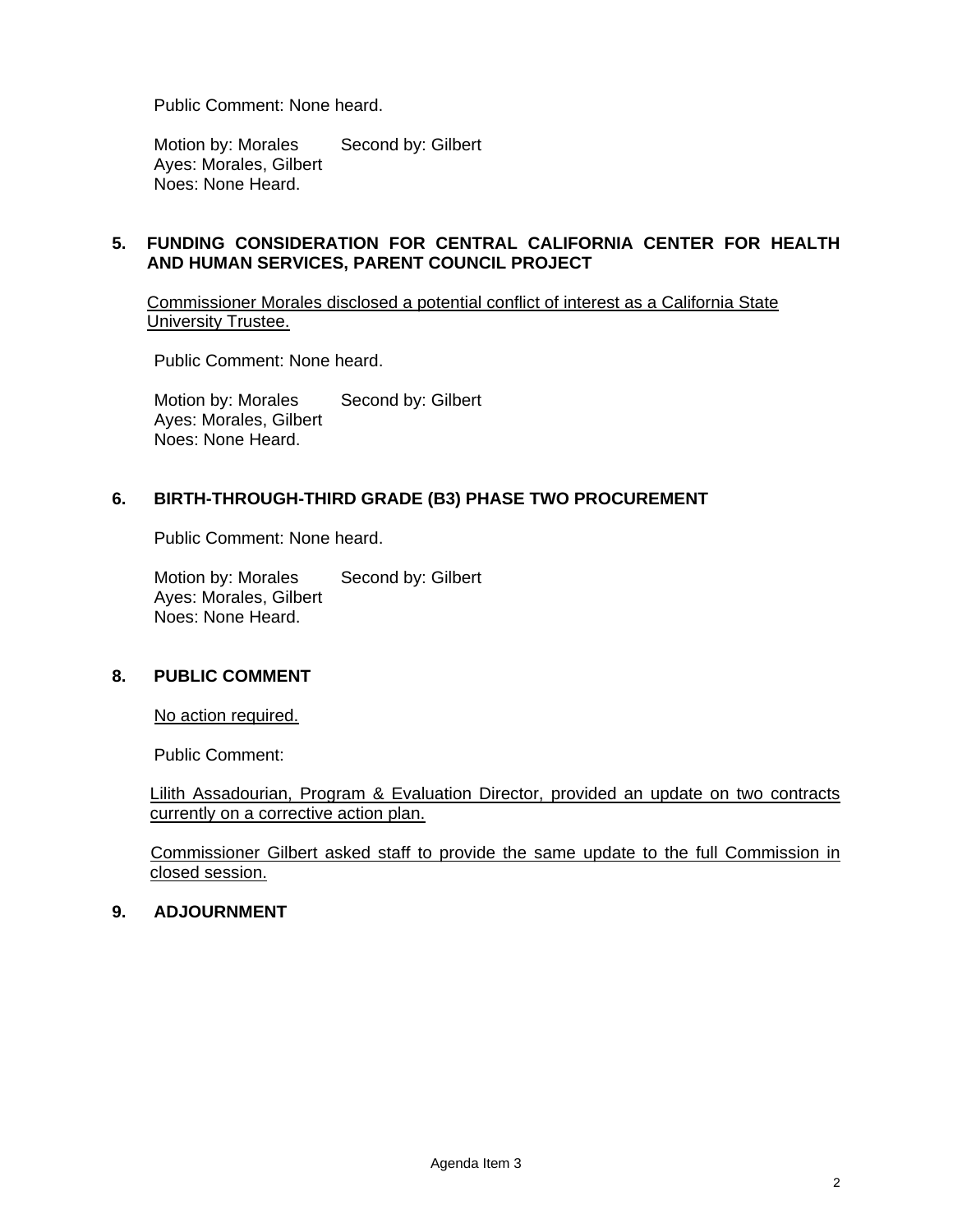# *FIRST 5 FRESNO COUNTY ADMINISTERED BY CHILDREN & FAMILIES COMMISSION OF FRESNO COUNTY*

# *FINANCE AND PROGRAM REVIEW COMMITTEE April 5, 2017 – 1:00 p.m.*

# **2405 Tulare St. Fresno, CA 93721**

## **AGENDA ITEM NO. 4**

TO: Children & Families Commission of Fresno County

FROM: Emilia Reyes, Executive Director

SUBJECT: Procurement and Accounting Policies and Procedures - Annual Review

#### **RECOMMENDED ACTION:**

Approve, for full Commission consideration, the updated Procurement Policies and Procedures Manual and Accounting Policies and Procedures Manual

#### **BACKGROUND**

#### *PROCUREMENT POLICIES AND PROCEDURES MANUAL:*

On an annual basis the Commission reviews and updates the Programmatic and Administrative Procurement Policies and Procedures Manual (PPP). The following updates are presented for your review and approval:

- Addition of Legal Counsel's review and approval of all agreements, regardless of dollar amount, prior to obtaining the Chair's signature
- Change to the Informal Selection Process dollar threshold to either \$25,000.01 or 10,000.01

# *ACCOUNTING POLICIES AND PROCEDURES MANUAL:*

On an annual basis, the Commission reviews and updates the Accounting Policies and Procedures Manual to ensure internal procedures alignment with the First 5 Association Financial Management Guide, Governmental Accounting Standards Board (GASB), and industry standards. Accounting policies provide high-level guidance and focus attention on critical executive responsibilities associated with accounting for the Commission. The following updates are presented for your review and approval:

- Addition of reference to the Lighthouse for Children Inc. (LFC) to illustrate the relationship between the Commission and LFC and to showcase how both follow the same accounting policies and procedures.
- Inclusion of other revenue streams in the Revenue section.
- Inclusion of credit card purchasing and revised procedures.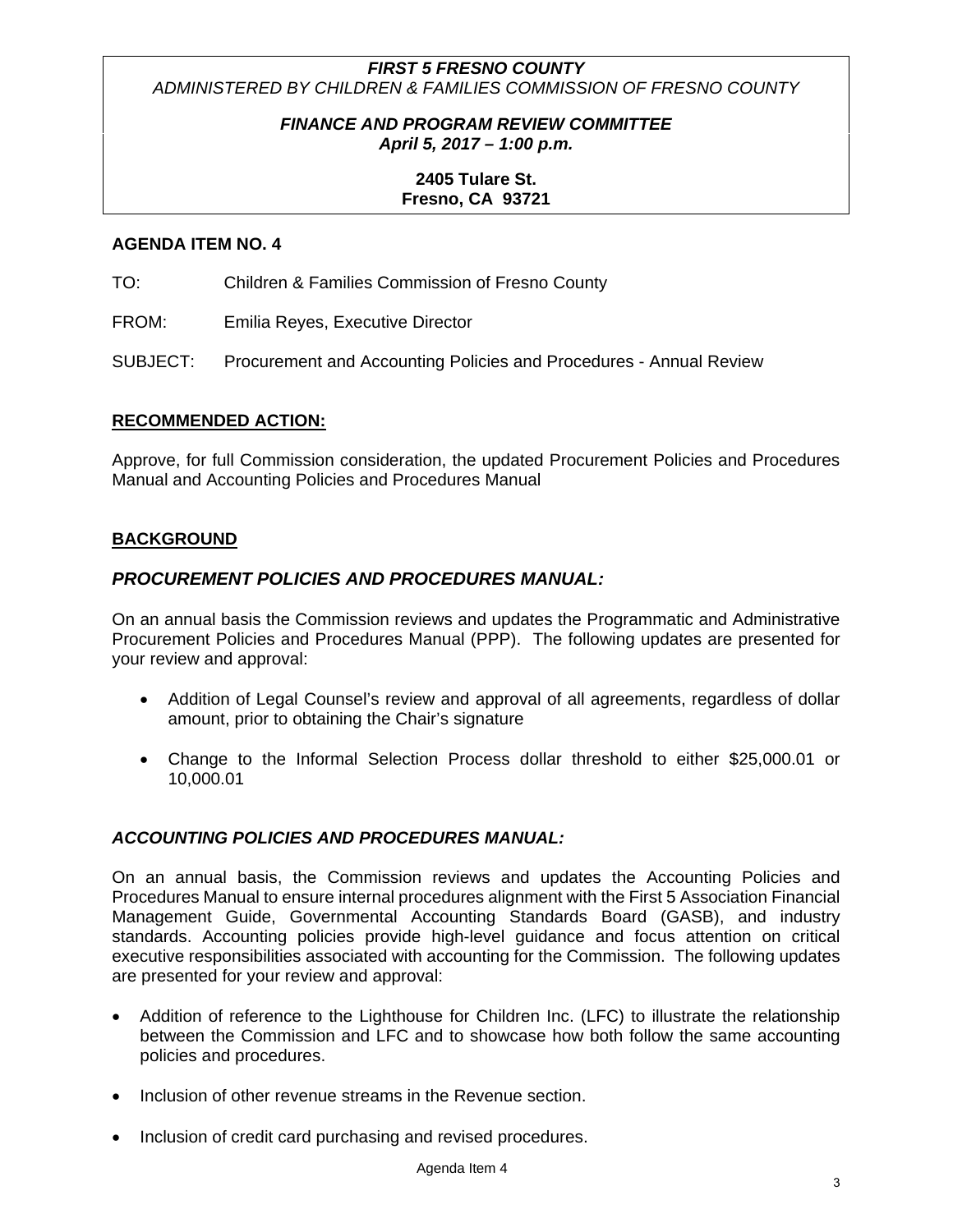- Update to the purchasing and contracting dollar thresholds
- Addition of purchasing details for public relations expenditures to act as further guidelines and standards

**Fiscal Impact:** Action on this agenda item will have no fiscal impact.

# **CONCLUSION:**

Annual review and updates to Commission's policies and procedures ensure efficiency, further transparency, cost effectiveness and internal controls. Upon approval, staff will forward to the full Commission for review and approval during the April 2017 Commission meeting.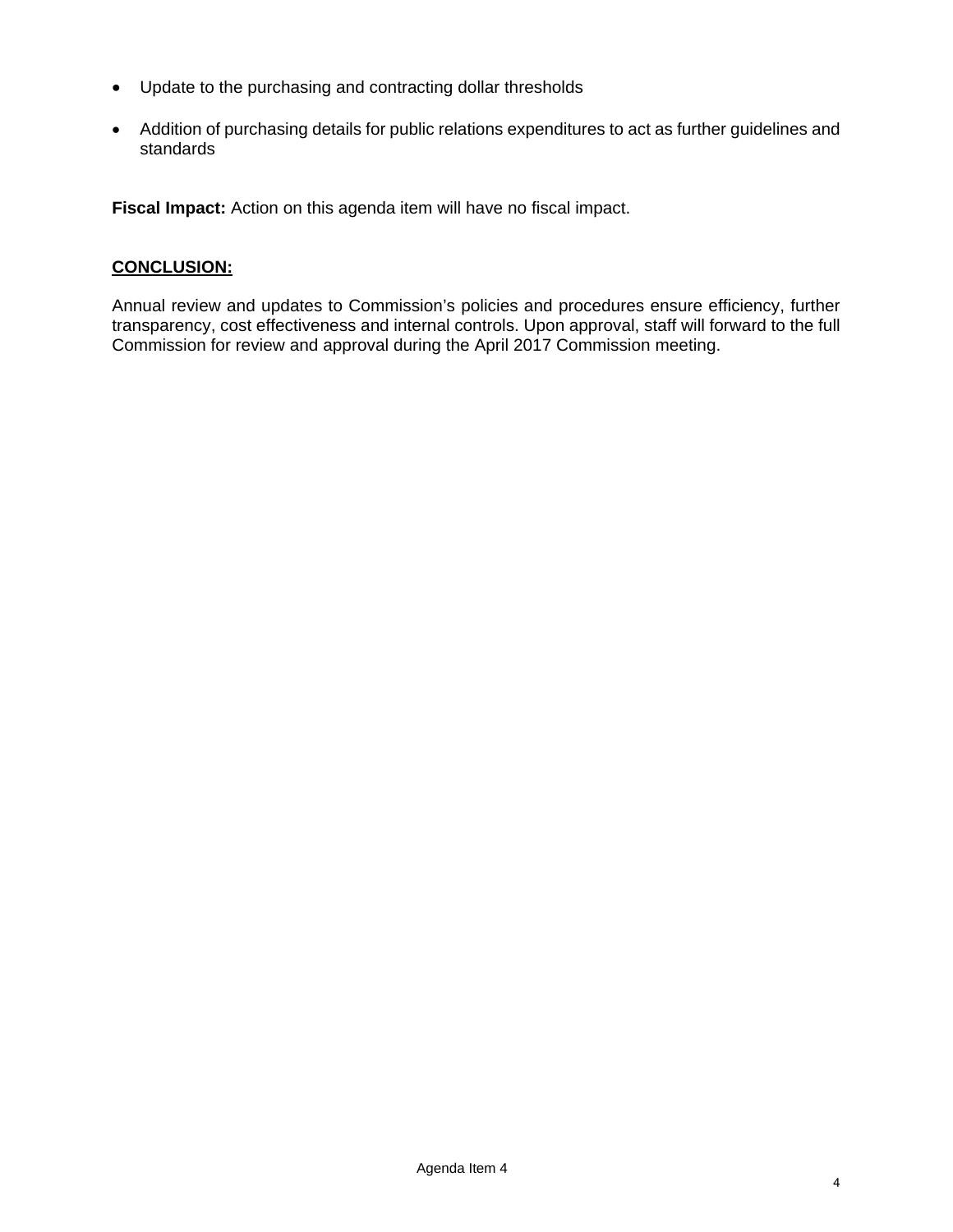

# **ADMINISTRATIVE AND PROGRAMMATIC**

# **PROCUREMENT POLICIES**

# **AND PROCEDURES MANUAL**

**Updated April 2017**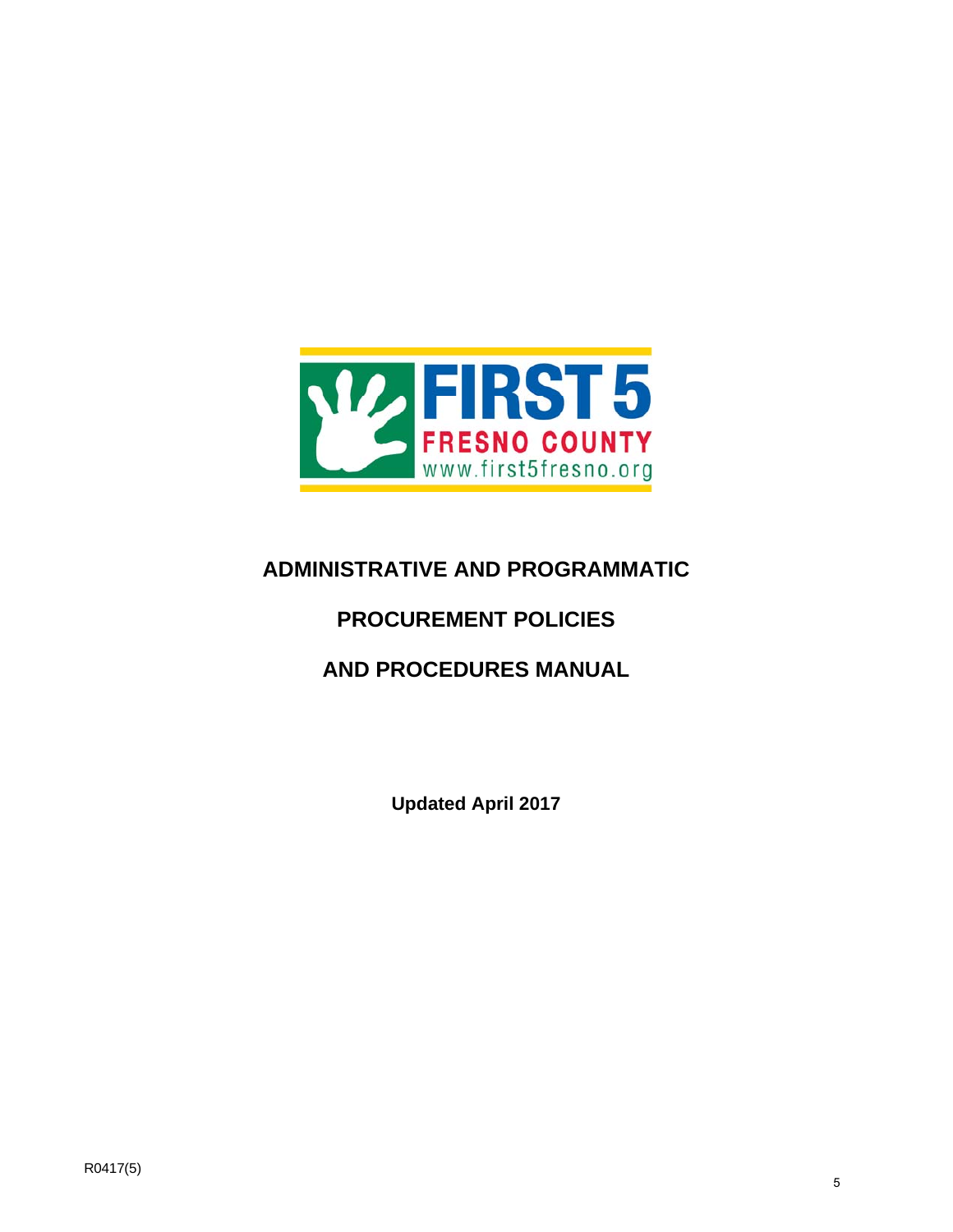The purpose of the Children and Families Commission of Fresno County (the Commission) also known as The Commission Fresno County. Administrative and Programmatic Procurement Policies and Procedures Manual is to document the Commission's policies and procedures related to its purchasing of and/or contracting for goods and services. Fresno County Ordinance **99-009**, Section **2.38.020**, item (E) states "The Commission shall develop purchasing and contracting policies and procedures consistent with applicable Federal and State laws and regulations."The Commission is required by law to abide by section *130140(d)(4)(B)* of the Health and Safety Code, which requires county commissions to adopt, in a public hearing, contracting and procurement policies consistent with State law. This includes, but is not limited to, Government Code sections *54201-54205*, Public Contract Code sections *2000-2002*, *3410* and *22150-22154*, and California Labor Code section 1771, *et seq*.

# **PROCUREMENT**

# **A. Public Works Projects**

In the event that the Commission desires to enter into a Public Works Contract, as defined in Public Contract Code section 1101, the Commission shall comply with those provisions described in Article 3.5 of the Public Contract Code (§20120 *et. seq*). The Commission shall be the final decision-maker with respect to all Public Works Contracts.

# **B. Informal and Formal Competitive Purchases For Goods and Services**

#### **1. Thresholds**

 Purchases for goods and services for the operations of the Commission are authorized by the Executive Director and/or the Commission. The competitive procurement process shall be used to acquire goods and services based upon the following dollar thresholds:

|                           |                     | Required #          |
|---------------------------|---------------------|---------------------|
| For Purchases             | Type of Procurement | of Proposals/Quotes |
| \$3,000.01 to \$25,000.00 | Informal            | Three $(3)$         |
| \$25,000.01 and greater   | Formal              | No Minimum          |

\*Purchases \$3,000.00 or less are considered routine (day-to-day) and do not require proposals or quotes. These purchases can be made by using a Commission credit card with the Executive Director's approval or a payment authorization form.

#### **2. Informal Selection Process:**

The informal selection process allows the Commission staff to obtain a written price and scope of work via fax, e-mail, or other writing by at least three vendors. The vendor that best fits the Commission's needs, using price, quality and the ability to provide deliverables within the Commission's timeframe as the primary factors shall be selected. If the Commission is unable to obtain at least three written quotations, staff shall document this fact and provide as much available information regarding why it could not obtain this number. The Commission reserves the right to use a formal procurement process for purchases \$25,000.00 or less, especially if there is uncertainty about the types of goods or services the Commission is seeking to obtain.

The Executive Director and a Commission officer shall have authority to execute contracts obtained by informal selection procedures for amounts less than \$25,000.01 or \$10,000.01 without formal Commission approval. The Executive Director shall inform the Commission during the regular Commission meeting immediately following the execution of a contract within the Executive Director's signature authority of (i) the subject matter of the contract; (ii)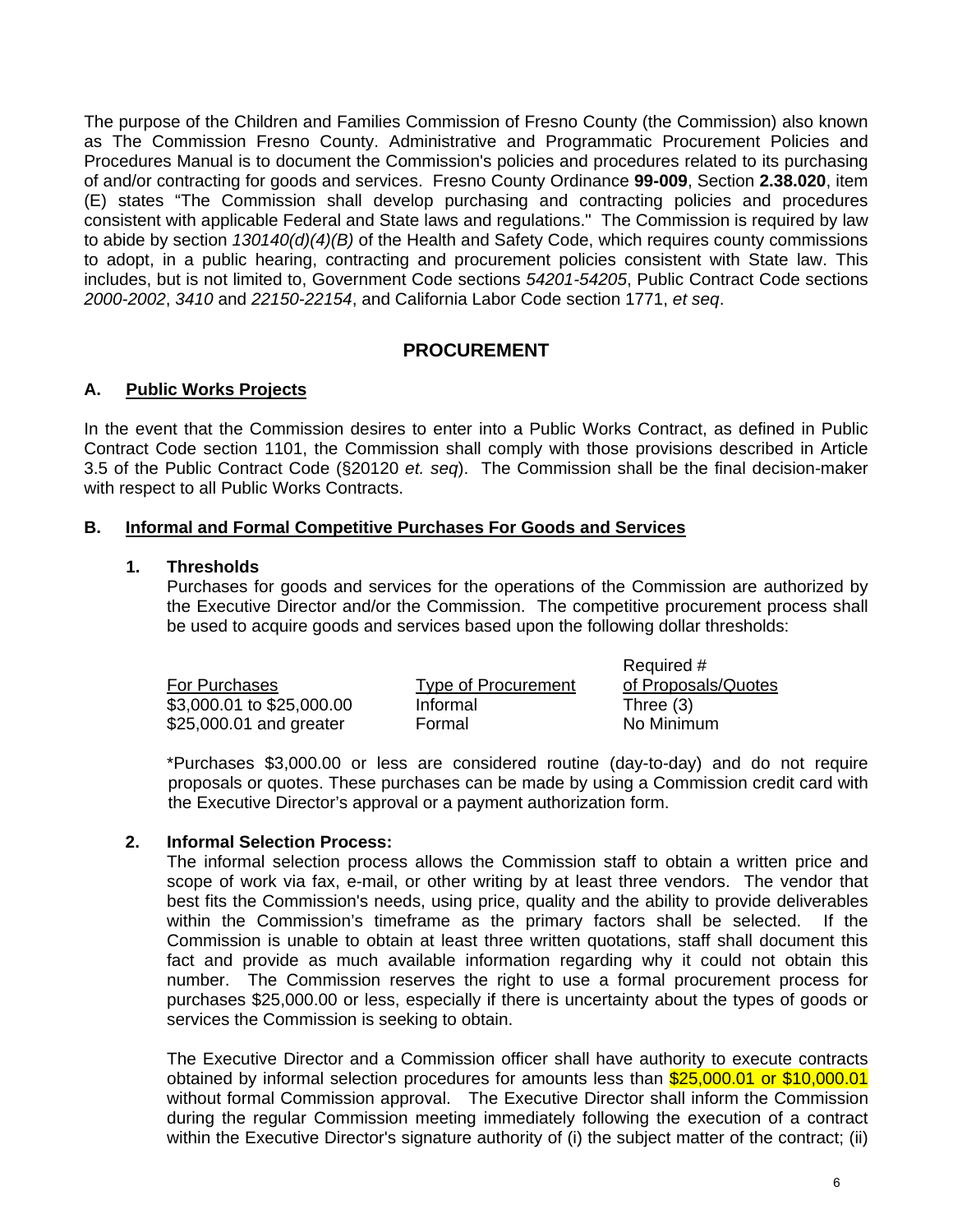the amount of the contract; and (iii) the contracting parties. Neither the Commission nor its staff shall piecemeal contracts in an effort to make the contract amounts fall below any particular monetary threshold. All agreements, irrespective of dollar amount, require Legal Counsel review.

# **3. Formal Procurement Process For Administrative Goods Or Services**

For formal procurements, the Commission will use a Request for Proposals (RFP) or a Request for Quotations (RFQ), as best determined by the Commission or staff as the case may be. All contracts entered into as a result of the formalized procurement process shall be approved by the Commission before they are executed by the Executive Director and a Commission officer. Prior to contract execution, any and all agreements must be sent to the Commission's contracted Legal Counsel for review.

- (a) An RFP is used when the Commission cannot precisely set forth its needs. Rather than including specifications, the Commission shall provide vendors a statement of work and the vendors are then asked to propose solutions. The RFP will detail what items the vendors are to submit, the qualifications of the proposer, the cost of their proposals, how the Commission will evaluate the proposals, select the vendor, and develop the contract. The RFP award is based upon various factors, including the lowest price, expertise of the proposer, and technical superiority of the proposal as compared to the other proposals submitted to the Commission. Proposals in response to an RFP are subject to negotiation after they have been submitted to the Commission.
- (b) An RFQ is used when the Commission has determined precisely what goods and services it needs. Similar to an RFP, an RFQ award is not necessarily based upon the lowest price, but upon a service or good that best fits the requirements within a reasonable proximity to the other proposals submitted to the Commission. The terms contained in an RFQ are typically not negotiable.

# **4. Formal Procurement Process for Programmatic Services**

For formal procurements, the Commission will use a RFP, RFQ, or Request for Applications (RFA) as best determined by the Commission or staff. All contracts entered into as a result of the formalized procurement process shall be reviewed and signed by the Commission's contracted Legal Counsel and approved by the Commission before they are executed by the Executive Director and a Commission officer.

- (a) The RFP is used when the Commission cannot precisely set forth its needs. Rather than including specifications, the Commission shall provide proposed grantees a statement of work and the proposed grantees are then asked to propose solutions. The RFP will detail what items the proposed grantees are to submit, the qualifications of the proposer, the cost of their proposals, how the Commission will evaluate the proposals, select the proposed grantee, and develop the contract. The RFP award is based upon various factors, including the lowest price, expertise of the proposer, and technical superiority of the proposal as compared to the other proposals submitted to the Commission. Proposals in response to an RFP are subject to negotiation after they have been submitted to the Commission.
- (b) An RFA is a formal announcement by the Commission of an opportunity to apply for funds with specific strategies and parameters in order to achieve the Commission's strategic goals and outcomes. An RFA contains specific requirements regarding the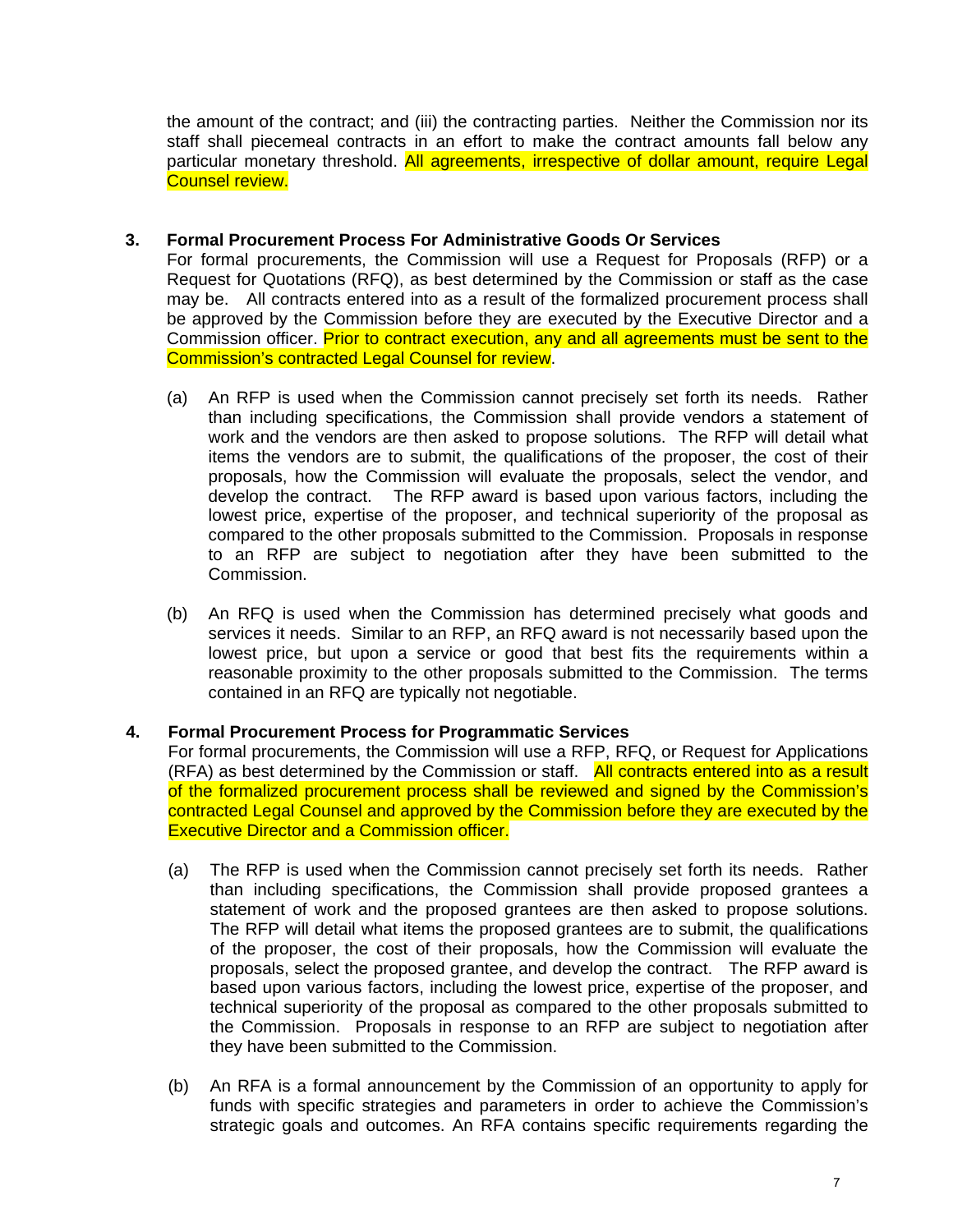application and evaluation processes, and how such funds shall be used. Proposals in response to an RFA are subject to negotiation after they have been submitted to the Commission.

(c) Intent to Partner (ITP): With respect to programmatic RFPs or RFAs, the Commission may select certain service providers by engaging in community-based planning efforts in which stakeholders come together for the purpose of identifying specific needs and the providers best able to meet those needs. Funds should not be awarded during these meetings. The natural bias toward competitive procurement should apply and any exceptions should adhere to the guidelines outlined in this procedure.

# **C. Public Notice**

It is the Commission's policy to provide notice to the public of all formal procurement opportunities. Such notices shall be posted publicly to ensure competition. Public notice will be on the Commission's website, in a local or trade newspaper/periodical of general circulation, and when determined by staff to achieve the greatest response, posted via the internet on public online exchanges. Publication shall be no less than ten (10) calendar days prior to the procurement time and due date. The Commission may opt to create and maintain a vendor list for specific professional services so long as such vendor(s) have been selected through informal or formal selection process, as the case may be. Commission staff shall keep evidence of posting of such notices as part of the project.

# **D. Contacts During Procurement Period**

As of the issue date of the RFP/RFQ/RFA and continuing through the public notification of the award, all F5FC staff and Commissioners are specifically directed not to hold any unscheduled meetings, conferences, or technical discussions regarding the RFP/RFQ/RFA with prospective service providers or vendors. "Off the record" contacts can potentially taint the Commission's decision-making process.

Proposers may only contact the Commission as identified in the RFP/RFQ/RFA in response to any matter pertaining to that RFP/RFQ/RFA. Proposers are prohibited from directly contacting any other Commission staff member or Commissioner regarding any matter directly or indirectly related to the RFP/RFQ/RFA. Such prohibited contact may result in disqualification of the potential contractor's proposal.

Proposers are encouraged to review the Commission's Conflict of Interest Policy.

# **E. Limitations On Those Who May Submit Proposals**

# **1. No Subcontractors or Consultants**

 No consultant or subcontractor that provides advice to the Commission for a project may submit a proposal for an RFP/RFQ/RFA for the same project.

# **2. No Conflicts of Interest**

 Pursuant to the Commission's Conflicts of Interest Policy and Conflicts of Interest Code no Commissioner or Commission staff may make, participate in making, or use their official position to influence the making of any governmental decision which may have a direct or indirect foreseeable material financial effect on the Commissioner or staff person. Therefore, no entity in which a Commissioner or staff person has a material financial interest may submit a proposal to the Commission. (Please also see Section 3: Relatives)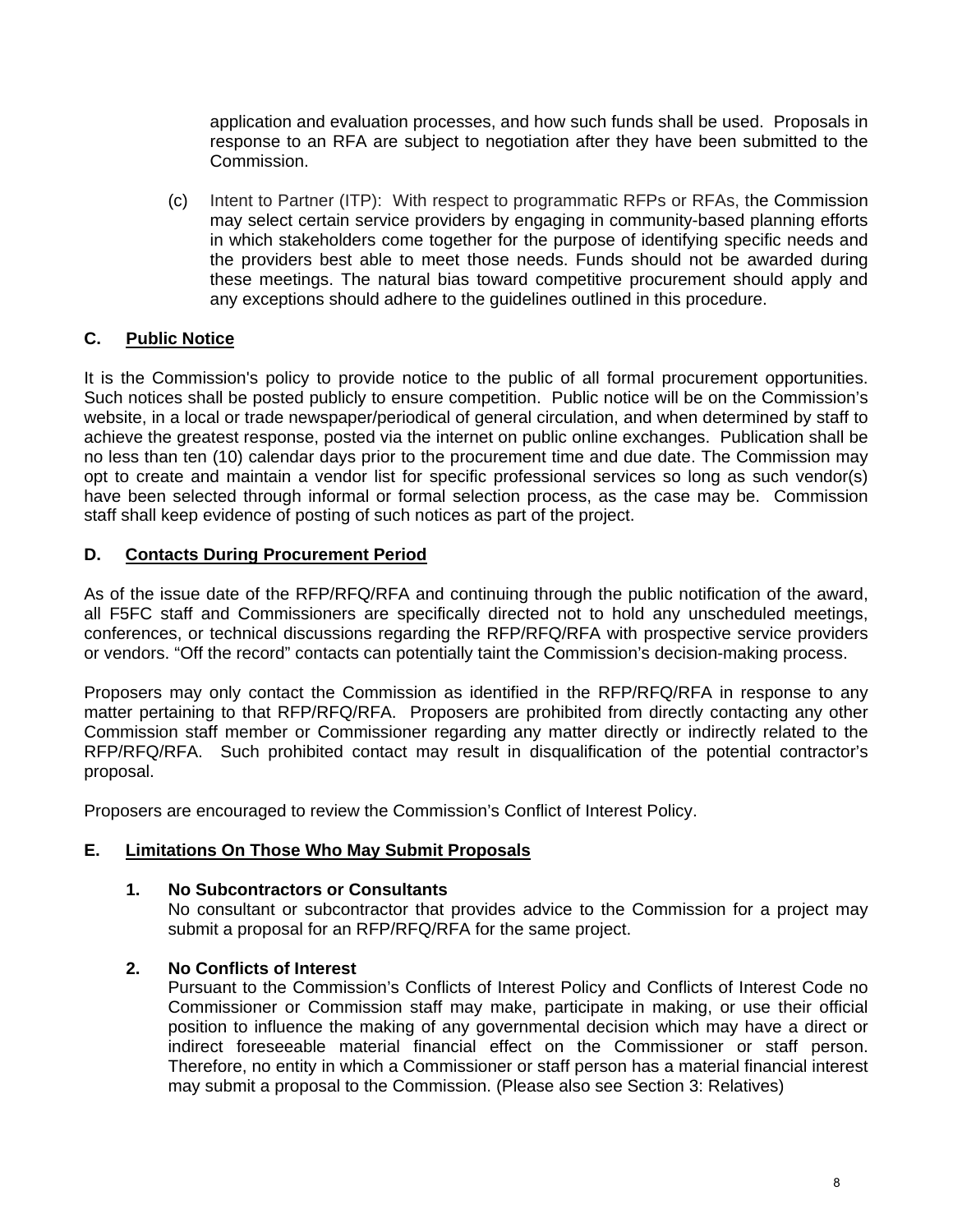Additionally, any Commissioner or designated staff running for elected office must immediately disclose and recuse themselves from any Commission matter or action involving a contributor (whether direct or in-kind) to the campaign of that Commissioner or Commission staff. Under no circumstances may Commission staff accept a campaign contribution (whether direct or in-kind) from a Commission contractor in which that staff member has direct or indirect oversight over that contractor's service, contract, or activities. Commissioners and Commission staff are strongly encouraged to seek guidance from the Commission's legal counsel if there are any questions regarding the requirements contained in this paragraph. Any operation or action outside of these guidelines may result in disciplinary or legal action.

# **3. Relatives**

Under no circumstances, may a financial dependent of a F5FC Commissioner or staff respond to a F5FC RFP, RFQ, or RFA. Relatives (which shall include, but not be limited to, parents, adult children, siblings, aunts and uncles) of F5FC Commissioners or staff who are not dependents are discouraged from responding to F5FC RFPs/RFQs/RFAs. If a Commission staff person becomes aware that his or her relative has submitted or will submit a proposal, that staff person shall immediately disclose the existence of this relationship to the Executive Director and subsequently the Commission. Moreover, that staff person shall immediately be screened from the proposal process and such relationship shall be disclosed to the Commission prior to any approval by the Commission. If a Commissioner is aware that his or her relative has submitted or will submit a proposal, that Commissioner shall disclose the relationship at a public meeting and recuse himself or herself from any part of the decision-making process on that RFP/RFQ/RFA.

# **F. Disallowed Costs**

The Commission shall not reimburse any potential contractors for any expenses that potential contractor incurs in the preparation of a proposal to the Commission. A potential contractor is solely responsible for his/her/its own costs regarding preparation of and submitting any proposal.

# **G. Time and Due Date**

The amount of time proposers may prepare their responses to formal procurement opportunities shall be determined by the Commission but, if practicable, shall be no less than ten (10) calendar days after release of RFP/RFQ/RFA and shall provide sufficient time for proposers to prepare and submit their proposals. The Commission reserves the right to amend the proposal due date. Such changes shall be issued in writing in the form of an addendum to all prospective proposers who received the original request documents or posted on the website. The Commission shall time-stamp all proposals it receives, or if the RFP/RFQ/RFA allows for electronic submission, staff shall keep evidence of the date and time such electronic correspondence is received. THE COMMISSION IS NOT RESPONSIBLE IF IT DOES NOT RECEIVE A PROPOSER'S ELECTRONIC SUBMISSION.

# **H. Addendum of Procurement Opportunities**

The Commission reserves the right to amend any RFP/RFQ/RFA. The Commission shall make a reasonable effort to provide all vendors who received a RFP/RFQ/RFA with written notice of such action. Any oral interpretations of contract specifications by any Commissioner or staff to the vendor regarding terms or conditions shall not be binding on the Commission.

# **I. Mistakes in Proposals Prior to Opening of Proposals**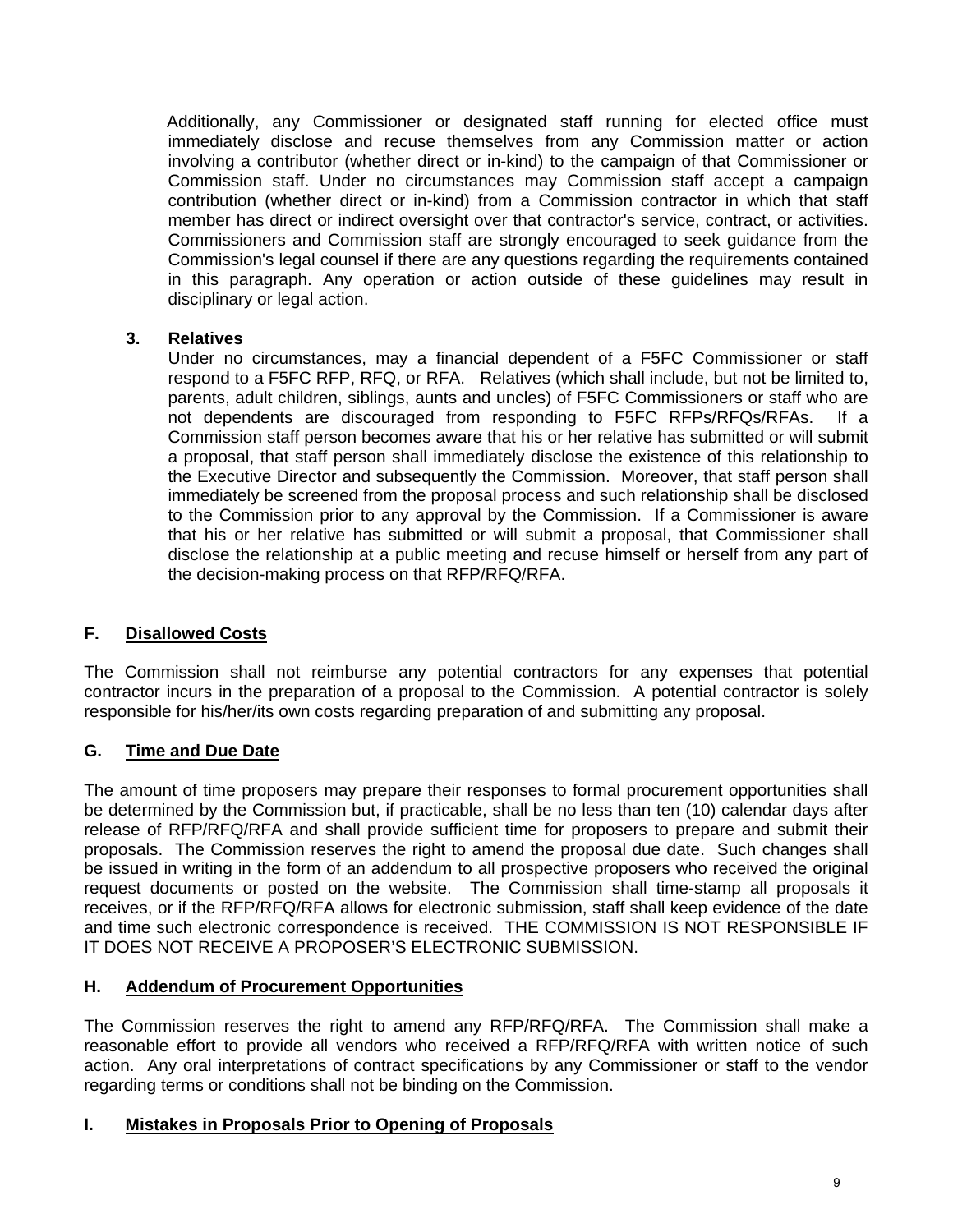Mistakes in proposals detected prior to opening may be corrected by the proposer by withdrawing the original and submitting a corrected proposal to the Commission before the due date. If there is insufficient time prior to the due date and time to withdraw the original and submit a corrected proposal, the proposer or an authorized representative may correct the mistake on the face of the original proposal, provided that such revision occurs prior to the due date and time. A corrected proposal must follow the time and due date procedures in Section G above. The Commission will not accept corrections to proposals after the proposal time and due date.

# **J. Acceptance, Review, and Selection**

Proposals shall be accepted without alteration or correction, except as authorized in this policy, and shall be evaluated based upon the requirements set forth in the RFP/RFQ/RFA, which may include certain criteria to determine acceptability such as inspection, testing, quality, workmanship, delivery, and suitability for a particular purpose. Those criteria that will affect the proposal's price and be considered in evaluation for award, shall be objectively measurable, such as discounts, transportation costs and total or life cycle costs.

The Commission shall assign a staff person to facilitate the creation of a selection committee and/or process to review the proposals. The contract file shall contain a written explanation of the selection decision.

The Executive Director, or designee, shall make a final recommendation to the Commission based on the results of the committee. The Executive Director, or designee, shall notify all proposers of the recommendation no less than ten (10) days before the Commission approves the award. Final approval of the award shall be made by the Commission.

All contracts and purchases shall be based strictly upon the face value of the proposals received. The Commission shall not factor in to its procurement selection any hidden rebates, discounts, and other price considerations not described in the proposals.

A formal award notice shall be issued to the selected vendor, specifying the amount awarded and indicating that funds will be released upon compliance of a signed contract establishing the terms and conditions of all parties. Non-selected vendors shall receive written notice of the Commission's action. Commission staff shall keep evidence of the sent award and non-selection letters as part of the project.

#### **K. Notice of Cancellation or Rejection of Proposals**

The Commission may, at its discretion, cancel or reject any or all proposals. In the event of such a cancellation or rejection, all proposers shall be notified in writing as soon as possible and the reason(s) shall be documented in the procurement file.

#### **L. Determination of Non-Responsiveness**

Failure of a proposer to promptly supply information requested by the Commission may be grounds for the Commission to determine that the proposer is non-responsive, in which case the proposal may be rejected.

# **M. Disclosure of Results**

After the award by the Commission, all proposals received by the Commission shall be open to public inspection at the offices of the Commission during normal business hours. The Commission shall keep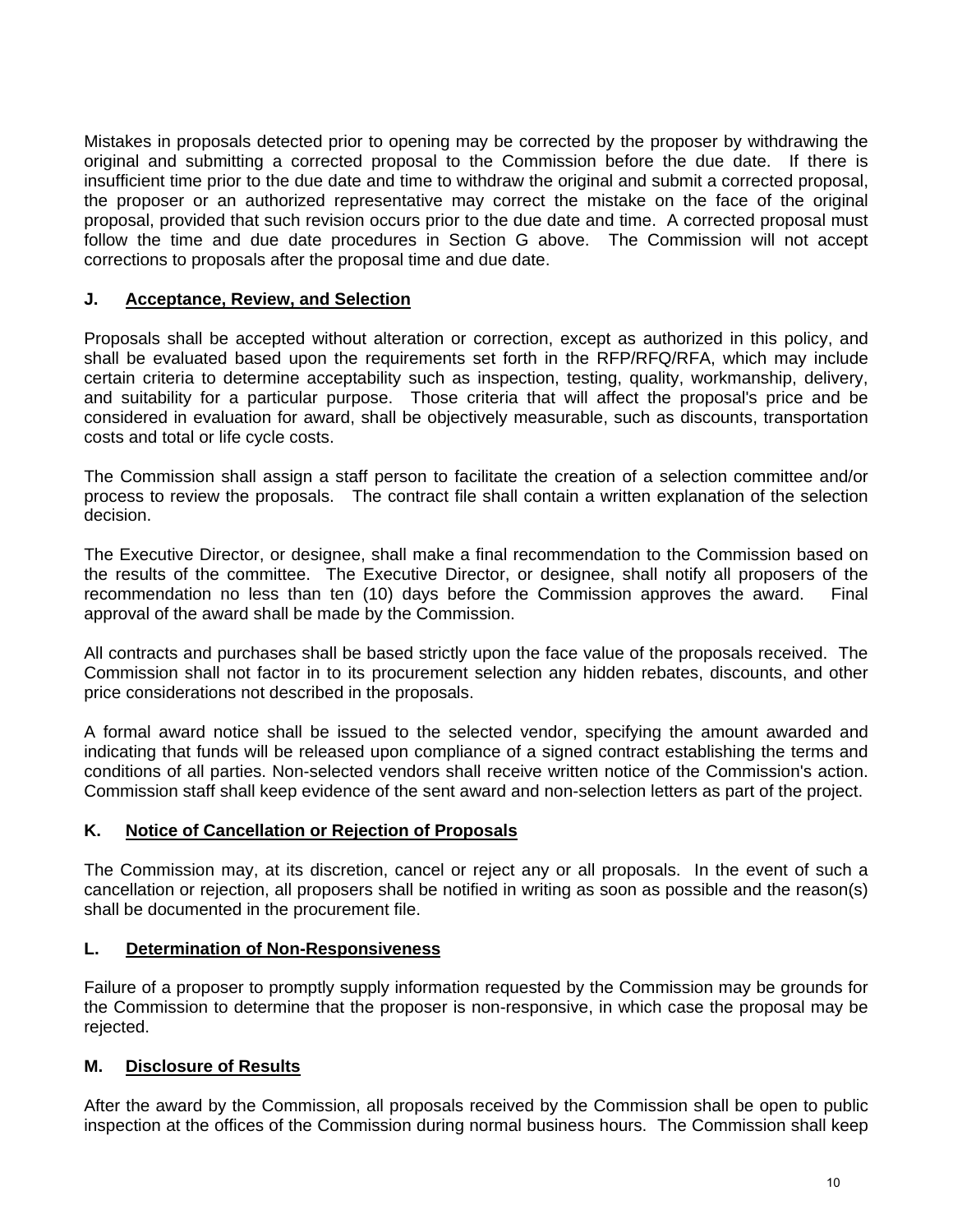the non-selected proposals for a minimum of two (2) years after the completion of the project. **The Commission is subject to the California Public Records Act ("CPRA") and the proposer must assume that any proposal it submits to the Commission is subject to disclosure under the CPRA. The Commission assumes no responsibility for the confidentiality of any information provided in the proposals.**

# **N. Protests**

- 1. **Formal Procurement or Commission Approved Informal Purchases:** Upon notice by F5FC of a proposed award, any proposer may file a formal written protest regarding a potential or recent procurement by the Commission. The protest shall be filed with the Executive Director no later than forty-eight hours before the day of the meeting at which the Commission is scheduled to (i) award the subject contract or (ii) approve or disapprove a purchase that requires approval pursuant to the informal selection process described in Section 2 above. The protest shall be in writing addressed to and filed with the Executive Director and contain the exact basis for the protest, and proof that the protester is a viable and responsible provider of the supplies, equipment or services sought. The protest should provide evidence that the award violated the Commission's procurement procedures or State law. Mere disagreement with the decision of the Commission or Executive Director shall not be the basis for a successful protest. Commission staff shall keep record of any and all protests made by proposers.
- 2. **Informal Procurement Under \$25,000.01:** Upon notice by F5FC of a proposed award of a procurement not going before the Commission, any proposer may file a formal written protest regarding a potential procurement. The protest shall be filed with the Executive Director no later than forty-eight hours after the notice of award. The protest shall be in writing addressed to and filed with the Executive Director and contain the exact basis for the protest, and proof that the protester is a viable and responsible provider of the supplies, equipment or services sought. The protest should provide evidence that the award violated the Commission's procurement procedures or State law. Mere disagreement with decision of the Commission or Executive Director shall not be the basis for a successful protest. The Executive Director shall make a determination as to a protest to an informal procurement. A proposer may file an appeal of such determination with the Commission. Commission staff shall keep record of any and all protests made by proposers.

# **O. Exceptions to a Competitive Selection Process**

All goods and services shall be procured by an informal or formal competitive selection process unless the Commission or the Executive Director determines that one of the circumstances described below is satisfied. The Commission shall document, in writing, the justification for using such an exception.

- **1. Sole Source Procurement:** The Commission may procure materials or services that are available from only one source. In order for the Commission to justify a sole source procurement, one or more of the following factors must be present:
	- (a) The vendor capabilities and experiences are so unique (including the vendor's possession of patents or trademarked materials) that no other vendor may comparably meet the Commission's needs;
	- (b) Only one product is available to reasonably meet the Commission's needs; and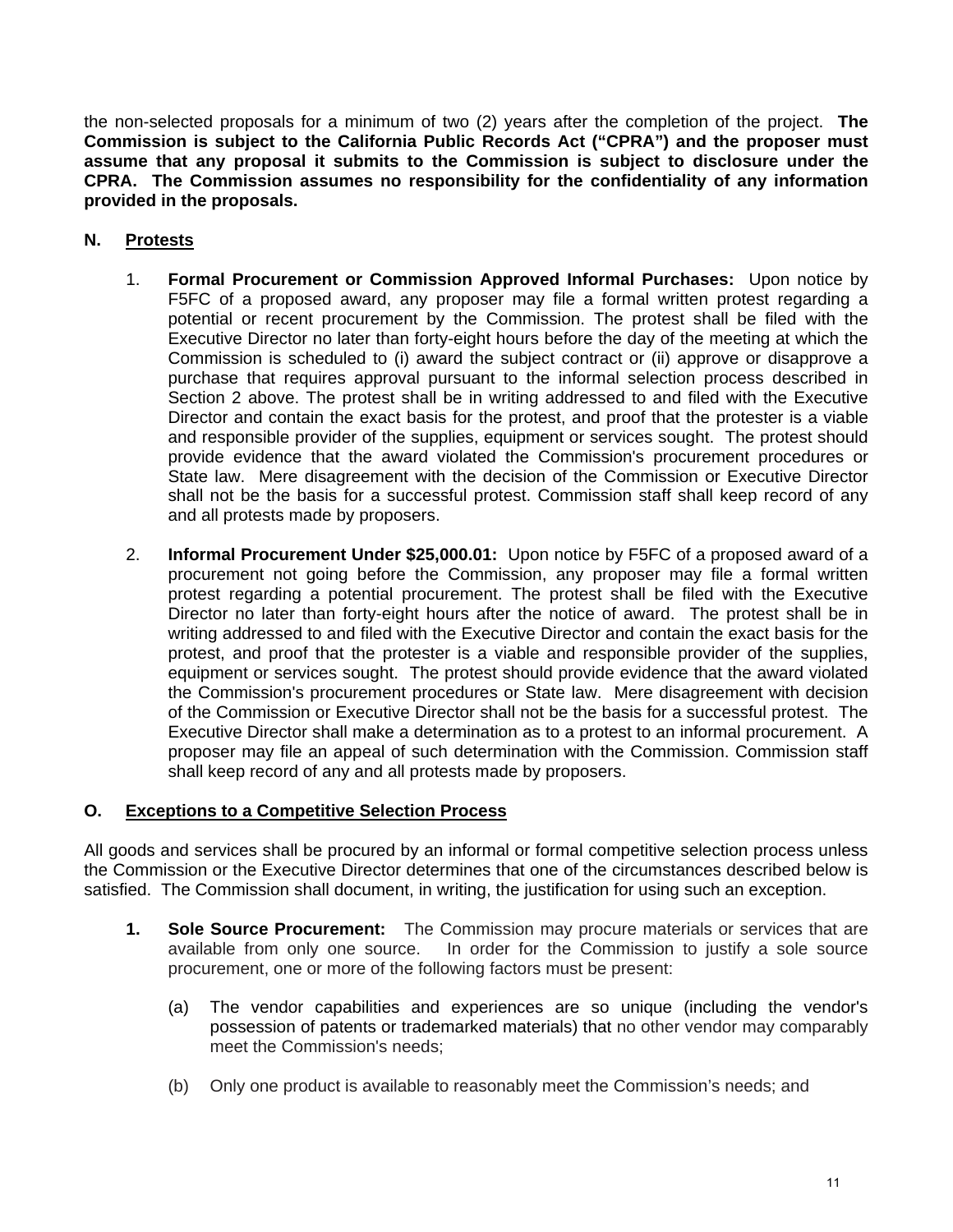- (c) Only one vendor has the ability to provide goods or services to the Commission within the Commission's required time frame.
- **2. Emergency**: Emergency purchases may be made by the Executive Director or designee when the materials or services so purchased are necessary to continue Commission operations or services. Such emergency purchases shall be submitted to the Commission for ratification at its next regular meeting. The Commission expects the use of such emergency purchases to be seldom used.
- **3. State or County Vendors**: The Commission may use a vendor under a leveraged purchase agreement without a competitive selection process if the leveraged purchase agreement itself was procured via a competitive selection and the vendor accepts the same terms as those contained in the leveraged purchase agreement.

# **P. Commission's Standard Policies Manual**

All contractors and vendors contracting with the Commission must agree to comply with the policies in the Commission's standard policies manual (i.e. Service Provider Manual or Supportive Services Manual), including, but not limited to, the following:

**1. Breastfeeding Friendly (BFF) Policy:** The Commission embraces the importance of supporting and encouraging mothers to breastfeed their babies for as long as possible and has adopted a Breastfeeding Friendly Policy to be in place in any agreement between the Commission and programs and services funded by the Commission.

Prior to the disbursement of any funds, all Service Providers and vendors contracting with the Commission must agree to comply with the Commission's BFF Policy, which requires the display of the Commission's BFF logo in a highly visible location such as the lobby/reception area, front window or entrance of the agency's office or service location. By displaying the BFF logo, agencies promote awareness and support of California Civil Code - Section 43.3 - a mother's right to breastfeed in public.

**2. Faith-based Funding Policy:** The Commission embraces the value of an active partnership between families, Service Providers, civic leaders, the faith-based community, local business and the community at large, and honors and respects the diversity of our community.

The Commission acknowledges the right of all individuals to participate in Commission funded programs without coercion or unsolicited exposure to faith. Therefore, the Commission will not fund/support religious activities and/or activities that appear to promote a particular religious belief over others by way of its funding practices.

 Service Providers and program recipients are expected to comply with all the legal requirements and restrictions imposed upon government funded activities as articulated in the California Constitution and the Religion Clauses of the First Amendment to the United States Constitution.

- **3. Supplanting Policy:** No Commission funds shall be used to supplant (take the place of or replace) state or local General Fund money for any purpose. This prohibition does not apply to federally or privately funded programs.
- **4. Tobacco Policy:** The Commission recognizes the importance of protecting the health and safety of children, families, employees, visitors and others, and has adopted a Tobacco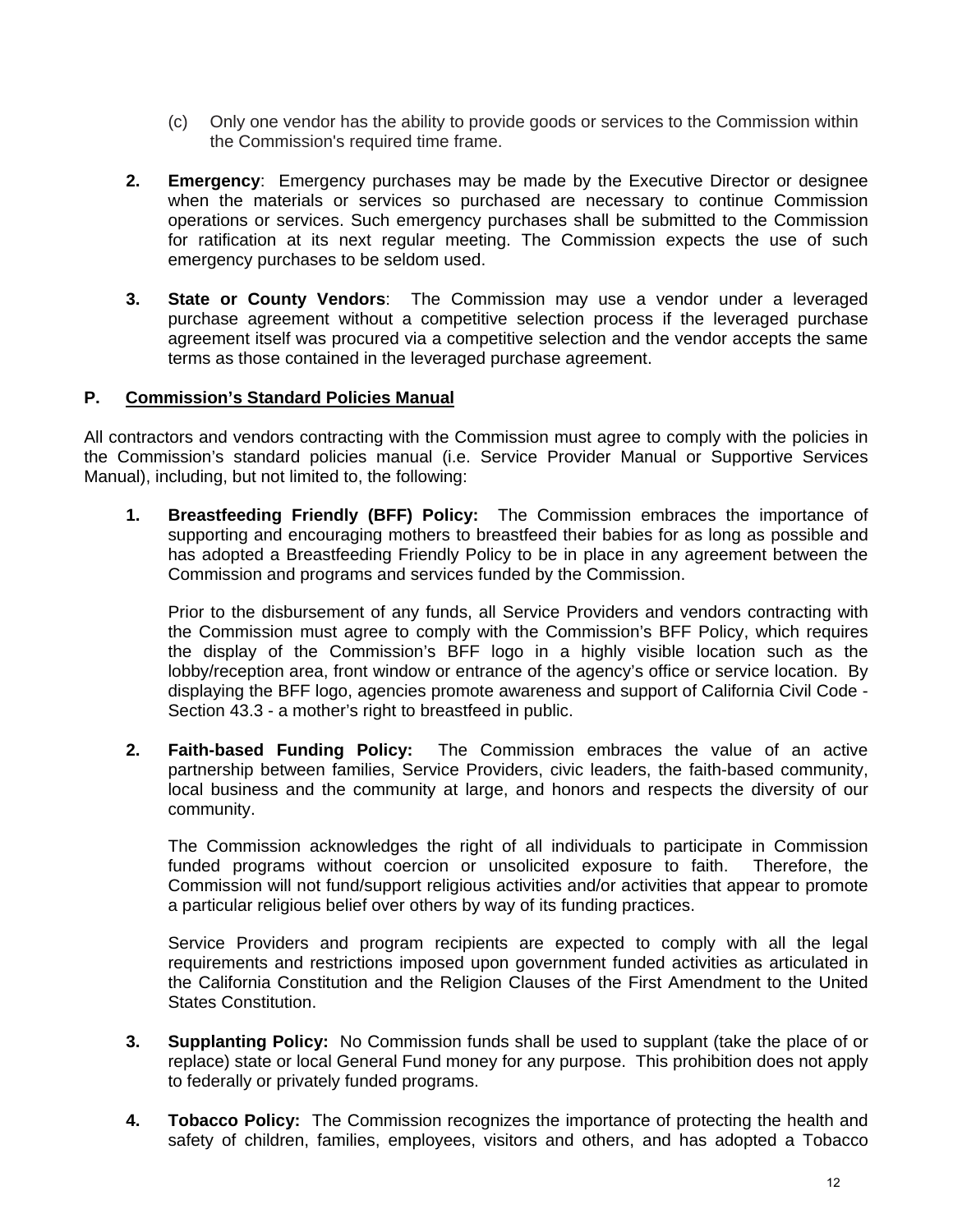Policy requiring a tobacco-free provision be present in any agreement between the Commission and programs funded by the Commission.

All programs requesting funding from the Commission must provide a written copy of an established tobacco-free policy prior to the disbursement of granted funds. The established tobacco-free policy must apply to all employees, contractors, service employees, visitors and others.

# **Q. Strategic Plan**

All contractors must provide services in a manner consistent with the objectives in the Commission's 2013-2020 current Strategic Plan. In order to carry out these objectives, the Commission may, from time to time and in its sole discretion, request that a contractor work with other Commission-affiliated service providers in order to integrate the services into other programs funded directly or indirectly by the Commission. All contractors must make reasonable efforts to comply with the Commission's request.

# **R. Service Provider Manual**

With respect to programmatic RFPs or RFAs, contractors must comply with all policies and procedures set forth in the Commission's Service Provider Manual. The Commission may review and amend the Service Provider Manual as the Commission considers necessary in its sole discretion.

# **S. Supportive Services Manual**

With respect to administrative RFPs or RFQs, contractors must comply with all policies and procedures set forth in the Commission's Supportive Services Manual. The Commission may review and amend the Supportive Services Manual as the Commission considers necessary in its sole discretion.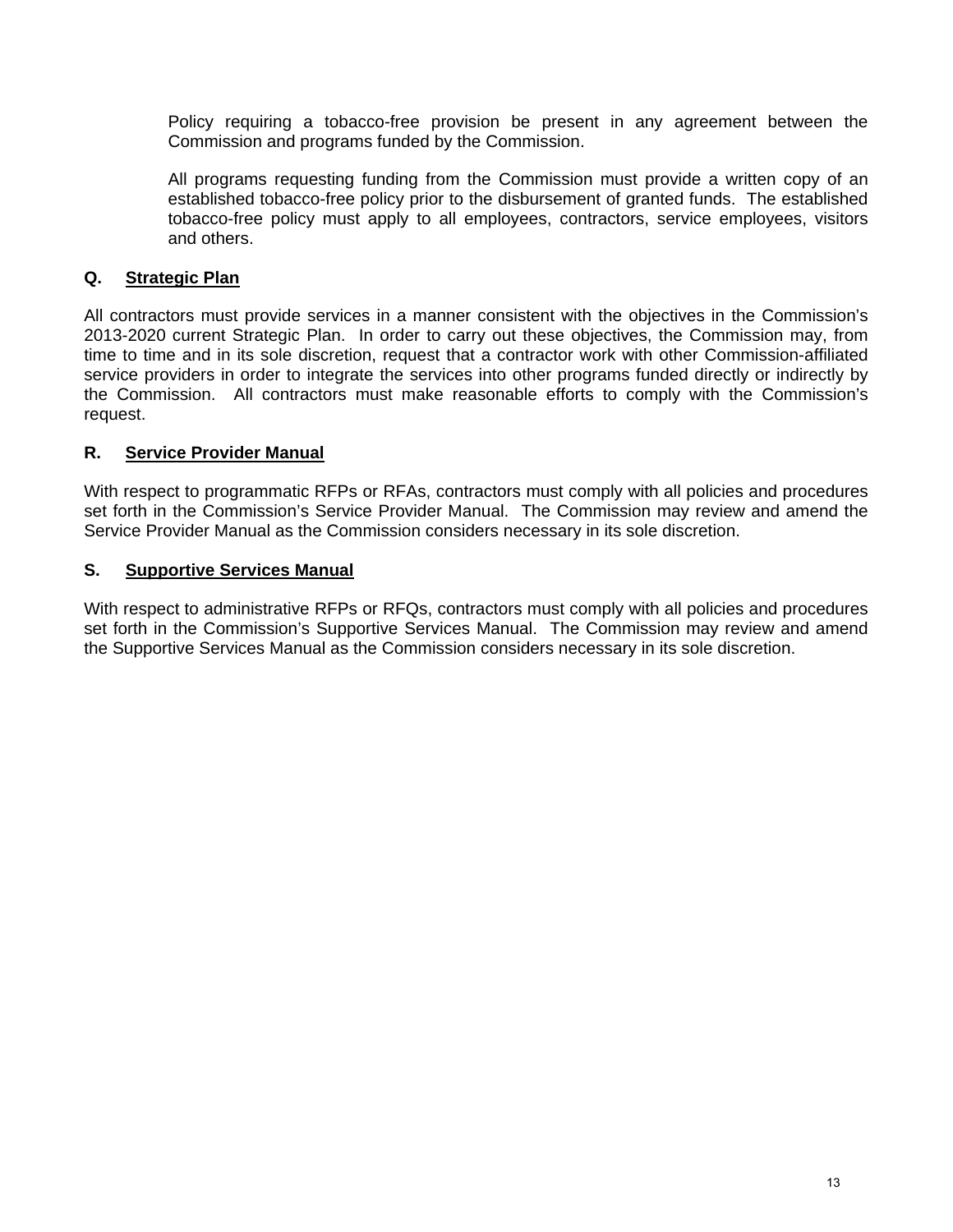

# **ACCOUNTING POLICIES AND PROCEDURES MANUAL**

**Revised April 2017**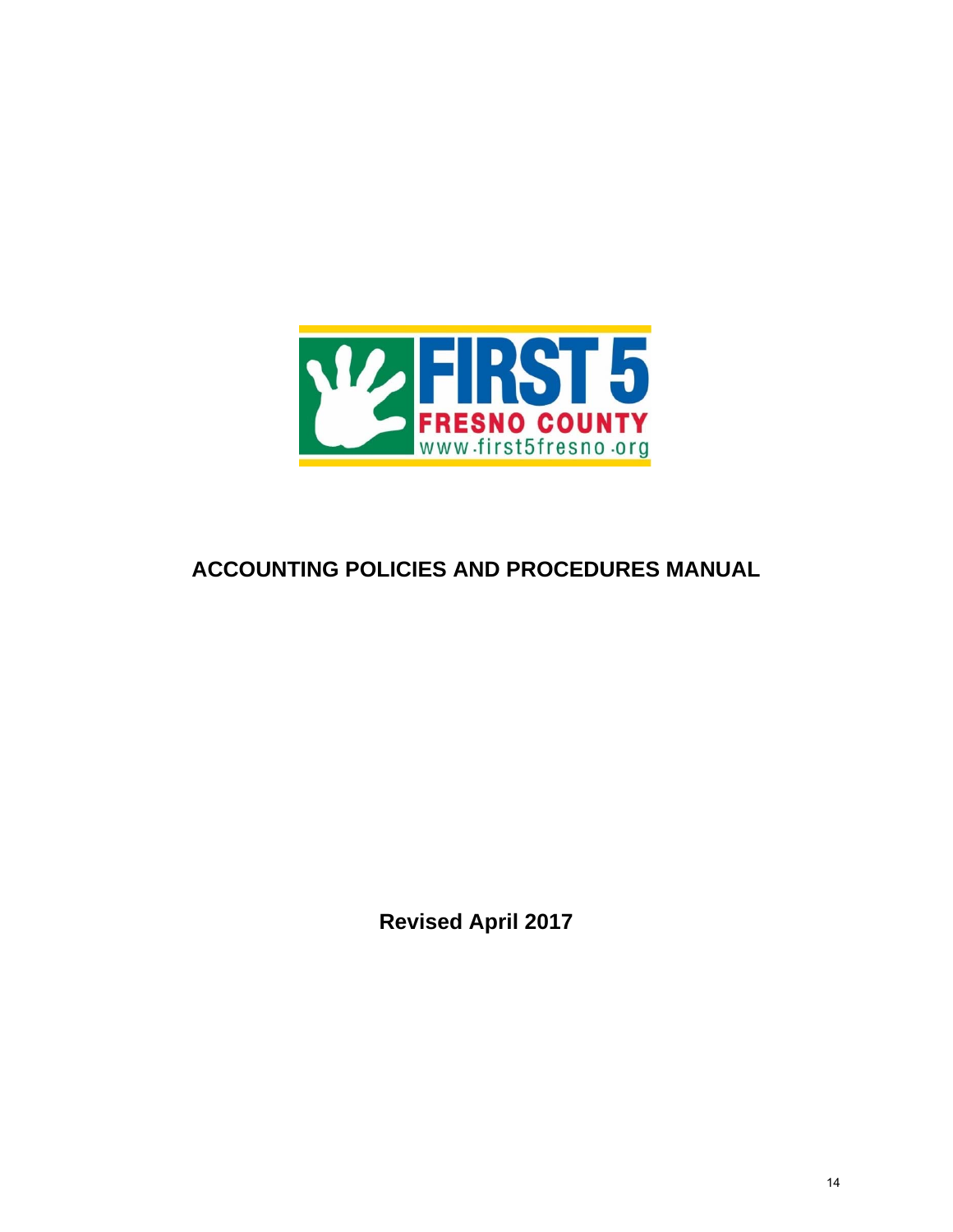# **1. GENERAL**

# **A. Introduction**

 The purpose of the Accounting Policies and Procedures Manual is to provide documented procedures related to fiscal policies, accounting principles, internal controls, operating procedures and reporting requirements for the Children & Families Commission of Fresno County (the Commission) also known as First 5 Fresno County (F5FC).

Use of this manual will assist Commission staff by:

- Describing methods for processing accounting information
- Documenting the accounting process so that execution of procedures is not completely dependent upon one individual
- Providing a training device and reference material for staff
- Providing a source of information to help eliminate uncertainties and confusion
- Ensuring consistent application of accounting policies and procedures
- Describing the principles, procedures and forms to be used to process and generate financial reports prepared in accordance with generally accepted accounting principles and governmental accounting standards

#### **B. Authority**

 The California Children and Families First Act of 1998 (Proposition 10) created the California Children and Families Commission. Through the creation of the State Commission, 58 County Commissions were established.

 Fresno County Ordinance Number 99-009 established the Fresno County Children and Families Commission pursuant to the provisions of the Health and Safety Code, Section 130140. Section 2.38.020, item G, of the Fresno County Ordinance states, "The Commission shall comply with Government Finance Officers Association (GFOA) financial management guidelines and Governmental Accounting Standards Board (GASB) accounting requirement standards."

#### **C. Role of Fresno County Auditor-Controller/Treasurer-Tax Collector**

 The Fresno County Auditor-Controller/Treasurer-Tax Collector (FCACTT) provides maintenance of the Commission Trust Fund held by the County for the Commission. The FCACTT role to the Commission is that of a trustee nature. The Commission retains final authority over the Commission Trust Funds and access to these funds, upon proper authorization, shall be performed by the FCACTT in a timely and efficient manner.

#### **D. Lighthouse for Children, Inc**

Lighthouse for Children, Inc. (LFC) is a California 501(c)(3) non-profit public benefit corporation created by the Commission as a Qualified Active Low Income Community Business (QALICB) to take advantage of a New Market Tax Credit financing structure used to build a facility within a low-income community in Fresno County as the Commission is not eligible to be the QALICB. LFC is considered a component unit of the Commission for financial reporting purposes and as such is included in the Commission's annual financial report as a discretely presented component unit.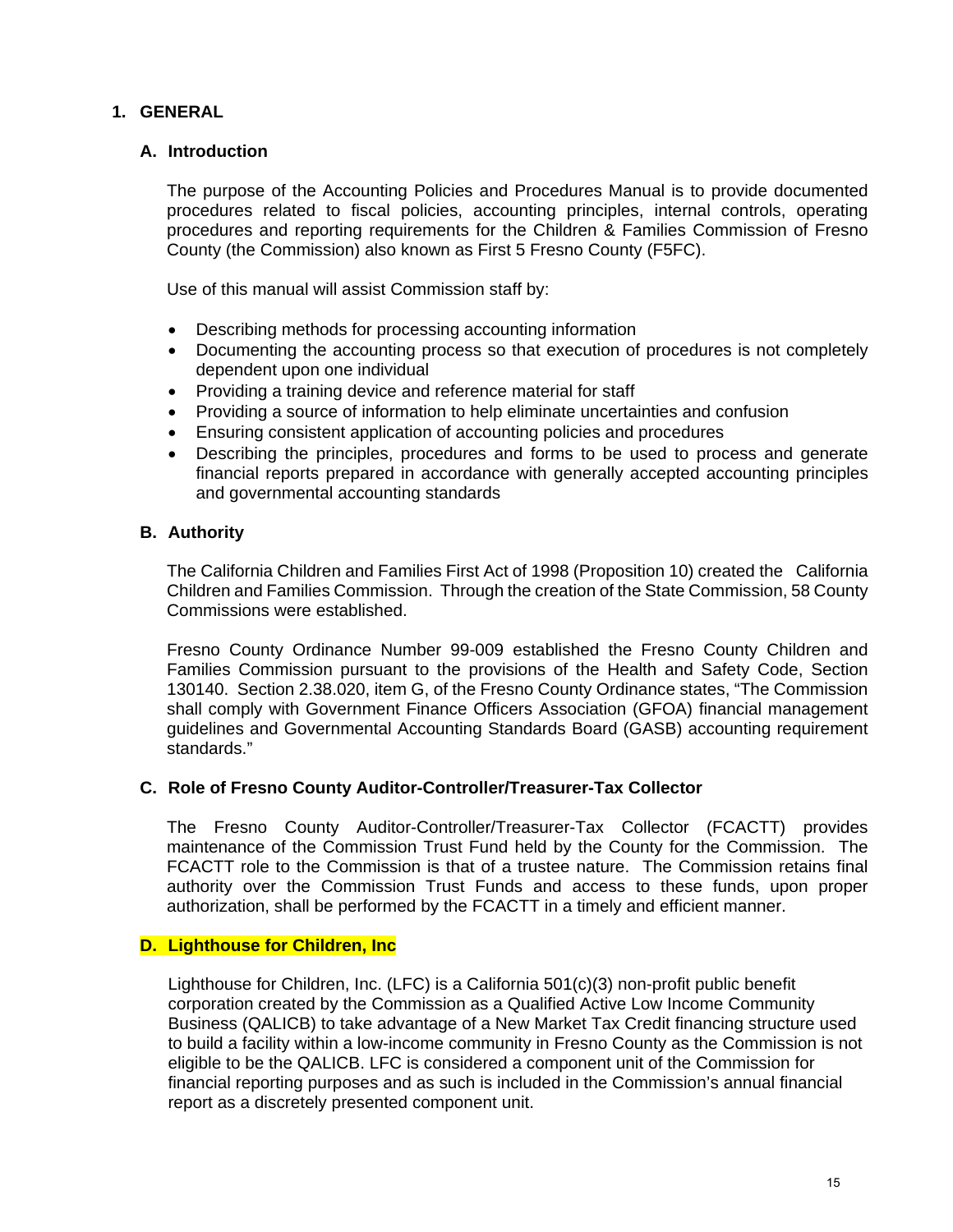Being a component unit of the Commission, LFC has a financial and operational relationship with the Commission which meets the reporting entity definition criteria of GASB Statement No. 14, *The Financial Reporting Entity*, as amended by GASB Statements No. 39 and No. 61, and thus is included in the financial statements of the Commission. Although a legally separate entity, LFC is reported in financial statements using the discrete presentation method because it does not provide services exclusively or almost exclusively to the Commission and to emphasize that it is a legally separate organization.

Lighthouse for Children, Inc. must follow the policies and procedures as outlined in the this manual unless otherwise noted in the sections below.

# **E. Manual Revisions**

 The Commission is responsible for updating the manual as needed, at minimum on an annual basis, and ensuring that revised policies are appropriately considered at a public meeting by the Commission.

#### **F. Glossary of Terms**

 A glossary of terms can be found in Appendix A of this document. Throughout the entirety of the document the Senior Business Officer can be used interchangeably with the Business Director. In the case the Senior Business Officer is not present, the Business Director assumes the responsibilities of that role.

# **2. ACCOUNTING POLICIES**

Accounting policies provide high-level guidance and focus attention on critical executive responsibilities associated with accounting. The following accounting policies assist the Commission in making decisions necessary for the daily operations of the agency:

- Accounting is conducted in accordance with Generally Accepted Accounting Principles (GAAP) as promulgated by the Governmental Accounting Standards Board (GASB), and in accordance with the guidance in Governmental Accounting, Auditing, and Financial Reporting (GAAFR) published by the Government Finance Office Association (GFOA)
- Accounting transactions are recorded in a manner to facilitate **outcome-based accountability**
- Accounting procedures and records ensure expenditures are made only for the purposes authorized by the California Children and Families Act of 1998 (as amended), and in accordance with the Commission's approved 2013-2020 Strategic Plan
- Accounting procedures are adopted and followed to safeguard financial resources

#### **1. General Accounting Procedures**

The following general accounting procedures are the major elements that define and drive the accounting system:

- 1. Generally Accepted Accounting Principles
- 2. Fund Accounting
- 3. Accounting Method
- 4. Account Classification
- 5. Program Accounting
- 6. Cost Allocation
- 7. Budgetary Accounting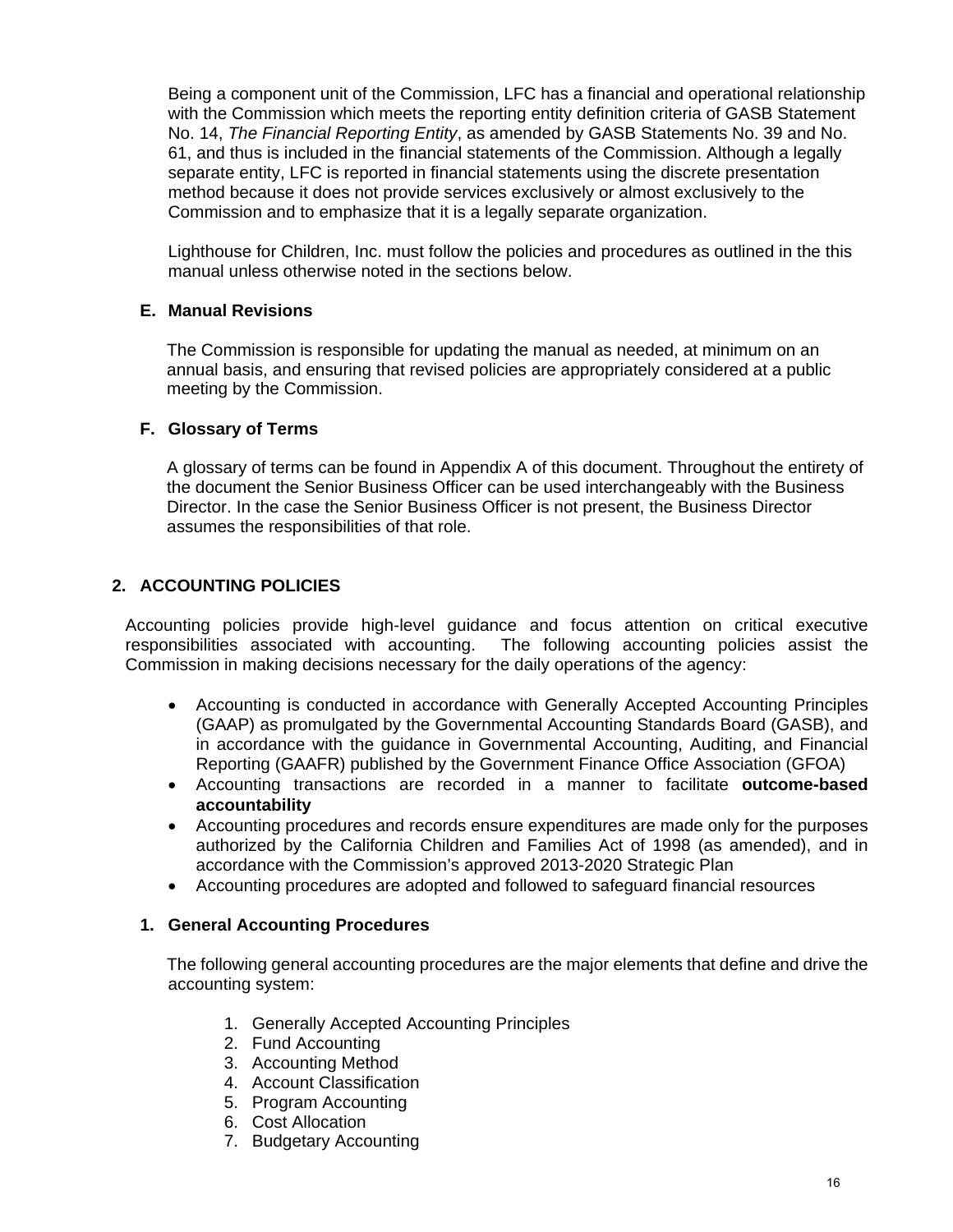- 8. Internal Control
- 1. Generally Accepted Accounting Principles (GAAP)

 In order to maintain public trust, the Commission's operations, reporting, accounting policies, practices, and systems conform to Generally Accepted Accounting Principles (GAAP).

# 2. Fund Accounting

Government accounting systems are organized and operated on a fund basis to provide strong accountability for the use of public funds.

**Fund accounting focuses on the inflow and use of current financial resources, whereas private sector accounting focuses on profit and net worth.** Fund accounting includes three broad classifications of funds. Governmental funds typically are used to account for tax-supported activities. Proprietary funds are used to account for a government's business type activities like a water department or an airport. Fiduciary funds are used to account for resources that are held by the government as a trustee or agent for parities outside the government. Fiduciary funds cannot be used to support the government's own programs.

 One type of governmental fund is the general fund. The general fund is the chief operating fund of most governments and is used by the Commission. Another type of governmental fund is a special revenue fund. A special revenue fund accounts for the proceeds of a specific revenue source that is restricted by law or administrative action to be expended only on a specified purpose(s). Special revenue fund accounting is commonly used when revenue sources are exclusively designated for a specific purpose.

# 3. Accounting Method

 There are three bases of accounting: cash accounting, accrual accounting, and modified accrual accounting. First 5 county commissions are recommended to use the modified accrual method of accounting because it more effectively recognizes increases and decreases in financial resources.

 The modified accrual basis of accounting is a method of accounting in which expenditures are recorded at the time liabilities are incurred and revenues are recorded when received in cash or are considered available for use.

Lighthouse for Children, Inc., a California 501(c)(3) non-profit public benefit corporation component unit of the Commission, utilizes the accrual basis of accounting. The accrual basis of accounting is a method of accounting in which expenditures and revenues are recorded at the time they are incurred, not necessarily when they involve cash.

# 4. Account Classification (Chart of Accounts)

 The Commission engages in a wide range of financial activities. An account classification system called a chart of accounts is used to record and organize this financial activity. The chart of accounts provides the organizing framework for budgeting and substantially enhances reporting capabilities.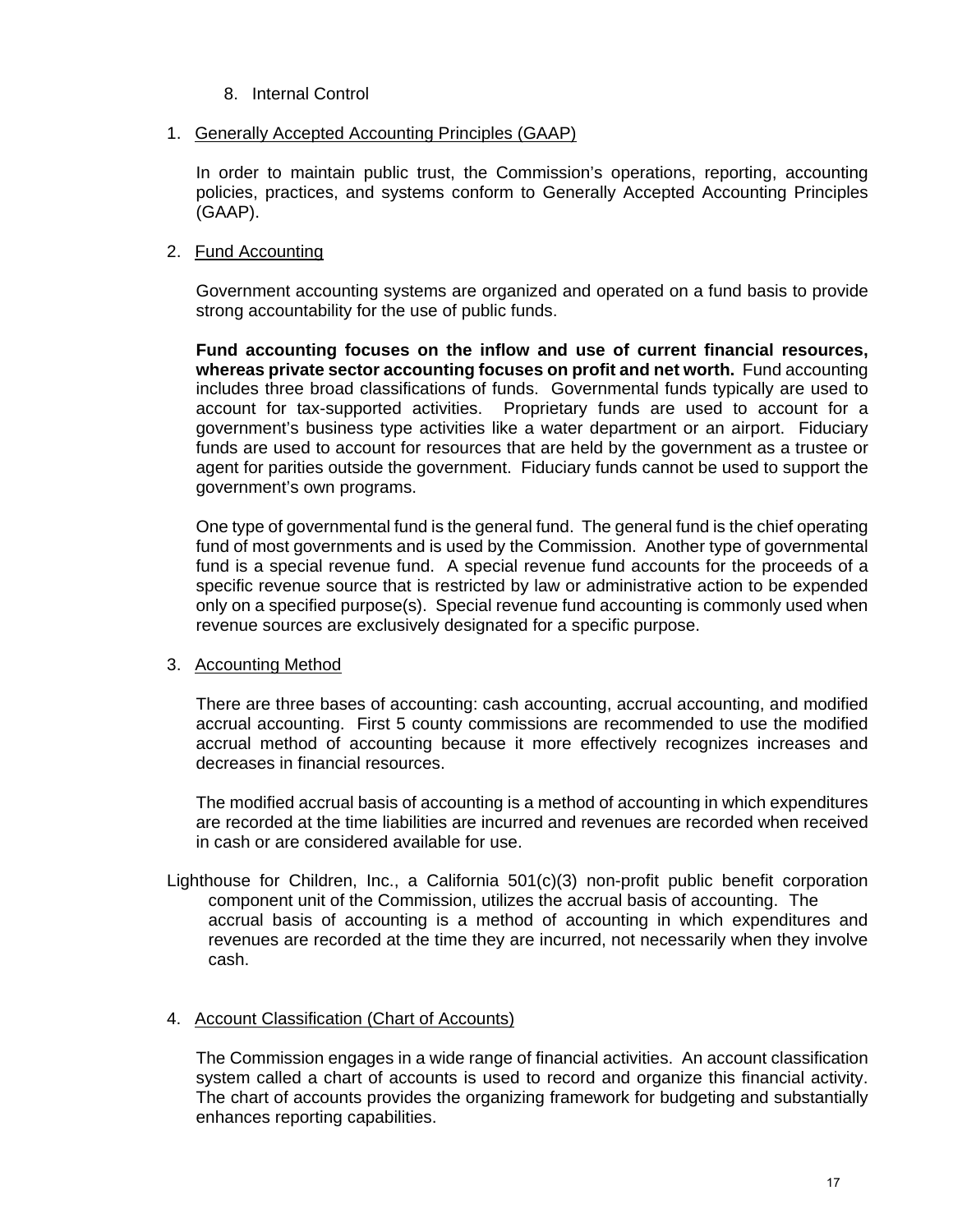The chart of accounts includes all accounts in the general ledger – assets, liabilities, fund balance, revenues, and expenditures. Asset, liability, and fund balance accounts reflect the financial resources of the Commission and are referred to as balance sheet accounts.

#### 5. Program Accounting

 Account classification creates a structure to account for assets, liabilities, fund balance, revenues, and expenditures. In addition, the Commission often needs information on programs. **A program is a set of specific activities taken on by the Commission to accomplish a particular purpose and funding source**. A program may have more than one revenue source, and may require expenses from multiple accounts.

 Because of the Commission's legal mandate for **outcome-based accountability** and the program evaluation requirements associated with the grant funds, the Commission has employed program accounting. In order to capture all costs to their appropriate funding, outcomes, and results areas the Commission has developed program accounting in their internal accounting system. Program costs are captured based on funding mechanism and focus areas. The Commission has also employed a data reporting system that provides result area-based expenses.

#### 6. Cost (Expense) Allocation

 Most accounting for the Commission's activities is accomplished directly by processing transactions. Transactions are coded and charged to designated fund accounts and programs. However, certain situations require special allocation steps to accurately account and report the cost of Commission activities.

 To provide clarity, the Commission has adopted a policy defining administrative costs. Therefore, cost items that comport to the Commission's definition of administrative costs are charged directly to an administrative area in the accounting system. Cost allocation is used when costs need to be estimated and apportioned among different programs or organizational units. Examples of costs that may need to be allocated include office rent, telephone, and personnel costs.

 Once it is determined that costs need to be allocated or apportioned, an allocation formula is created to obtain a reasonable estimate. At least once every two years the Commission conducts a time study of all staff positions in order to properly compute expenses. The time study shows the percentage of each staff position's time that is spent on each Commission program and on internal administrative activities.

#### 7. Budgetary Accounting

The budget is consistent with GAAP and governmental accounting standards. The budget is a commitment for the allocation of available resources for the upcoming budget period. The budget is shaped by the goals and objectives contained in the Commission's approved 2013-2020 Strategic Plan and the financial direction set in the long-term financial plan.

An annual budget authorizes and provides the following:

- a. Basis for control of the financial operations of the Commission
- b. Estimate revenues made on a modified accrual basis, as anticipated to be earned for that budget year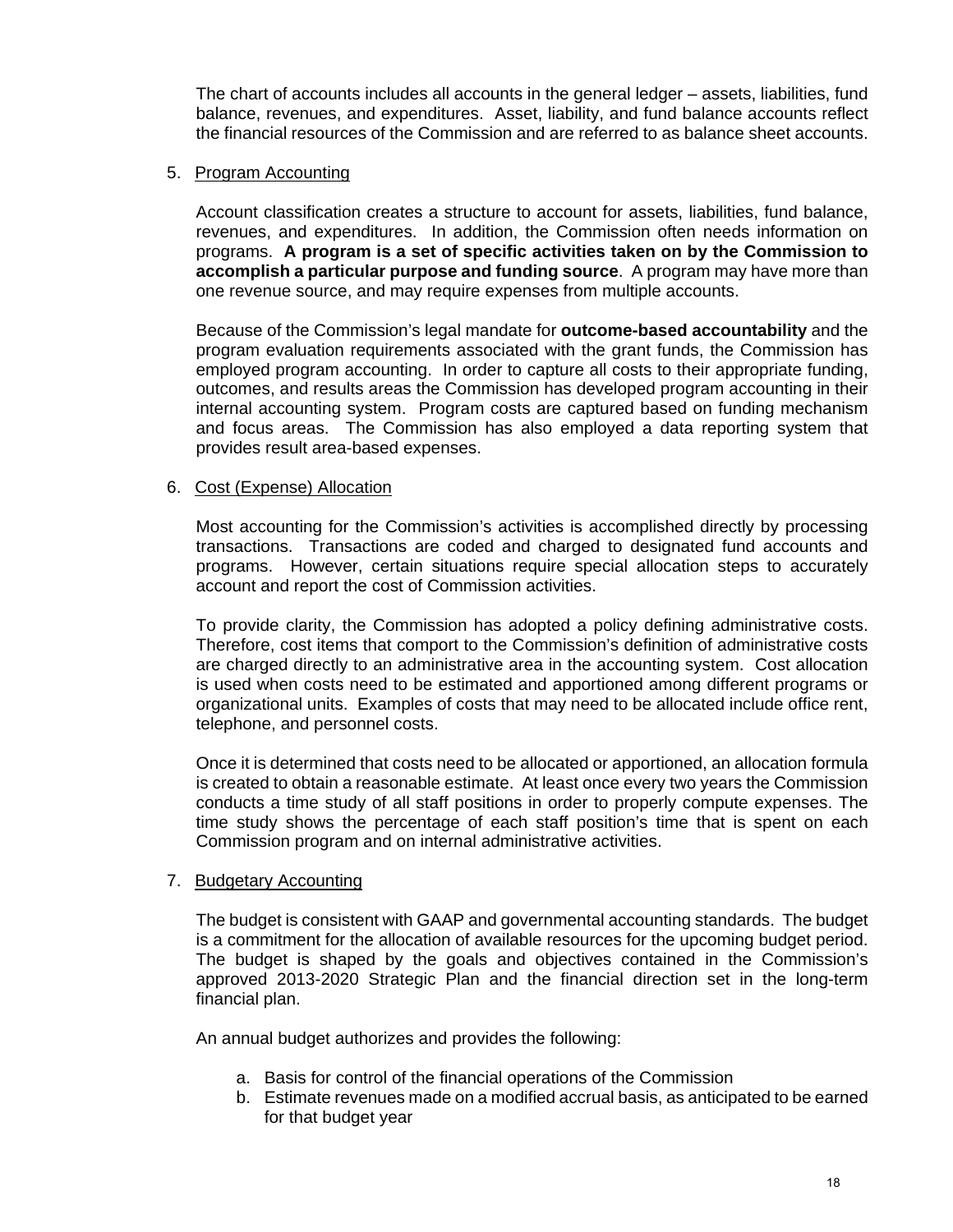- c. Estimate carryover fund balance made on a modified accrual basis, as anticipated to be on hand at the close of the fiscal year
- d. Estimate appropriation requirements made on a modified accrual basis
- e. These aforementioned estimates reflect expenditures and encumbrances for all obligations to be incurred during the budget year

The Commission will adopt the proposed budget at least one month prior to the beginning of the next budget period. In the adopted budget, the operating expenditures must not exceed the operating resources (forecasted revenues and reserves). That is, the total of all appropriations for the budget year may not exceed the total of estimated revenues for the budget year, plus the estimated unencumbered carryover fund balance from the current year.

#### 8. Internal Control

Commission staff administers and monitors the adopted budget during the year to establish budgetary control. Specific steps are taken to establish that control.

 Initially, the budget is aligned with the modified accrual accounting system. The budget includes estimated allocations to the various program components that support the Commission's goals for early childhood development. The program accounting structure is aligned with the programs in the budget. Revenue and expenditure line items in the budget are aligned with the chart of accounts to effectively compare "actual" revenues and expenditures with "budgeted" revenues and expenditures.

 Secondly, a component of budgetary accounting is encumbrance accounting. An encumbrance system is needed to control the expenditure side of the budget. Encumbrances represent the estimated amount of future expenditures that will result when unperformed work within a contract terms. Essentially the encumbrance reserves a portion of a budget. When the work outlined in a contract is performed, expenditures will be recorded in the accounting system (and the encumbrance will be reversed). Until the expenditure is recorded, encumbrances are used so the Commission does not over commit funds.

Thirdly, staff uses the budget document as a guide for expenditures throughout the budget period so that actual expenditures do not exceed the total adopted budget. Monthly reporting is used to identify budgeted and actual amounts and fund balance, ensure resources are used for the appropriate purposes, and ensure resources are not expended too quickly.

Lastly, during the year amendments are made to the original budget as circumstances change. The Commission must approve any appropriation transfers when it is necessary to move appropriations between expenditure objects. Objects are defined as Salaries and Benefits, Services and Supplies, and Program Contracts. The Executive Director or designee of the Commission may approve appropriation transfers between line item accounts within an expenditure object. The Commission may increase appropriations during the fiscal year on a 2/3-majority vote by Commissioners present at a regularly scheduled meeting of the Commission. The appropriation amounts must be matched by realized revenue or carryover, or additional anticipated revenue, in excess of amounts anticipated in the budget. Mid-year budget increases are made by resolution of the Commission. Records of the original budget and all amendments are maintained. At year-end, both the "original" budget and "final amended" budget amounts are reported in the annual audit.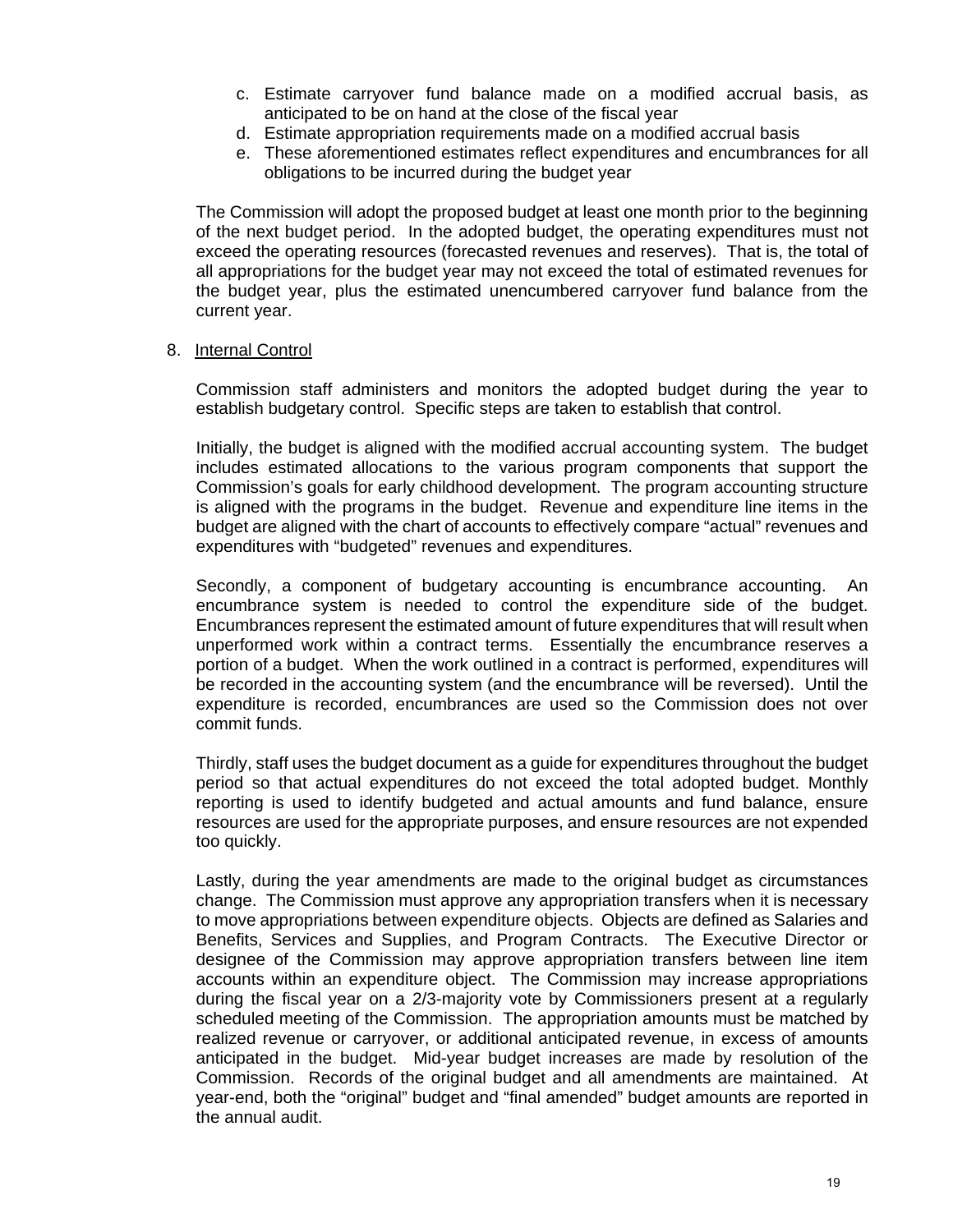# **3. ACCOUNTING PROCEDURES AND PROCESSES**

The accounting system consists of records and procedures which recognize, record, classify, summarize, and report information on the Commission's financial position and results of operations. The major elements used in presenting financial information in governmental accounting are assets, liabilities, fund balance and/or equity, revenues, and expenditures.

The accounting procedures and processes below describe the methods used in accounting for the Commission's financial transactions. The goal of the accounting process is to produce financial reports that accurately summarize the financial position of the organization at a certain point in time and its revenues and expenditures for the fiscal period.

#### **A. Revenue**

1. Proposition 10 Revenue

Revenue received for the operation of the Commission is initiated and submitted from the California State Children and Families Commission on a monthly basis, based on Proposition 10 funds collected by the California State Board of Equalization. The revenue allocated and transferred to the Commission is based on the percentage of Fresno County live births to California State live births. The funds are remitted directly to the Fresno County Treasury where they are placed in the Children and Families Trust Fund.

The State submits a Disbursement to Counties by Month Report which reflects funds collected for the month and distributed to counties based on their percentage of live births to the total State live births. The revenue remitted by the State is reviewed and documented by Commission staff each month to determine the reasonableness of the revenue.

# 2. Other Revenue

The Commission may receive other revenue funds from the State Commission, other state departments, federal government, private foundations or other sources. These funds are normally restricted in how they may be used and require special accounting information to track and report periodically. These revenues must have Commission approval and a formal grant or funding agreement including a budget or plan establishing restrictions and parameters of the funding agreement.

# **B. Cash**

The Commission is responsible for several cash accounts. These accounts include the following:

1. Commission Trust Account

The Commission Trust Account (trust account) is maintained by the County Auditor-Controller/Treasurer-Tax Collector for the Commission. Monies are transferred to the cash accounts described below for the operations of the Commission.

Since the County has established that funds in the trust account are not operational funds, there is a need to have some excess funds in the Operations/Program Accounts. The County only allows two non-operational transfers per 30-day period, and the transfers must be ten (10) days apart between withdrawals. Commission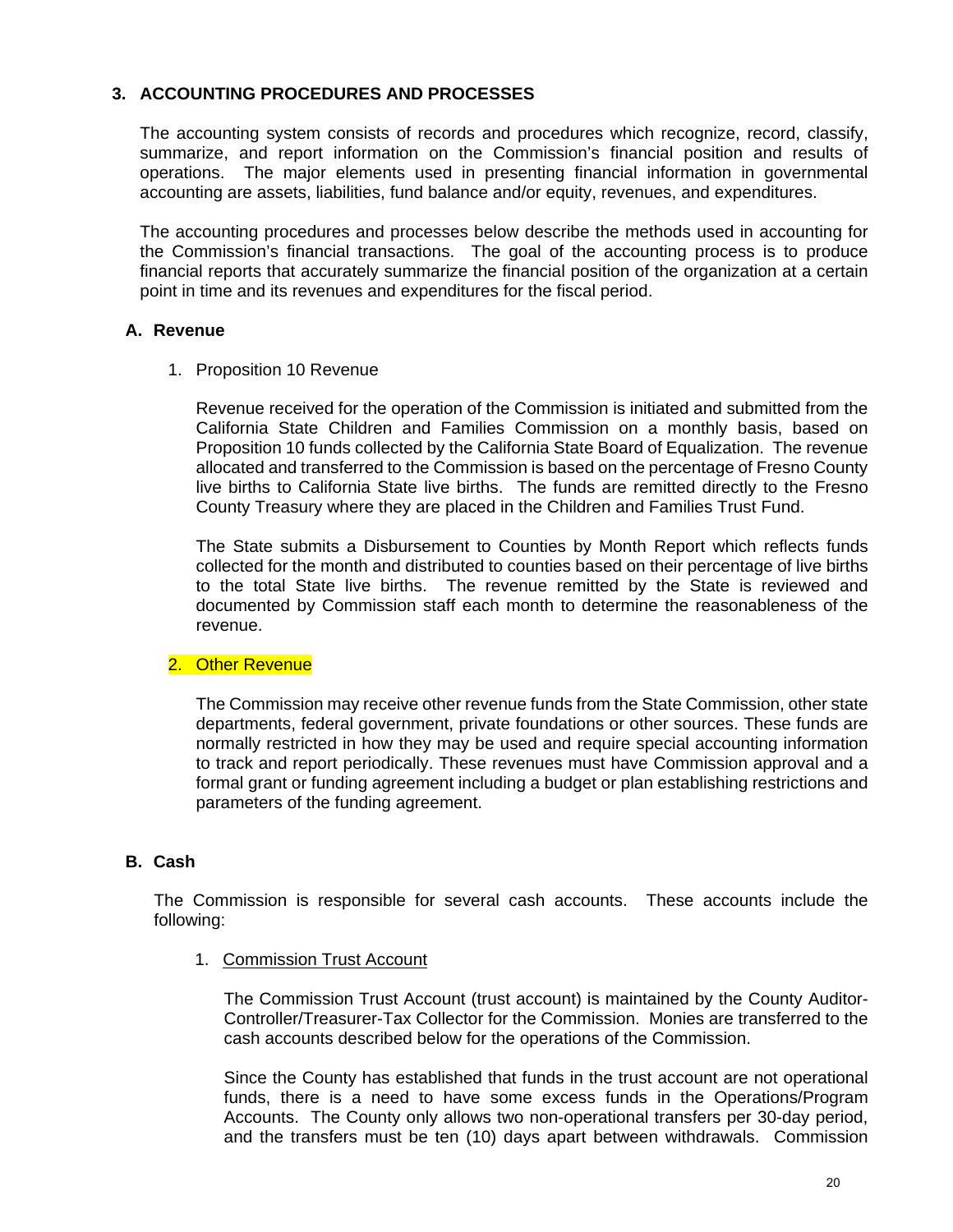management and the Commission's Secretary/Treasurer will establish the amount of funds to be held by a bank.

 The Commission will transfer sufficient monies to the Operations/Program Accounts as needed for operations. There is no limit on the number or amounts of operations transfers within a 30-day period. Fresno County will be notified of the need to transfer funds by Commission management based upon projecting future cash flow requirements.

 A transfer of funds requires the Executive Director to approve the transfer request. The transfer request must be in writing to the Fresno County Treasurer's Office in order for the transfer to take place. The authorized signer for transfers is the Commission's Executive Director. Transfer amounts for non-operational funds cannot exceed the amount allowed by Fresno County.

 Transfers may be made by check sent directly to the authorized bank or wire transfer only to the Operations/Program Accounts.

 Each month, the County submits a Monthly General Ledger Trial Balance Report and a Monthly Transaction Register to the Commission, which documents the activity for the month and the cash balance in the trust account.

#### 2. Operating Checking Account

The operating checking account is maintained to process transactions for the general operations of the Commission.

The account requires two authorized individuals designated by the Commission on payments over \$500.00.

Account signers are the Executive Director and designee. Wire transfers must be authorized in writing by the Executive Director.

The Executive Director has been delegated the authority to authorize payments for all recurring budgeted costs [no dollar limit] and up to \$3,000.00 for non-recurring costs. All checks over \$500.00 require a second staff approval.

Splitting payments to avoid the approval limit is contrary to Commission policy and is not allowed. Payments authorized by anyone other than the primary designee will be presented to the primary designee for review and the primary designee will initial their subsequent review and approval of the expenditure. The primary designees are designated as the Executive Director and the management staff (or designee).

#### 3. Program Checking Account

 This account will segregate the funds necessary for financing current activity of programs/grants.

The account will require two approvals on the account and will be as follows:

Authorized individuals shall be the Executive Director and designee. Wire transfers must be authorized in writing by the Executive Director.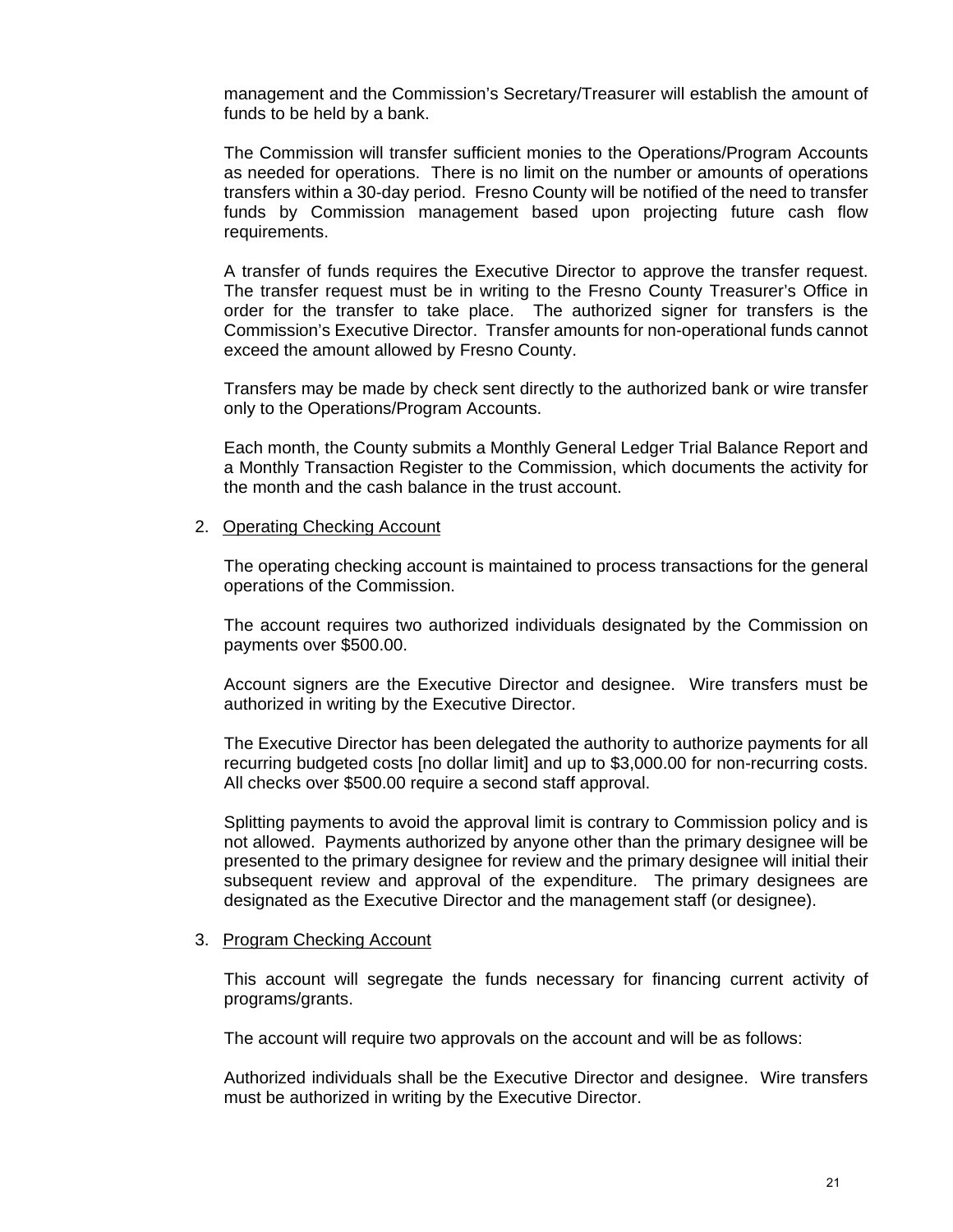Splitting payments to avoid the approval limit is contrary to Commission policy and is not allowed. Payments authorized by anyone other than the primary designee will be presented to the primary designee for review and the primary designee will initial their subsequent review and approval of the expenditure. The primary designees are designated as the Executive Director and the management staff (or designee).

Program funds are requested from the trust fund on an as-needed basis. A sequentially numbered Request for Account Reimbursement Form or a formal letter on the Commission's letterhead is submitted to the County Auditor-Controller/Treasurer-Tax Collector from the Commission when funds are needed. This form is authorized by the Commission's Executive Director. A Business Department designee verifies funds have been transferred to the appropriate bank accounts.

# 4. Petty Cash Fund

The Commission maintains a petty cash fund for minor business expenses and replenished as needed in an amount not to exceed \$200.00. A custodian is assigned the responsibility of maintaining this fund. Reconciliation by the Business Assistant independent of the custodian function is performed on a quarterly basis. The petty cash fund is not used for change funds. The process for petty cash is as follows:

- 1. Petty cash funds are secured in a locked petty cash box with the custodian.
- 2. Petty cash for a minor business expense is requested from the custodian.

3. The custodian completes a petty cash voucher with the date, amount disbursed, details of expense, account to debit the expense and name of the person to whom the petty cash was paid.

4. The voucher is stapled to the receipt and stored in the locked petty cash box.

5. The expense is recorded in a spreadsheet that updates the running cash balance.

6. At the end of every quarter, the locked box is given to the Business Assistant to perform a reconciliation between the balance in the spreadsheet and cash balance in the petty cash box.

7. Journal entries are then recorded by the Business Assistant for each expense by applying a debit to the expense account and a credit to the petty cash account.

8. Receipts and vouchers are attached to the journal entry batch and filed in the journal entry file.

# 5. Accounts Receivable

An accounts receivable process is maintained to identify and bill all amounts due on a timely basis. The process will identify overdue receivables and provide timely collection notices. The process is as follows:

- 1. Services and/or goods will be billed by a Business Department designee.
- 2. The invoice generated will be recorded a debit to accounts receivable in the amount of the invoice and a credit to the revenue - in the accounts receivable module of the Commission's accounting software.
- 3. After the bill is issued, the timing of the outstanding bill will be tracked so that the receivable can be aged.
- 4. Follow-up correspondence will be sent to the vendor/Service Provider if payment is not received by the due date listed on the invoice.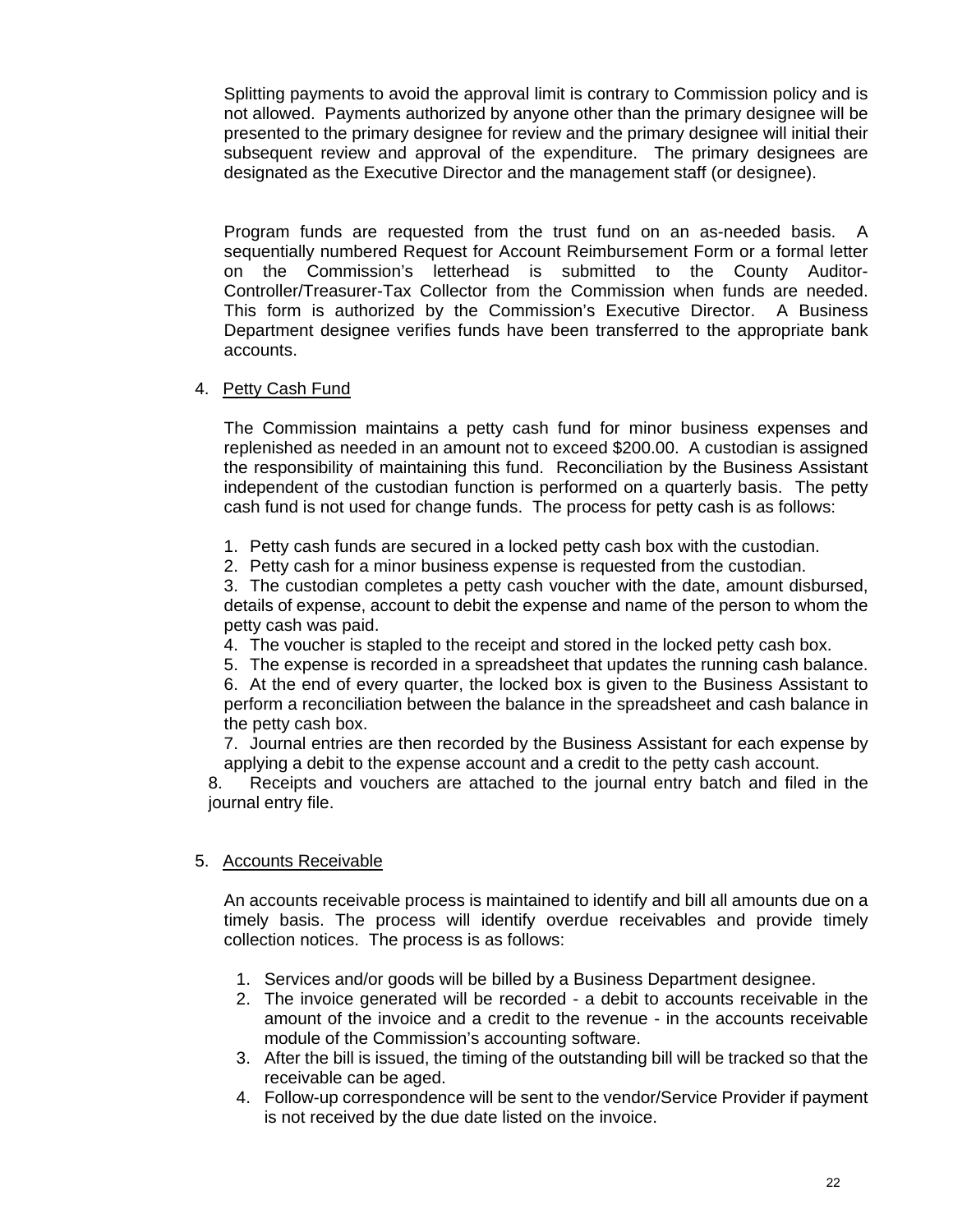- 5. When the vendor/Service Provider remits payment on the invoice, the payment will be recorded in the accounting system by the original Business Department designee and submitted to a separate Business Department designee to make the deposit.
- 6. Once the deposit is made, a third Business Department designee receives the deposit slip and records it in the accounts receivable module, by debiting cash and crediting accounts receivable.
- 7. The Senior Business Officer checks the deposit is accurately recorded and a separate Business Department designee posts the receivable to the General Ledger.

#### 6. Investments

The Commission has developed an Investment Policy that is updated annually by Commission staff and appropriately considered at a public meeting by the Commission.

# **C. Bank Reconciliation**

Bank reconciliation is performed on a monthly basis for all cash accounts. The following describes the procedures related to the bank reconciliation process:

- 1. The bank statement is received in the mail and forwarded, unopened to the Business Director or Deputy Director who reviews and forwards to the Senior Business Officer
- 2. The Senior Business Officer then prepares the bank reconciliation and upon completion forwards to the Executive Director.
- 3. The Executive Director initials the bank reconciliation verifying the review and returns the bank reconciliation to the Senior Business Officer.
- 4. Business Department staff prepares the monthly journal entries based on the bank reconciliation. All journal entries must be accompanied with proper supporting documentation and filed appropriately.

# **D. Payment Approval Authorizations**

The Executive Director is authorized to approve payments of \$25,000 or less as outlined in the Commission's Procurement Policies and Procedures Manual. Payments for amounts over \$25,000 require Commission approval.

As stated above in this manual, checks valued at more than \$500.00 require two signatures. Authorized designees are detailed by account.

The Commission requires payment authorizers to be updated upon the end of a Commissioner's term, and updated to reflect incoming Commission members.

#### **E. Fidelity Bond Insurance**

The Commission is required to maintain fidelity bond insurance. The Commission has authorized the fidelity bond to cover all sums of the Commission's Trust Fund that are removed from the County Treasury. Currently the insurance amount maintained by the Commission is \$5,000,000.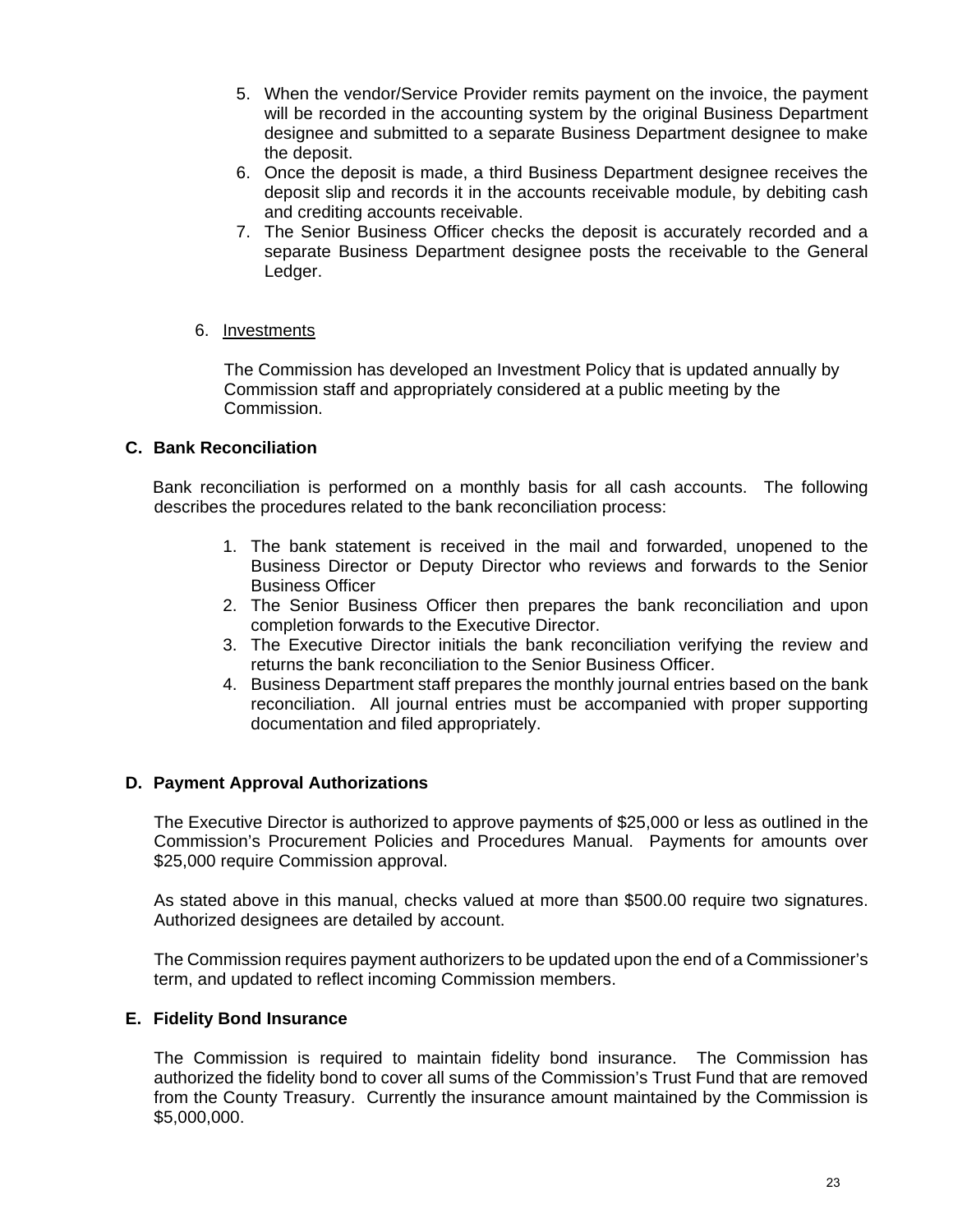# **F. Policy of Cash Funds**

The funds may be invested by management in investments allowed by State Law and approved by the Commission. Funds held by the banks must be collateralized with acceptable securities with a value of 110% or more for funds in excess of FDIC limits. Please refer to the Commissions' Investment Policy for further details.

# **G. Capital Assets**

Capital assets include such items as land, structures and improvements, and furniture and equipment owned by the Commission. Under the modified accrual basis of accounting, the Commission charges capital asset purchases as expenditures. The following are safeguards to control capital assets:

- All capital assets having a value of more than a specified dollar amount and a useful life of one year or more are monitored through inventory controls
- Commission approval of all capital asset purchases, depending on dollar amounts is required
- Pertinent data on capital assets (including description, cost, source of funds, and data acquired) is recorded as soon as capital assets are acquired and data is available
- All items are tagged with a pre-numbered identification sticker
- Performance of annual physical inventories
- Maintenance of a listing of expendable equipment (assets that do not meet the specified dollar amount to be classified as a capital asset, but require control) that could easily be misappropriated, as well as periodic inventory of this equipment
- Recording of donated capital assets at fair market value as of date of donation
- Insurance requirements for fixed assets are reviewed on an annual basis to ensure coverage is adequate

The Commission has developed a Capital and Depreciation Policy that provides further detail. The policy is updated annually by Commission staff.

#### **H. Purchasing/Receiving**

The Fresno County Ordinance 99-009, Section 2.38.020; Item (E) states: "The Commission shall develop purchasing and contracting policies and procedures consistent with applicable Federal and State laws and regulations."

The Commission has developed a Procurement [Purchasing] Policies and Procedures Manual that are updated annually by Commission staff and considered at a public meeting by the Commission. The competitive bidding process is used in acquiring goods and services based on certain dollar thresholds.

#### **I. Public Relations Purchases**

Expenditures submitted to the Commission for Public/Community Relations expenses must be made in accordance with the funding source requirements, consistent with good business practice, and adhere to the Commission's Procurement Policies and Procedures, Accounting Policies and Procedures, and Conflict of Interest Policy.

Where funds are received for research and grants or special projects, documentation must be maintained as required by the entity providing the funds. In the administration of restricted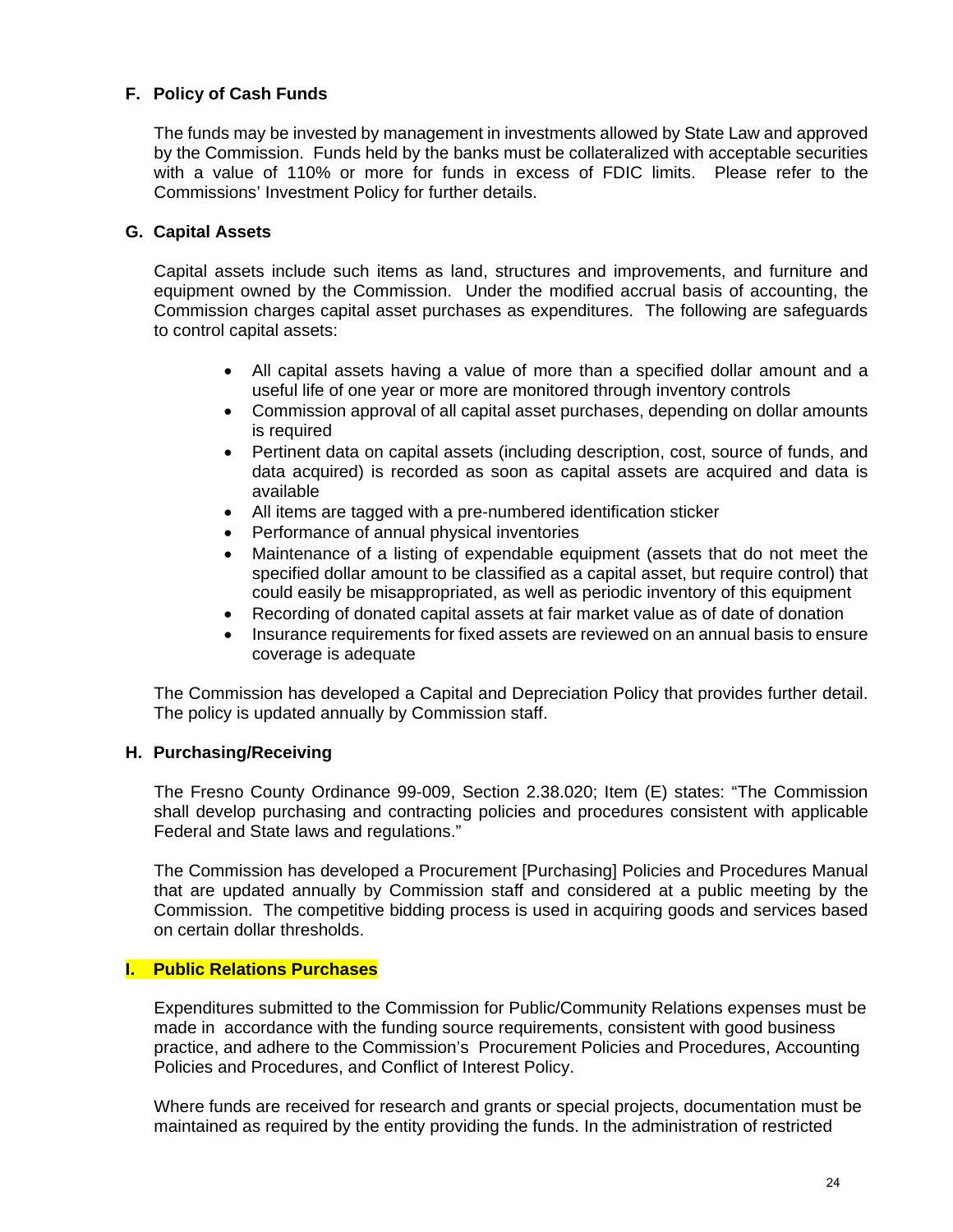funds the Commission must maintain adequate documentation to be able to demonstrate that the expenditures are made in a manner consistent with the restrictive conditions.

In accordance with this section, allowable Commission expenditures may include, but are not limited to:

- 1. Membership and participation in the activities of community groups, including but not limited to service clubs and community-wide organizations of leading citizens in early learning, child development, education, business and/or government which serve the needs of young children and their families and promote the engagement of the Commission within the community.
- 2. Commission programs/activities that promote and support optimal early childhood development, professional development; and/or donor cultivation and stewardship. Such activities may include, but are not limited to community receptions, public ceremonies, commission and committee meetings.
- 3. Hospitality including the provision for meals, catered events, promotional materials, gifts, and travel expenses for official guests of the Commission. Travel expenses will adhere to the Commission's Travel Policies and Procedures.
- 4. Promotional materials distributed to promote the name and brand of the Commission.
- 5. Business related meals, when it is necessary for employees to conduct official Commission business during the course of a meal.
- 6. Official activities that promote and support staff recruitment, staff morale, and/or the development and strengthening of effective community relations. Such activities may include, but are not limited to community receptions, public ceremonies, committee meetings, and any programs of the Commission. Typical expenditures for these activities include the cost of meetings, conferences, catering, speaker fees, etc.
- 7. Flower/Plant purchases for official Commission functions such as community receptions, ceremonies, seminars, and other Commission events. Additionally, flowers/plant arrangements may be purchased for funeral arrangements or get well wishes for employees, key community partners and/or donors.

No reimbursement shall be allowed for the following expenses:

- Employee birthday, baby shower, wedding, wedding anniversary, etc.
- Tuxedo or other clothing rental
- Political contributions
- Daily reimbursement of lunches would not be considered ordinary, reasonable and necessary.
- Amounts that are unreasonable given the circumstances in which the expenses were incurred and/or the benefit they provided to the Commission
- Membership or participation in organizations that discriminate based on race, color, religion, national origin, ancestry, age, gender, sexual orientation, marital status, veteran status, or disability

For the allowable expenditures described above, a Public Relations Expense Authorization Form must be approved by the Executive Director or Designee. The Executive Director or Designee approving the authorization is responsible to ascertain the necessity and reasonableness of the authorization and that adequate documentation is attached to support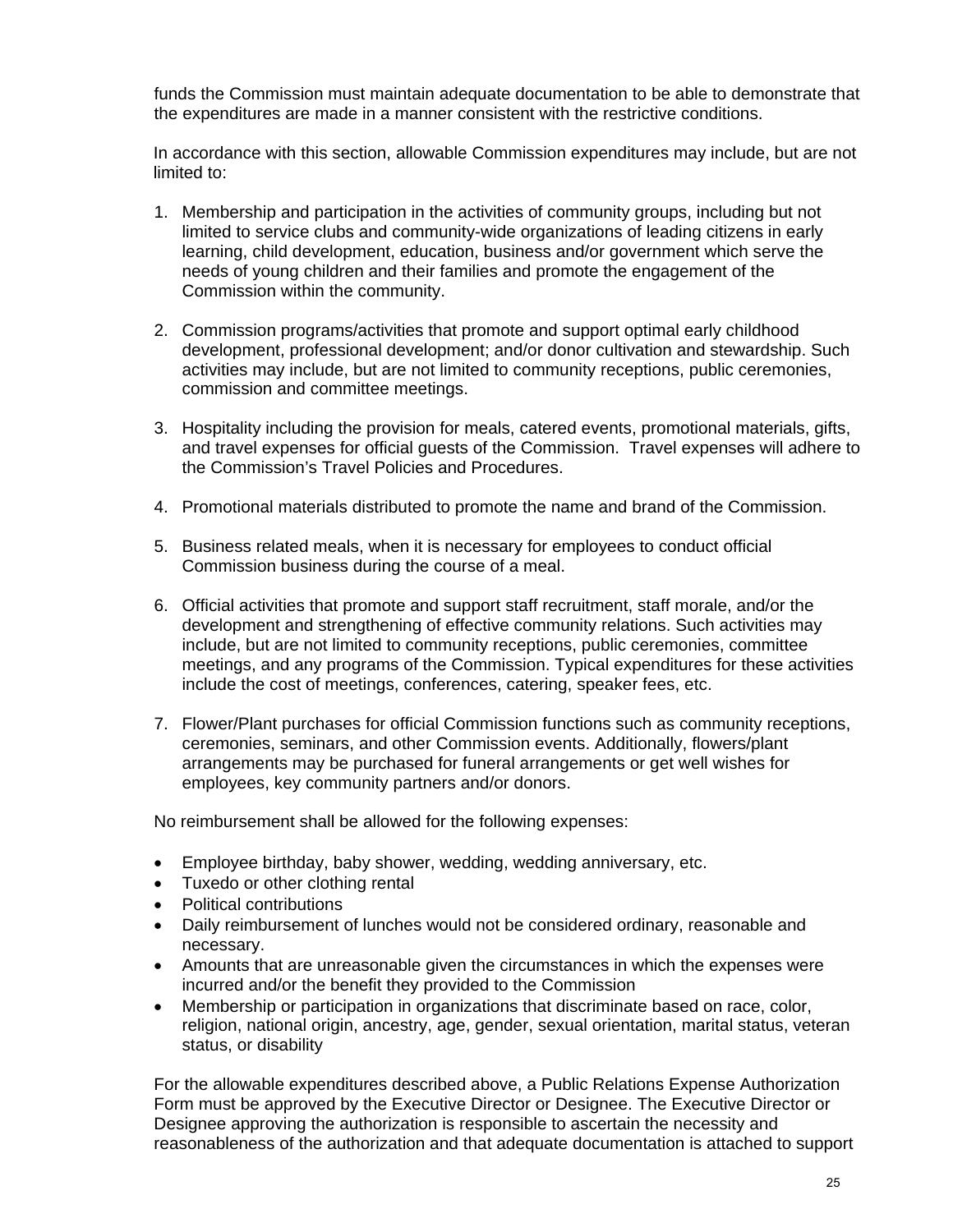the authorization. The Executive Director or Designee may not approve authorizations payable to their supervisor; Commission Chair approval is required.

The following information is required upon request for payment authorization:

- **Purpose**  Be specific regarding the purpose for the expenditure. Generic statements such as "promotes positive relations", "community relations" or "employee relations" are not acceptable.
- **Relationship**  Names of the persons including their employer and occupation or title demonstrating the business relationship to the Commission.
- **Receipts**  Original receipts are required that include the amount, date, place and description of the expenditure. In cases where receipts cannot be obtained or have been lost, a statement to that effect should be made and attached to the authorization.
- **Highest Position Responsible for Payment**  The highest ranking Commission staff in attendance at a business related activity is deemed to be responsible for making the payment to the vendor and he/she will subsequently seek approval to be reimbursed if needed with approval from their immediate supervisor.

# **J. Electronic Funds Transfer (EFT) – Automated Clearing House (ACH) Payments**

The Commission utilizes Electronic Funds Transfer (EFT) – Automated Clearing House (ACH) payments in lieu of issuing checks and mailing remittance. A check will be issued if no method of EFT exists, upon Executive Director's approval

EFT is a system of transferring money from one bank account directly to another without paper money changing hands.

ACH payment is the method of electronic remittance to individuals or entities that are made electronically within the banking system. ACH payments have many benefits. They eliminate the need to print and mail checks, ensure payees receive payments by a specific date, provide an efficient, cost effective, and payee-friendly means of making payments, are environmentally friendly due to the reduced use of paper, postage, office supplies, processing time, and storage space, and provide payees with an option to receive payment quickly.

The Commission will make all vendor payments through ACH. Vendors must submit an EFT Authorization Form to the Commission. The form is located on the Commission's website.

It is the responsibility of the vendor to ensure the ACH information submitted to the Commission is accurate and complete. Failure to maintain accurate and complete information may result in delayed payments.

# **K.** Credit Cards

At times the use of payment via credit card may be deemed necessary for reoccurring payments when ACH payment is not available. Credit cards are not intended for purchases that can otherwise be paid by issuing an EFT/ACH or check payment. Instead they are intended to be used for vendors that do not accept these forms of payments, small purchases, travel and emergency purchases.

A credit card will be provided to the Commission's Deputy Director and Executive Director to provide a level of purchasing flexibility to conduct business. Directors utilizing agency credit cards will be solely responsible for the safeguarding of the credit card and account number,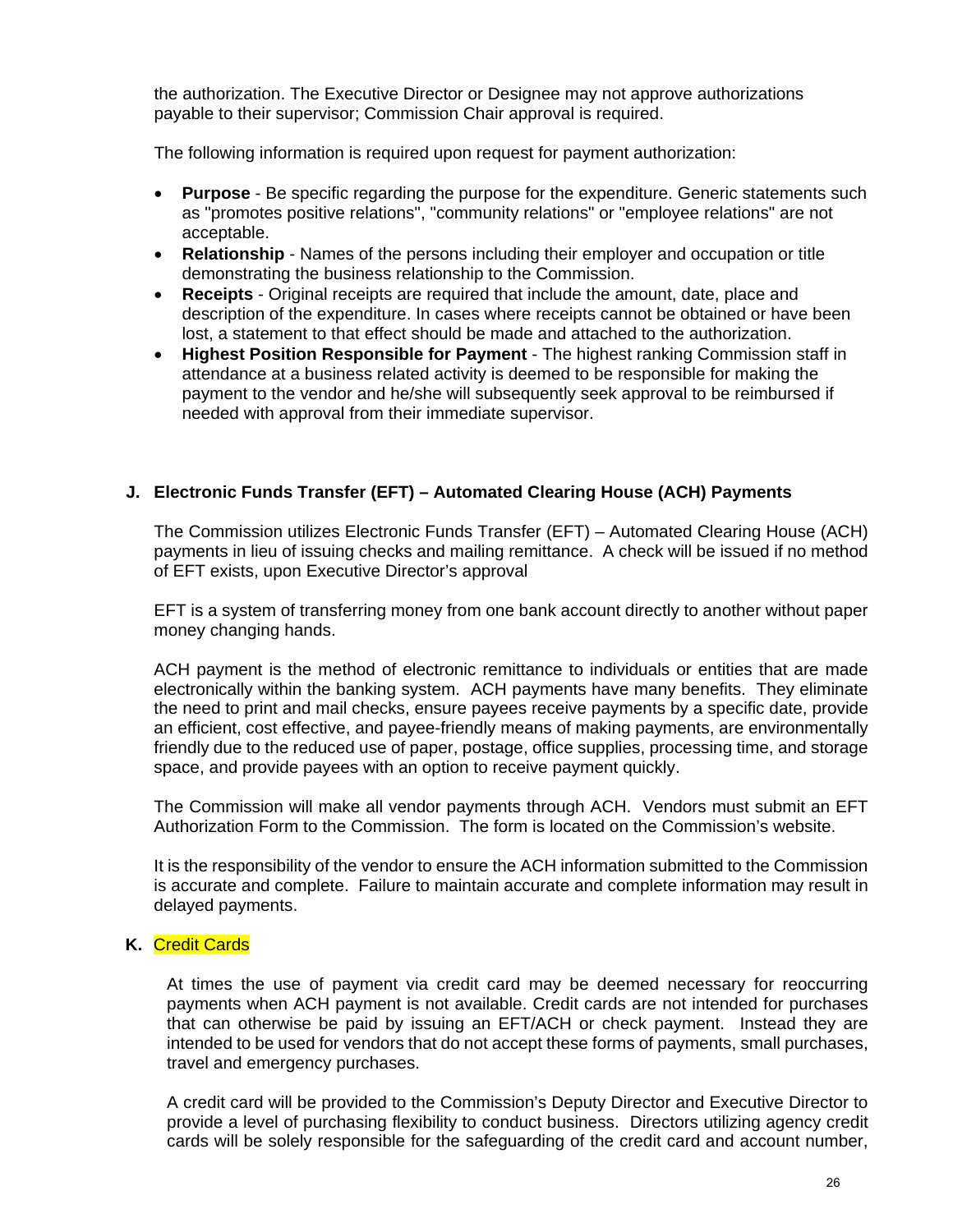as well as complying with this manual and the Commission's Procurement Policies and Procedures Manual in regards to purchasing, maintaining documentation, providing receipts and reconciling the bill on a monthly basis. The Directors will work with the Business Department to assure procedures are properly followed. Once the monthly credit card statement is reconciled, the statement and all purchases must be reviewed and signed by the Commission Chair or designee.

If a Director terminates employment with the Commission, the employee must surrender the credit card immediately.

# **L. Accounts Payable/Cash Disbursements**

Invoices received for goods and services are properly approved by the Executive Director or designee and forwarded to the Business Department designee for payment processing.

The following table outlines the procedures for processing accounts payable and the associated four methods of cash disbursement:

**1.** The invoice is received by the Business Department staff. The Business Department staff forwards the invoice to the appropriate staff person responsible for initiating the expense.

**2.**  The invoice is signed, dated, and the appropriate expense line is documented. Then the invoice is F5FC staff reviews the invoices and approves that the goods and services have been performed. forwarded to the Business Specialist or Business Assistant.

The Business Specialist or Business Assistant reviews the invoice for accuracy and matches the invoice to the check request form and any receiving documentation. The Business Specialist or

**3.**  Business Assistant enters the invoice into the accounting system and prepares the Cash Requirement Report for payment and forwards the invoice to the Senior Business Officer.

**4.**  invoices are submitted to the Executive Director and/or designee with all invoices and supporting The Senior Business Officer reviews all invoices for completeness and accuracy. The reviewed documentation for approval.

The Executive Director or designee reviews the Cash Requirement Report and approves payments in the Commission's accounting system. The Executive Director or designee prepares an Approval

**5.**  Invoice Report for the second signature from designee. The Executive Director initials all invoices for approval. The Approved Invoice Report is then forwarded to the Senior Business Officer. The Senior Business Officer releases all payments and prints confirmation reports.

| <b>EFT-ACH and Wire</b><br><b>Transfers</b> | Online<br>(Bank Draft) | <b>Credit Card</b> | <b>Check</b> |
|---------------------------------------------|------------------------|--------------------|--------------|
|---------------------------------------------|------------------------|--------------------|--------------|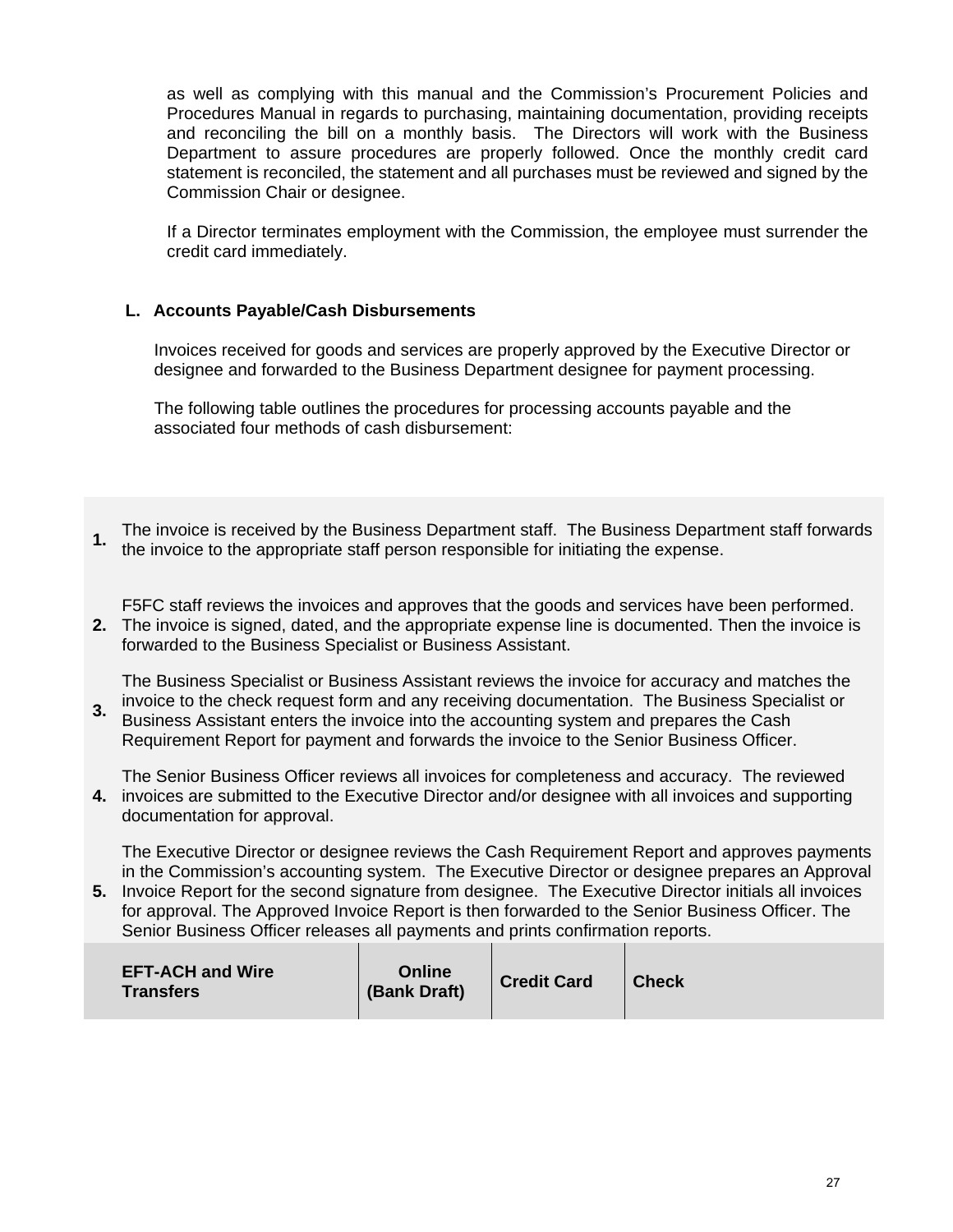| 6. | The Senior Business Officer<br>creates and exports ACH files<br>from the accounting database<br>system. The file must be in<br>the proper ACH format. The<br>ACH file is imported and<br>transmitted directly to the<br>bank. | <b>The Senior</b><br><b>Business</b><br>Officer or<br>designated<br>staff processes<br>payment online | <b>The Senior</b><br><b>Business</b><br><b>Officer</b><br>provides<br>administrative<br>staff payment<br>information to<br>process<br>payment over<br>the phone or<br>online | The Senior Business Officer<br>prints out check and forwards<br>to Executive Director and/or<br>designee for signatures. |
|----|-------------------------------------------------------------------------------------------------------------------------------------------------------------------------------------------------------------------------------|-------------------------------------------------------------------------------------------------------|------------------------------------------------------------------------------------------------------------------------------------------------------------------------------|--------------------------------------------------------------------------------------------------------------------------|
| 7. | Transaction is confirmed with<br>the bank and ACH Batch<br>Summary Report is printed<br>and filed in the ACH bidder.                                                                                                          | Receipt is<br>printed and<br>filed in the<br>vendor file                                              | Receipt is<br>printed and<br>filed in the<br>vendor<br>payment file                                                                                                          | The Executive Director<br>forwards the signed checks to<br>the Business Assistant to<br>prepare each check for mailing.  |
| 8. | The Senior Business Officer<br>e-mails payment notification<br>to vendor of payment<br>transaction. Paid Invoices are<br>filed by the Business<br>Assistant.                                                                  | Paid invoices<br>are filed by the<br><b>Business</b><br>Assistant.                                    | Paid invoices<br>are filed by the<br><b>Business</b><br>Assistant.                                                                                                           | Paid invoices and check stubs<br>are filed by the Business<br>Assistant.                                                 |

# **M. Payroll**

The Commission utilizes a contracted payroll service to process payroll. Payroll is processed every two weeks. Physical control over personnel records is limited.

Following are procedures related to the payroll function:

- 1. All employees are required to document their time through timesheets. This will ensure regular, vacation, sick, or any other type of pay is appropriately documented.
- 2. Any payroll increase resulting from a promotion is approved by the appropriate supervisor and subsequently the Executive Director. The increase is then documented in a memo format.. Changes to the Executive Director's payroll are authorized by the Commission.
- 3. The Administrative Officer, who maintains personnel files, will place the original payroll increase memo in the personnel file.
- 4. Supervisors and Executive Director or designee approves each timesheet prior to authorization for the payroll.
- 5. Timesheets are verified and entered in to the payroll system and processed by the Administrative Officer and submitted to the Business Specialist to reconcile personal time off (PTO) accrual.
- 6. Payroll is processed and released by the Senior Business Officer.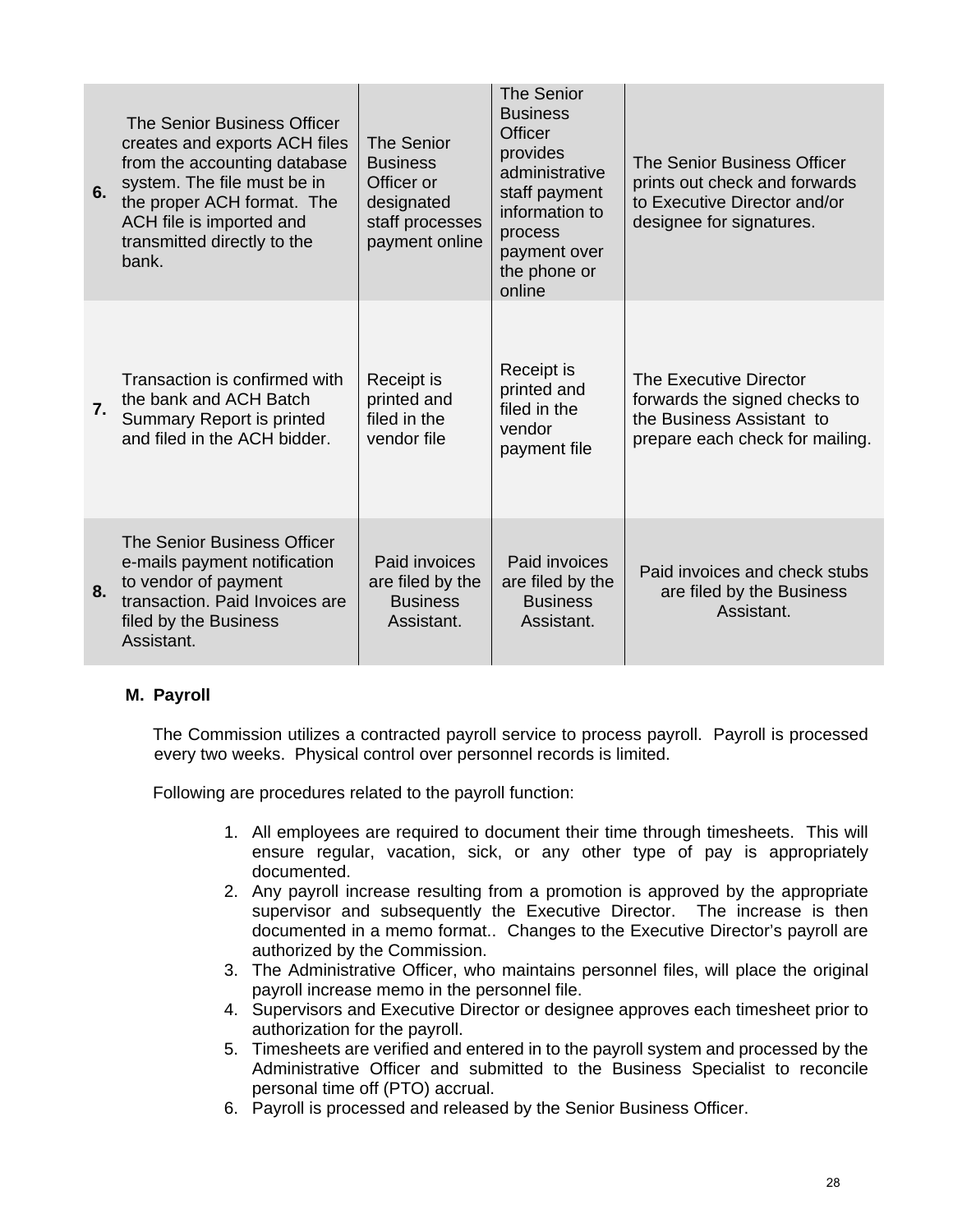- 7. Payroll is delivered by the payroll service and payroll direct deposit is issued every other Friday. The Business Specialist, who is independent of the preparation and authorization of the payroll, distributes payroll remittances.
- 8. Payroll reports prepared by the payroll service are reviewed by the Business Director for any unusual items.
- 9. The Business Director prepares and posts journal entries for all payroll liabilities to be reflected in the accounting system.

## **N. Compensated Absences**

 Compensated absences are absences for which employees will be paid such as paid time off (PTO). A liability for compensated absences for services already rendered and that are not contingent on a specific event shall be accrued as employees earn the rights to the benefits. The compensated absence liability shall be calculated based on the pay or salary rates in effect at the balance sheet date.

#### **O. Accounting For Leases**

Leases entered into by the Commission are classified as capital leases or operating leases. Leases, which represent substantially all the benefits and risks incident to ownership of the property such as a capital lease, are accounted for as the acquisition of an asset and the incurrence of an obligation. Other types of leases shall be classified as operating leases. The following are guidelines to determine if a lease is considered a capital lease or an operating lease:

#### 1. Capital Leases

 A lease which meets any one of the following criteria shall be accounted for as a capital lease:

- a. The lease transfers ownership of the property to the lessee by the end of the lease term
- b. The lease contains an option to purchase the leased property at a bargain price
- c. The lease term is equal to or greater than 75 percent of the estimated economic life of the leased property
- d. The present value of rental and other minimum lease payment equals or exceeds 90% of the fair value of the leased property

 The amount recorded as an asset and an obligation under a capital lease is the lower of the present value of the rental and other minimum lease payments or the fair value of the leased property. Periodic lease expenditures are considered payments of the lease obligation and as interest expense (principal and interest).

#### 2. Operating Leases

 If a lease is not considered a capital lease based on the criteria stated above, then it is classified as an operating lease. Payments for operating leases are recognized as expenditures when payment is made.

#### **P. Travel/Expense Reimbursements**

 Commissioners and staff are authorized to receive reimbursement for travel and business expenses incurred while attending official functions, as long as the expenses are reasonable, prudent, and appropriate for the business of the Commission. Travel expense reimbursements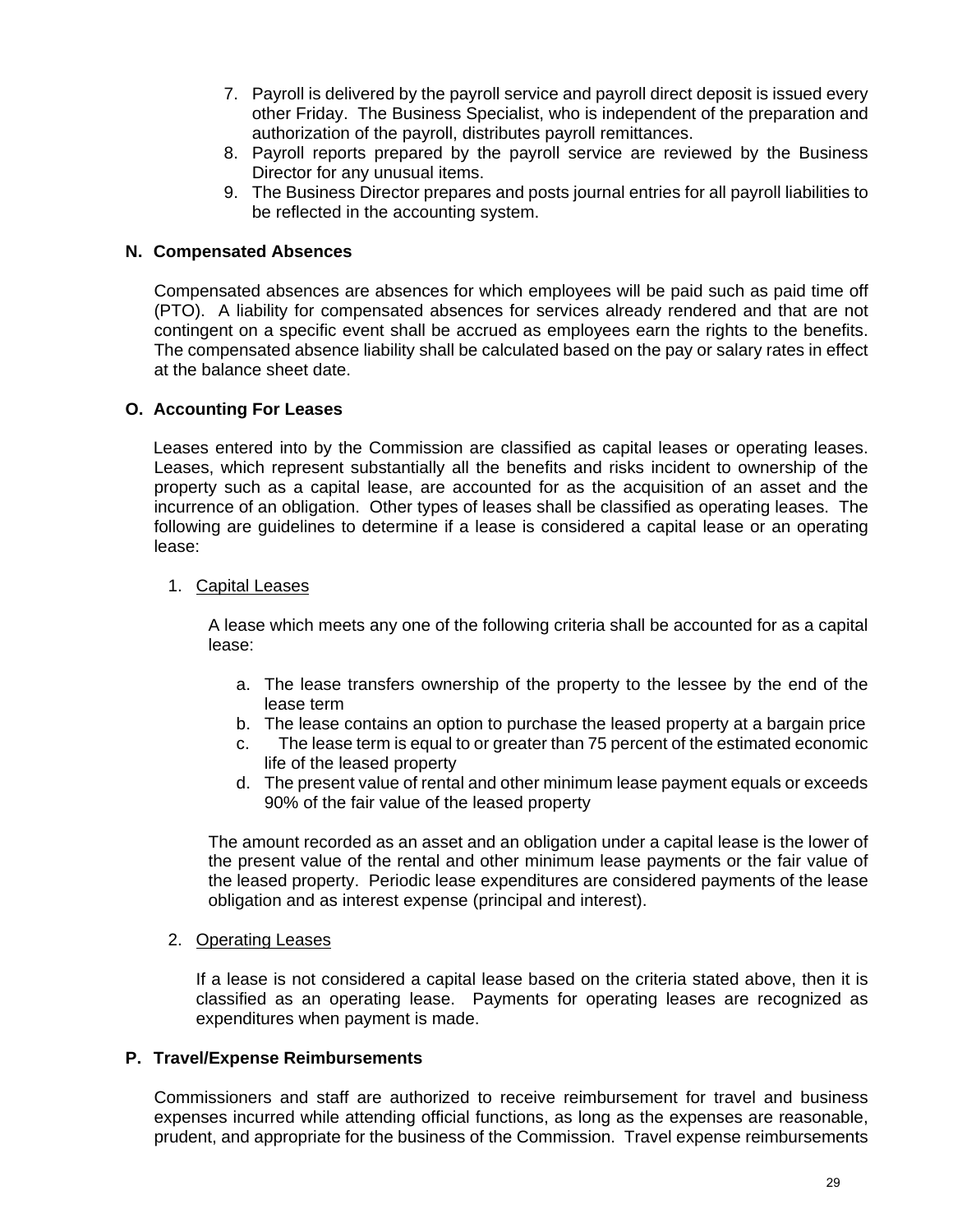by Commission staff and Commission members shall be properly authorized. Authorization for travel is approved by the Deputy Director for all employees except Directors which require the Executive Director's approval. The Commission approves travel for Commissioners through the budget process and the Deputy Director signs off on the Executive Director's travel. The Executive Director's travel is then reported to the Commission at the next meeting. Further travel-related expense details can be found in the Commission's Travel Policy and Procedures Manual that is maintained and updated annually as needed by Commission staff.

# **Q. Debt**

The General Long-Term Debt Account Group is used to record liabilities of governmental funds. These liabilities may be long-term debt such as bonds and notes or long-term liabilities such as capital leases, claims and judgements, personal and major medical leave, and pension costs.

General fixed assets acquired via capital lease agreements shall be capitalized in the General Fixed Asset Account Group as discussed above. Additionally, a liability in the same amount shall be recorded simultaneously in the General Long-Term Debt Account Group.

# **R. Journal Entries**

Journal entries may be performed in order to bring an account to the correct balance and to record monthly activity. An Adjusting Journal Entry is prepared for these types of changes. A Monthly Journal Entry is prepared to record the monthly activity.

Business Department staff prepares the Adjusting Journal Entry and the Monthly Journal Entry and enters the journal entry into the accounting system on an as neededbasis. Journal entries are filed upon entry into the accounting system.

# **4. CONTRACT ADMINISTRATION**

The purpose of this section is to set forth recommended contracting and contract administration guidelines for the Commission. The guidelines are based on best practices in public procurement. Best practice in governmental contracting requires a selection process that is based on the open and fair identification and selection of vendors qualified to render a particular service, taking into consideration both technical qualifications and price.

# **A. Procedures**

# 1. Provider Selection

The Commission has developed a Procurement Purchasing Policy and Procedures Manual that is reviewed and updated annually if needed by the Executive Director and/or the Commission. The policies are based on best practices in public procurement which clearly identifies and describes the different methods of the procurement and contracting process. Details can be found in the Commission's Procurement Policies and Procedures Manual.

# **B. Contractor Payments**

# 1. Advance Payments

Any provider seeking the release of funds prior to the commencement of work under the contract may make such a request in writing on company letterhead, specifying the reason(s) advance funds are needed.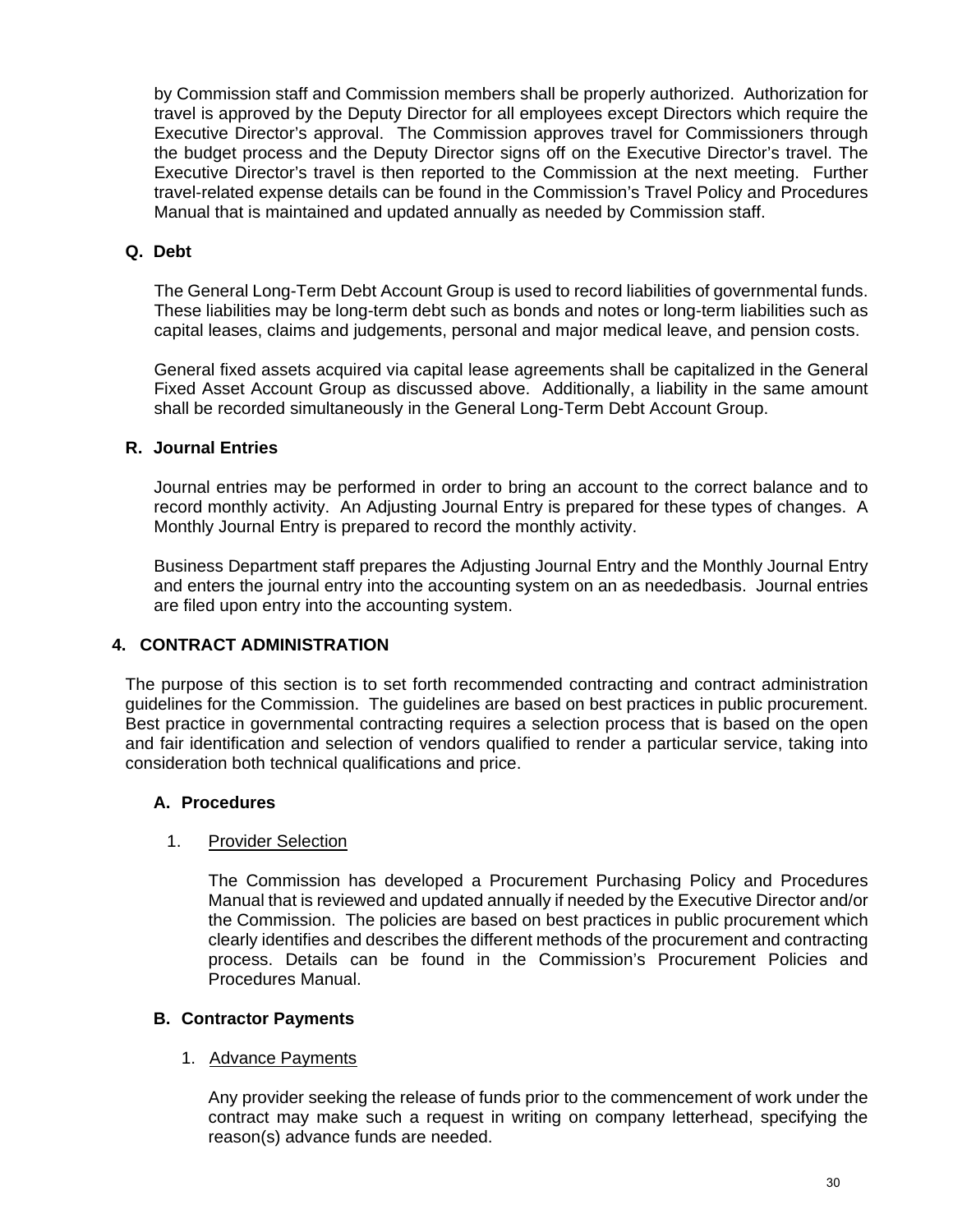Advance funds are contingent upon the Commission's availability of cash flow. Approval is based on the nature of each project and contingent on the Service Provider's performance in meeting contractual requirements.

A cash advance may not exceed 50 percent of the maximum amount allowed in the fiscal year. Additional funds will not be released until 75 percent of the previously released funds has been expended and reported. The final quarter advance will only be two-thirds of the advance amount. The last month of each fiscal year is on a reimbursement basis only.

If at the end of the contract period (i.e. fiscal year) the Service Provider has not utilized any portion of the funds advanced, the Service Provider shall return that amount to the Commission. If the amount is not returned, the Commission will withhold funds from the subsequent year's contract (if applicable). The Commission will make every attempt to negotiate a solution before pursuing litigation.

#### 2. Progress Payments

 Providers formally request reimbursement for services by submitting an invoice via the Commission's online database (Persimmony). Services Providers are required to upload with the invoice an expenditure report comparing actual expenditures to the project budget.

 Payments of invoices are contingent upon compliance with all contractual requirements, including the achievement of performance standards and the timely submission of program and fiscal reports. Contract Managers verify satisfactory progress has been made toward project objectives, as determined by the Commission's performance monitoring and reporting system and verify all reported expenditures are allowable under the terms of the contract.

 The release of funds is approved by both the Contract Manager and Business Department Designee. The Business Department Designee verifies that all reported expenditures are allowable under the terms of the contract.

Contractor reimbursement process as follows:

- a. A program progress report (Persimmony data), as defined in contract (which could be monthly, quarterly, or semi-annually), is required to be submitted by each Service Provider by certain dates specified in the contract.
- b. The request for reimbursement (financial report) documents the service provider's outlays for the period, by budget line item, and also includes any disbursement amounts received and any reimbursements due (documentation is required by each Service Provider to support the expenditures referenced on the financial status report).
- c. The Contract Manager reviews the Service Provider's request for reimbursement (financial report*)* to verify the accuracy of the report with support from the Business Officer as necessary.
- d. The Contract Manager;
	- 1. Verifies that satisfactory progress has been made toward project objectives.
	- 2. Approves the request for reimbursement.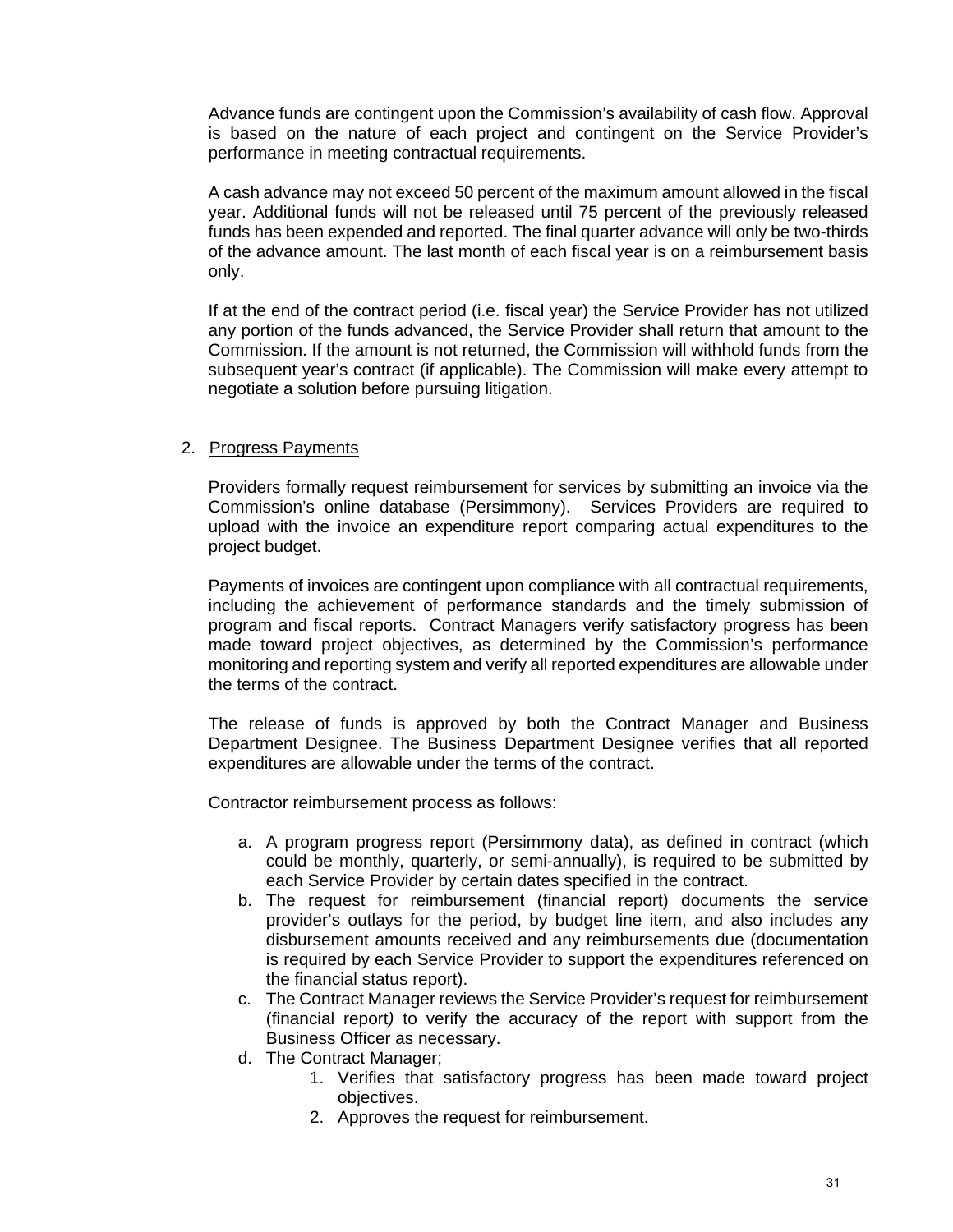3. Prints the approved financial report and forwards to the Business Officer to review the reimbursement summary.

The Business Officer forwards the approved financial report for payment to be processed as outlined in the Accounts Payable/Cash Disbursements section of this manual.

# **C. Budget Modifications**

Budget modifications are required prior to any line items (Personnel, Operating Expenses, Professional Services, Evaluation, Capital, Equipment, and Indirect) exceeding \$5,000 for contracts that are over \$250,000 and ten (10) percent% of any line item for contracts under \$250,000.

Changes within sub-line items (Salaries, Benefits, Payroll Taxes, Operational Expenses, Travel/Training, Misc. Charges, and Program Expenses) do not require a budget revision.

Budget modification requests are considered as follows:

- Submission of a Contract Amendment Request (CAR) form through the Persimmony fiscal database prior to the submittal deadline (Deadlines are updated annually on the Commission's website)
- Reasonable and necessary movement of funds throughout the budget excluding the increase/decrease of the Personnel category that would require additional rationale
- Submission of a revised Scope of Work (if necessary)
- Requests are submitted prior to expenses incurred allowing the Commission to determine its appropriateness and minimizing any disallowed costs to the Service Provider

Budget modifications are reviewed by the Contract Manager with support from the Business Officer and approved by the Executive Director or designee, based on appropriate justification.

# **D. Authority**

 The Executive Director has been delegated the authority by the Commission to execute program contracts and amendments to those contracts as long as there are no material changes in the scope of work or dollar amount does not exceed \$5,000. The Executive Director has been delegated the authority by the Commission to execute operating contracts that are administrative in nature and affect the day to day operations of the Commission (no dollar limit).

# **5. FINANCIAL REPORTING**

The goal of the accounting process is to produce financial reports, which accurately summarize the financial position of the organization at a particular point in time and provide information related to the revenues and expenditures for the reporting period.

# **A. Legal Requirements**

California law requires that the State and local county Commissions adhere to specific reporting requirements (California Code Health and Safety Code Sections 130100- 130155). The following are statutory requirements for financial reporting:

 Counties are to have a process to track and monitor administrative costs with periodic reports to the Commission (quarterly in many counties) (Section 130140(d)(5)) and 130151(b)(2).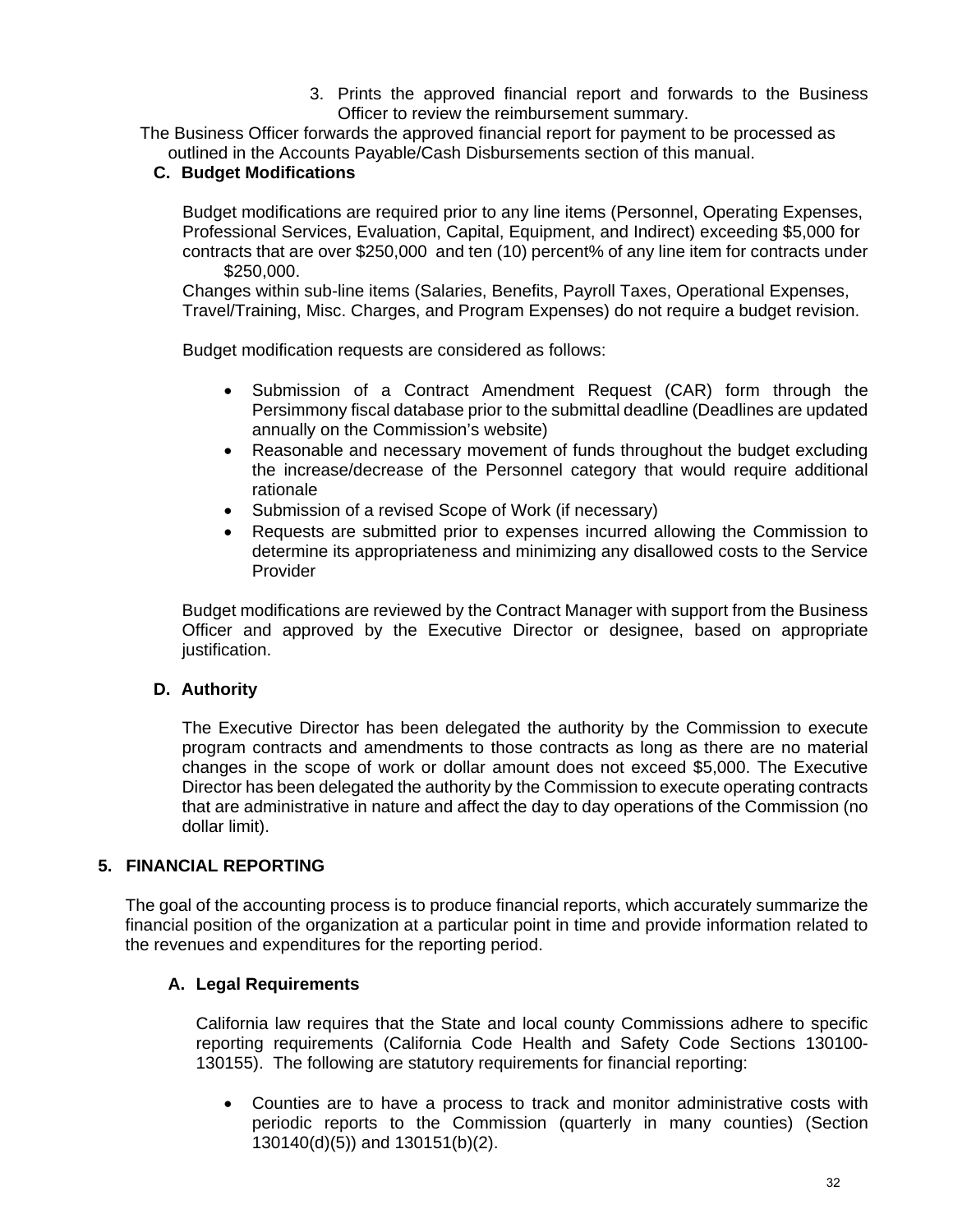- Policies are needed to assess and communicate the financial condition of the Commission (Section 130151(b)(6))
- Commissions are to track evaluation expenditures and document results of expenditures (Section 130151(b)(7))
- County Commission Reporting. On or before October 15 of each year, the State Commission and each county Commission shall conduct an audit of, and issue a written report on, the implementation and performance of their respective functions during the preceding fiscal year. At a minimum, this report shall include which funds were expended, the progress toward and the achievement of program goals and objectives, and the measurement of specific outcomes through appropriate indicators (Section 130150).
- The County Commission shall conduct at least one public hearing prior to adopting any annual audit and report (Section 130140 (G))
- Each County Commission shall make copies of its annual audits and reports available to members of the general public on request and at no cost (Section 130150 (d))
- The audits and reports of each county Commission shall be transmitted to the State Commission and the State Controller's Office by November 1 (Section 130150 (a))
- County Commission Reporting of State Commission Information. The State Commission shall make copies of each of its annual audits and reports available to members of the general public on request and at no cost. The State Commission shall furnish each county Commission with copies of those documents in a number sufficient for local distribution by the county Commission to members of the general public on request and at no cost (Section 130150 (c)).
- The County Commission shall conduct at least one public hearing on each annual report by the State Commission prepared pursuant to subdivision (b) of Section 130150 (Section 130140 (H))

# **B. Procedures**

Annual financial statements are prepared in accordance with GAAP. Likewise, annual financial statements are independently audited in accordance with generally accepted government auditing standards (GAGAS).

To supply appropriate individuals with the right information, at the proper time and in the correct format, the Commission reports their financial information on a monthly and annual basis. Specifically, management will take step to achieve the following goals for external and internal reports:

- Content financial reports balance competing demands for completeness and conciseness
- *Timeliness* information is received soon enough to take effective action
- *Currency* the information communicated is current
- *Accuracy*  the information is reliable
- *Access* the information is accessible to those who need it

# 2. External Reporting

External reporting refers to the annual public distribution of "general-purpose" financial statements designed to meet the basic financial information needs of a variety of potential users, including taxpayers and citizens, oversight and legislative bodies, and investors and creditors. The goal of external reporting is to provide the information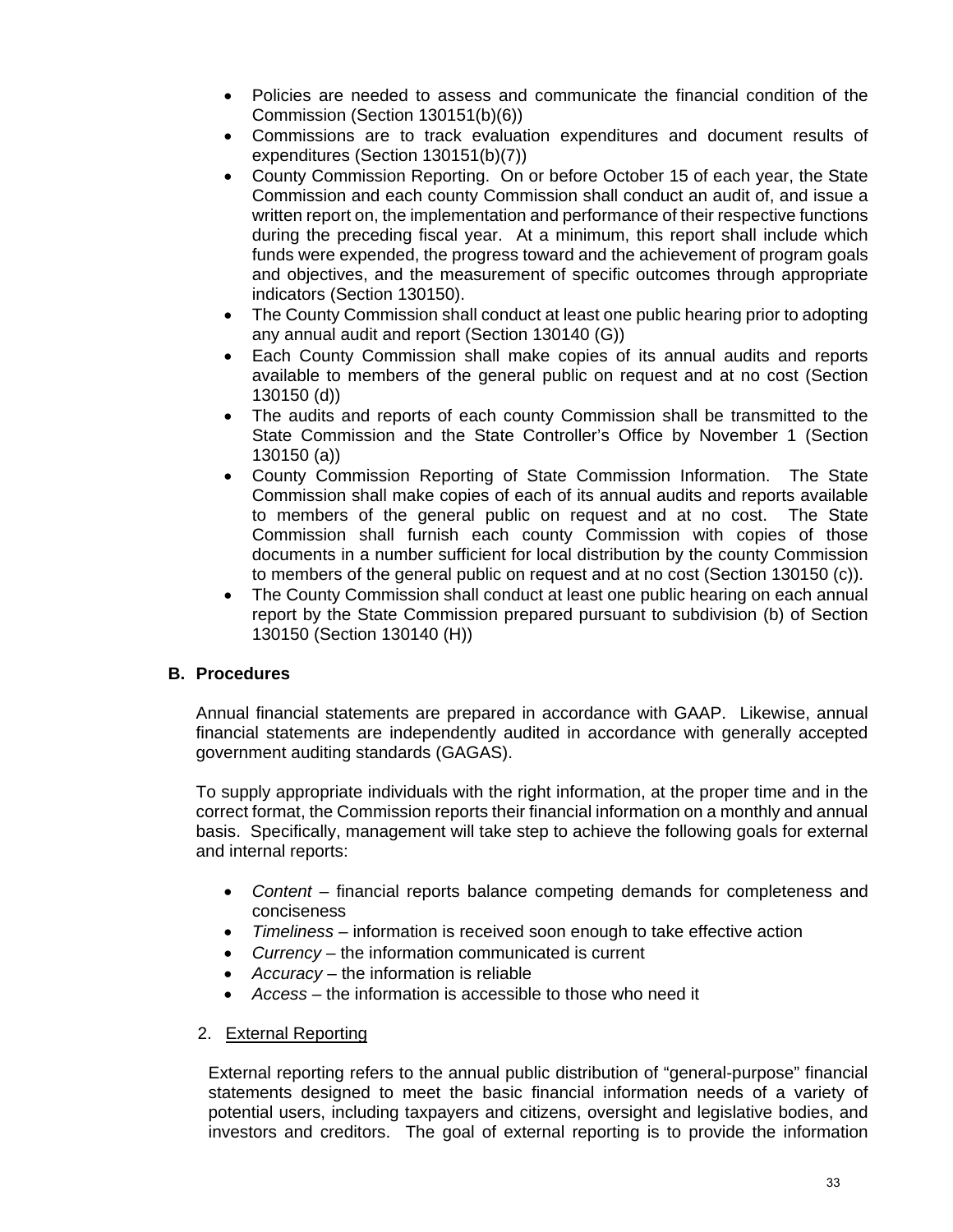needed by interested parties to gain a fair understanding of the government's financial position and results of operations. External reports are developed in conformity with GAAP. GAAP requirements are designed to provide all primary users of generalpurpose external financial reports with the reliable information needed to assess an entity's finances.

a. Audit - *Audit Requirements* 

All Commissions are required to conduct an independent audit of the basic financial statements. The audit requirements refer to an external review required by an independent audit firm to determine that the financial statements fairly present the financial position of the agency being audited in accordance with GAAP. Auditors make this determination based on a review and testing of financial data maintained by the Commission.

Particular audit requirements include: internal controls, management letter, single audit, and acceptance of annual financial audit by the Commission.

b. Expanded Audit

In addition to the standard financial audit, the Commission is also required to go through an expanded audit per state code section 130151 (1 through 8).

The Commission contracts with that same auditor to complete the financial and expanded audits, and both are presented and submitted as one package. The Commission views the expanded and financial audit as one audit with two components: 1) the financial audit, which is monitored by First 5 California, and 2) the compliance audit, which is monitored by the State Controller's Office (SCO).

The expanded audit covers the following items:

- Contracting and procurement policies: a policy consistent with state law and adopted in a public meeting and a legal representation letter shall be in place. A new legal representation letter is required annually even if the policy did not change.
- Administrative costs: administration costs shall be defined and a cap shall be established at a public meeting. Costs shall be monitored.
- County ordinance creating county Commission: policies and procedures ensure compliance with the county ordinance. The auditor reviews the Commission's strategic plan.
- Long-range financial plan: the plan is adopted at a public meeting on an annual basis.
- Financial condition of the Commission: policies and practices for reporting financial condition are in place.
- Amount spent on program evaluation and related results: a policy regarding evaluation is available to the auditor. The auditor verifies that the amount spent on evaluation complies with the policy and that evaluation data was collected.
- Salaries and benefits: policies and procedures for establishing employee salaries and benefits are in place.
- When audit findings have been reported in prior years, the current audit report must include a schedule of prior audit findings.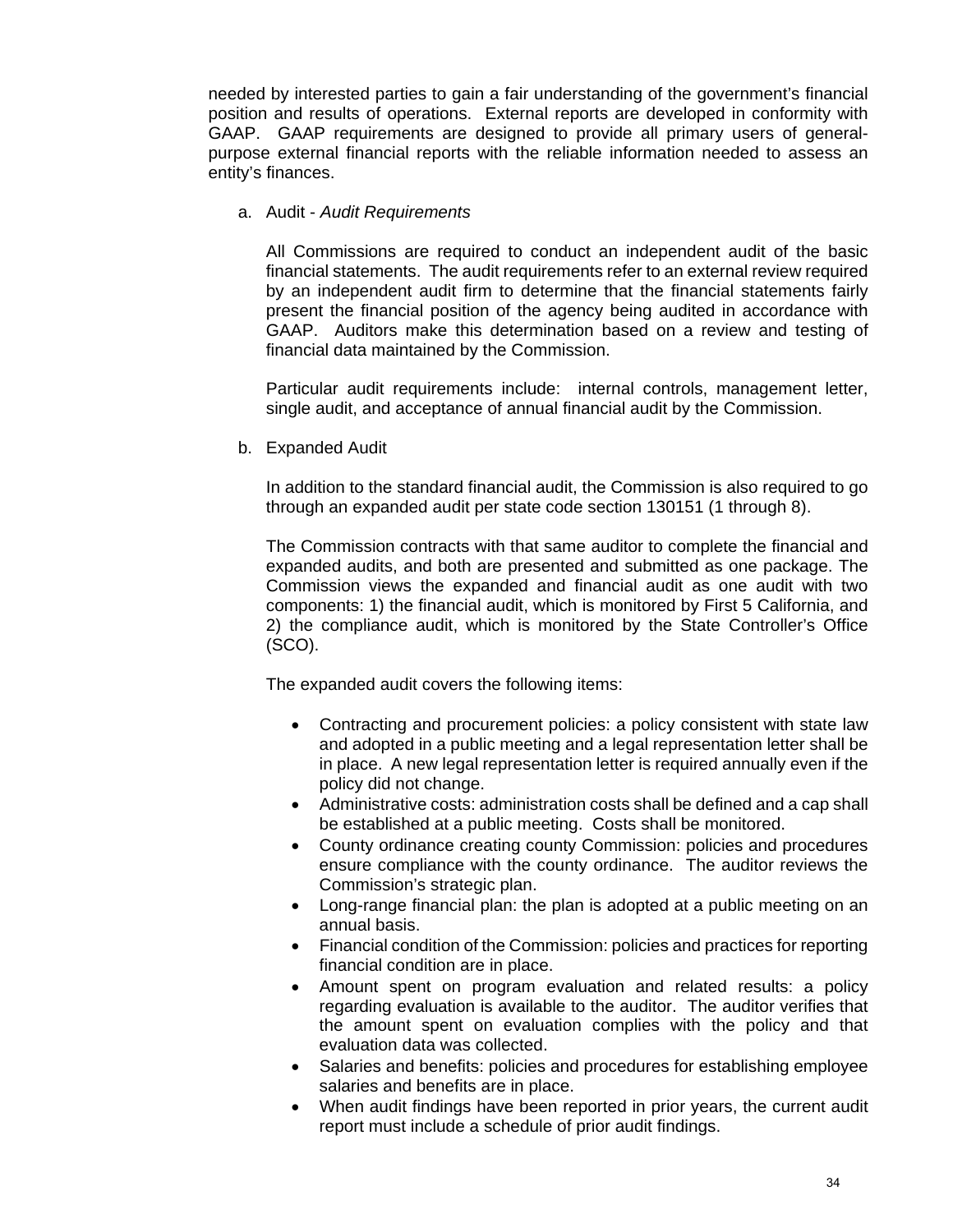Per expanded audit requirements, the Commission has adopted a conflict of interest policy for commission members that is consistent with applicable state law. The policy ensures the Commission complies with all applicable state and local conflict of interest statutes and regulations. The Conflict of Interest Policy is reviewed and updated biennually if needed by Commission staff. The policy is in compliance as followed:

- The conflict of interest policy was adopted in a public meeting (minutes of the meeting are available for auditors)
- Obtain a letter from legal representative that states that Commission's policy is consistent with applicable state and local laws and regulations on an annual basis
- Conflict-of-interest policy is available to auditors
- Minutes documenting appropriate abstentions for contract award actions are available
- Review Form 700 (economic interest) filings

# 3. Internal Reporting

This section does not represent reporting in accordance with GAAP, but rather reporting in accordance with budgeting processes. As was noted earlier, external financial reports that follow GAAP generally have a different look and focus than the internal reports. Internal reporting is designed to accomplish two goals:

- a. Allow management to monitor compliance with legal and contractual provisions applicable to the management of public funds
- b. Provides management and the Commission with the information on current performance data that it needs to make future financial plans

To fulfill this goal the Business Officer prepares a monthly financial report and submits the report to the Executive Director for review. Upon the Executive Director's approval, a final financial report is prepared for submission and approval at the Commission meeting.

# **C. Administrative Costs**

Under the First 5 Fresno County (F5FC) 2013-2020 Strategic Plan, the role of the Commission staff is broader than just that of contract development and oversight, and includes support of programmatic services on many levels and running internal programs. The definition of administrative costs simplifies program administration in the way program services will be delivered under the strategic plan.

1. Defining Administrative, Program, And Evaluation Costs

As a result the Commission has adopted a written policy that defines administrative costs and sets a ten (10)% limit for administrative costs. Below are definitions for the three cost categories that the Commission allocates costs to.

a. Administrative Costs- Costs incurred for administrative functions defined (below) by the local Commission in support of funded programs and its operations. Administrative costs are general in nature. This principle distinguishes between those costs that specifically and directly benefit a business unit, program, or evaluation activity from those that do not. Administrative costs support the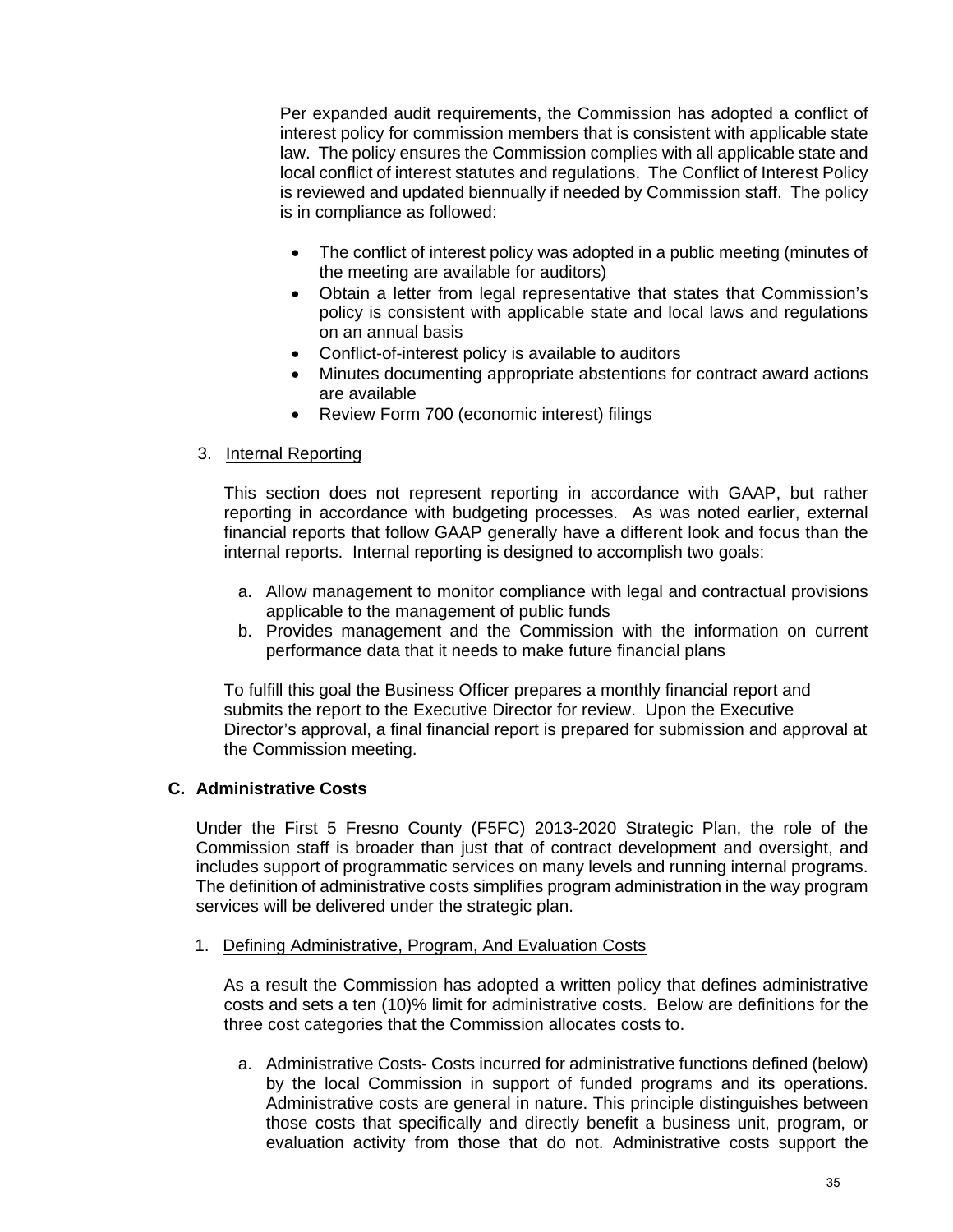Commission's basic mission rather than specific program goals. This principle distinguishes between the nature of costs that provide direct value to achieving specific program goals and objectives from those that do not.

Administrative functions performed are the following: general accounting/financial reporting; local annual reporting activities; financial planning; Commission/Association meetings and travel; human resources services; legal services and consulting; audit; strategic planning; financial and cash management; procurement and purchasing; property management; payroll and personnel management; developing and operating systems and procedures, including information systems, required for administrative functions; and oversight and monitoring of administrative functions. Only these administrative functions are to be charged as administrative costs.

- b. Program Costs- Costs incurred by the Commission readily assignable to a program or service provider (other than for evaluation activities) and/or in the execution of direct service provision. Even though they are often associated with general organizational management, two types of costs that are typically classified as administrative costs, preparing program-level budgets program scopes of work, and negotiating MOU's and other program-level agreements, are classified as program cost. Costs of such activities as information systems development and operation, travel, and evaluation are charged to program costs or administration costs, according to whether the underlying functions which they support are classified as programmatic or administrative. Program functions include direct services, program outreach and education, program and community agency technical assistance and support, and program database management.
- c. Evaluation Costs- Costs incurred by the Commission in the required evaluation of funded programs based upon their accountability framework and data collection and evaluation for required reporting to state and local stakeholders. Evaluation functions include evaluation technical assistance, evaluation database, and travel and training related to evaluation.

#### 2. Organizational Procedures and Accountability Mechanisms

To ensure accountability, Commission staff abides by the following guidelines:

- a. Establish cost elements for each of three categories: administrative, program, and evaluation.
- b. Conduct analysis to determine and document an upper percentage limit for administrative costs.
- c. Establish within the accounting and reporting system a methodology for tracking and reporting on program, administrative, and evaluation costs.
- d. Maintain auditable records to ensure compliance with the administrative cost policy.
- e. Provide annual reports on administrative and evaluation costs that go to the public (budgets and annual financial reports).

## **D. Fund Balance**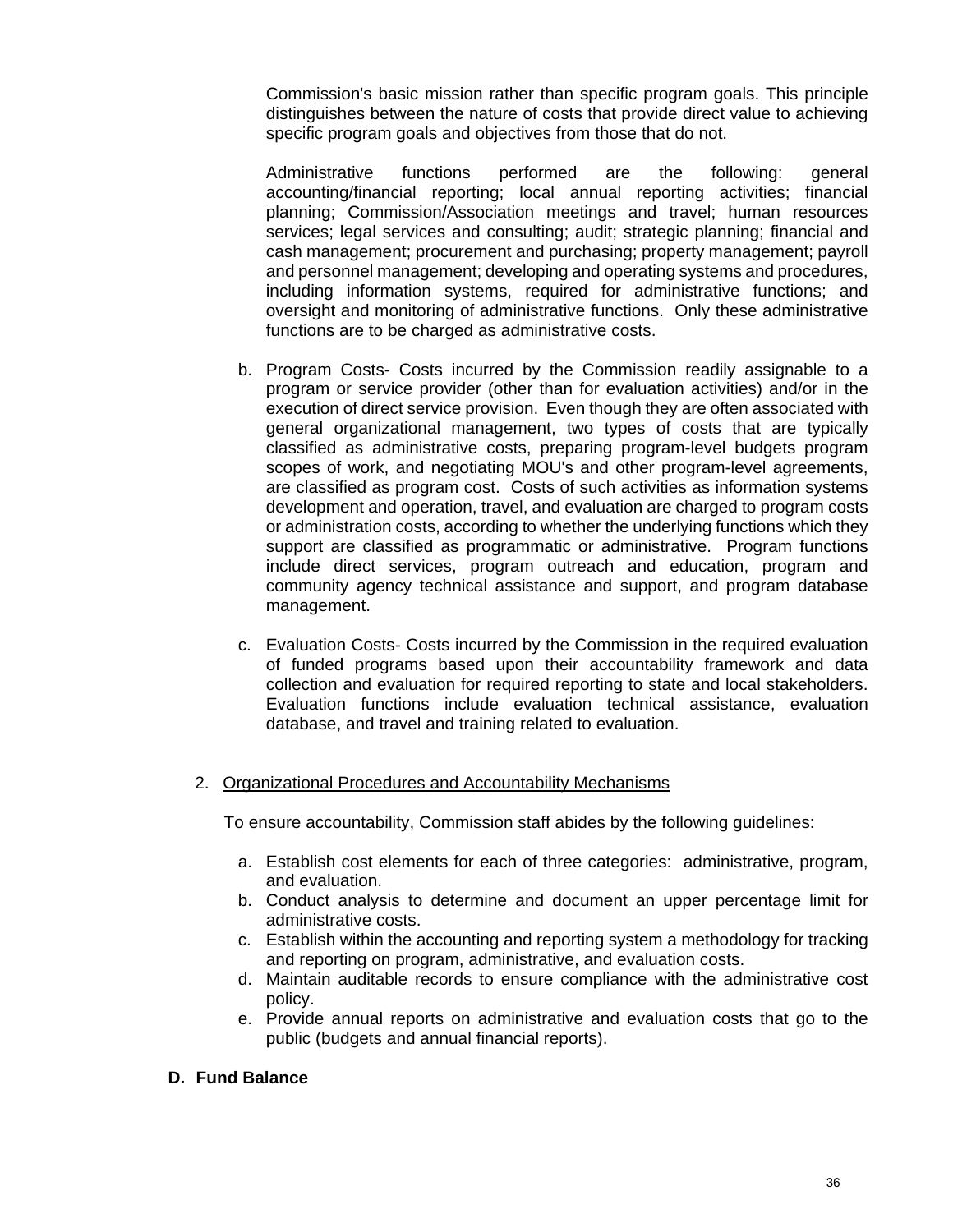The Fund Balance includes funds committed for multi-year initiatives and programs. Proper reporting of fund balance provides an opportunity for the Commission to report how it has committed funds over a period of years.

The total fund balance represents the value of the funds available to the Commission. Fund balance is broken down into five components, nonspendable, restricted, committed, assigned, and unassigned. Each component is defined below.

1. Nonspendable Fund Balance

The nonspendable fund balance is defined as only an approximate measure of liquidity. One reason is that some of the assets reported in governmental funds may be inherently nonspendable from the vantage point of the current period:

- a. Assets that will never convert to cash (e.g. prepaid items and inventories of supplies)
- b. Assets that will not convert to cash soon enough to affect the current period (e.g., the long-term portion of loans receivable and non-financial assets held for resale, such as foreclosure properties)
- c. Resources that must be maintained intact pursuant to legal or contractual requirements (e.g. principal of an endowment or the capital of a revolving loan fund)

The key defining concept of nonspendable funds is that it is the legal obligation for the Commission, based on an executed contractual agreement. Examples of nonspendable funds include, but are not limited to:

- a. Future payments due to providers of services to children and families
- b. Future payments due on professional services contracts
- c. Future payments due under lease arrangements

In all cases, amounts can only be classified as nonspendable if (a) there is a fully executed written contract or purchase order detailing obligations, (b) the payment obligation is not due in the current period, and (c) it is probable or expected that future expenditures will be made in accordance with the contract terms. The latter provision means that if it is likely that a contract will be amended or terminated before all scheduled payments are made, the encumbrance must be limited to the total amount of payments that are expected to actually be incurred (if less than the full contract value).

#### 2. Restricted Fund Balance

The restricted fund balance is defined as amounts constrained for a specific purpose by external parties, constitutional provision or enabling legislation. **The** restricted fund balance describes the portion of the fund balance that reflects resources that are subject to externally enforceable legal restrictions. Funds that have been received by the Commission from sources other than the county pro rate share of Proposition 10 revenues and that contain restrictions imposed by the funding source regarding how the money can be used, by definition, are committed to the purpose designated by the funding source. Examples that fall into this category include but are not limited to: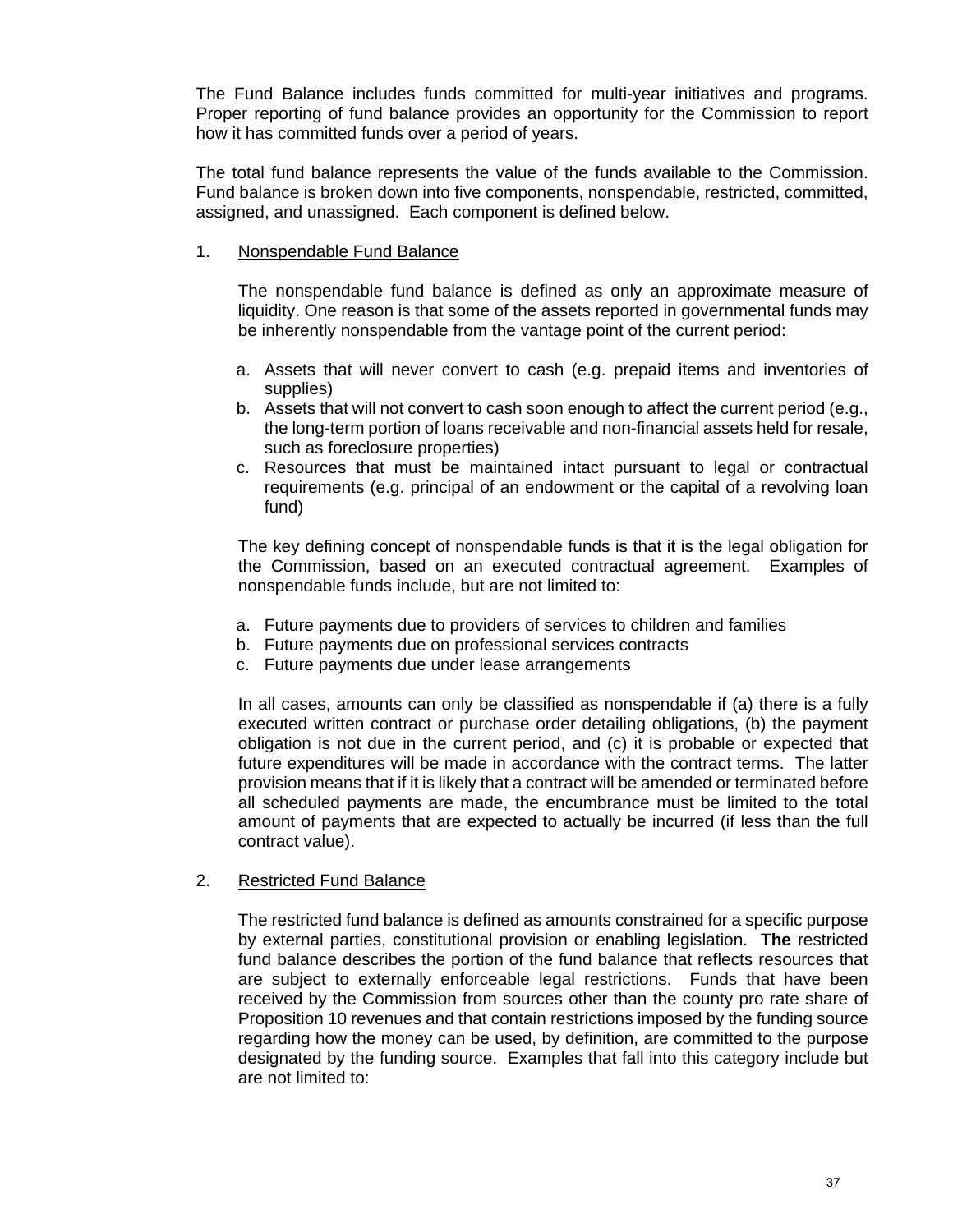- a. Money received from the State Commission for specific programs or initiatives, such as school readiness, or quality child care funds, that must be used exclusively for the purpose designated by the State Commission
- b. Grants received from private foundations that contain restrictions in the grant agreement regarding how the funds may be used

#### 3. Committed Fund Balance

The committed fund balance is described as the portion of the fund balance that represents resources constrained by limitations that the government imposes upon itself at its highest level of decision making (the Commission) and that remain binding unless removed in the same manner. The underlying action that imposed the limitation would need to occur no later than the close of the reporting period.

This category covers situations in which the Commission has explicitly authorized and directed staff to enter into an agreement with a specified agency, but the contract has not actually been executed. In order to be categorized as committed, funds must meet the following requirements:

- a. Formal action to approve the grant(s) and contract(s) must have been taken by the Commission and reflected in the public meeting minutes.
- b. The grant(s) and contract(s) must not have been executed yet, thereby avoiding any double-counting. These funds have to be executed within a one year period. After the one year period funds will be designated to the unassigned fund.
- c. Funding that has been set aside for previously executed legally enforceable contracts but not yet spent, including multi-year contracts, if such contracts have been approved by the Commission and if cancellation of such contracts would require Commission approval.

#### 4. Assigned Fund Balance

The assigned fund balance is the portion of the fund balance that reflects the Commission's intended use of resources. Such intent would have to be established by either the Commission or by a body thereof (e.g., finance committee).

There are two essential differences between committed fund balance and assigned fund balance. First, committed fund balance requires action by the Commission, whereas assigned fund balance allows the authority to be delegated to some other body. Second, formal action is necessary to impose, remove, or modify a constraint reflected in committed fund balance, whereas less formality is necessary in the case of assigned fund balance. Funds are appropriately included in this component if they fall under one of four types:

- a. Funds to operate a specific program or project in the current or future fiscal years that have not yet been committed or authorized for definite contracts, where all the following criteria are met:
	- A written plan has been developed describing the program or project and the time period covered by the plan
	- The plan contains a detailed budget or expenditure plan showing the amount of funds expected to be expended and the nature of the expenditures for each fiscal year covered by the plan
	- The Commission has formally approved the plan and budget in a public meeting, as documented in the meeting minutes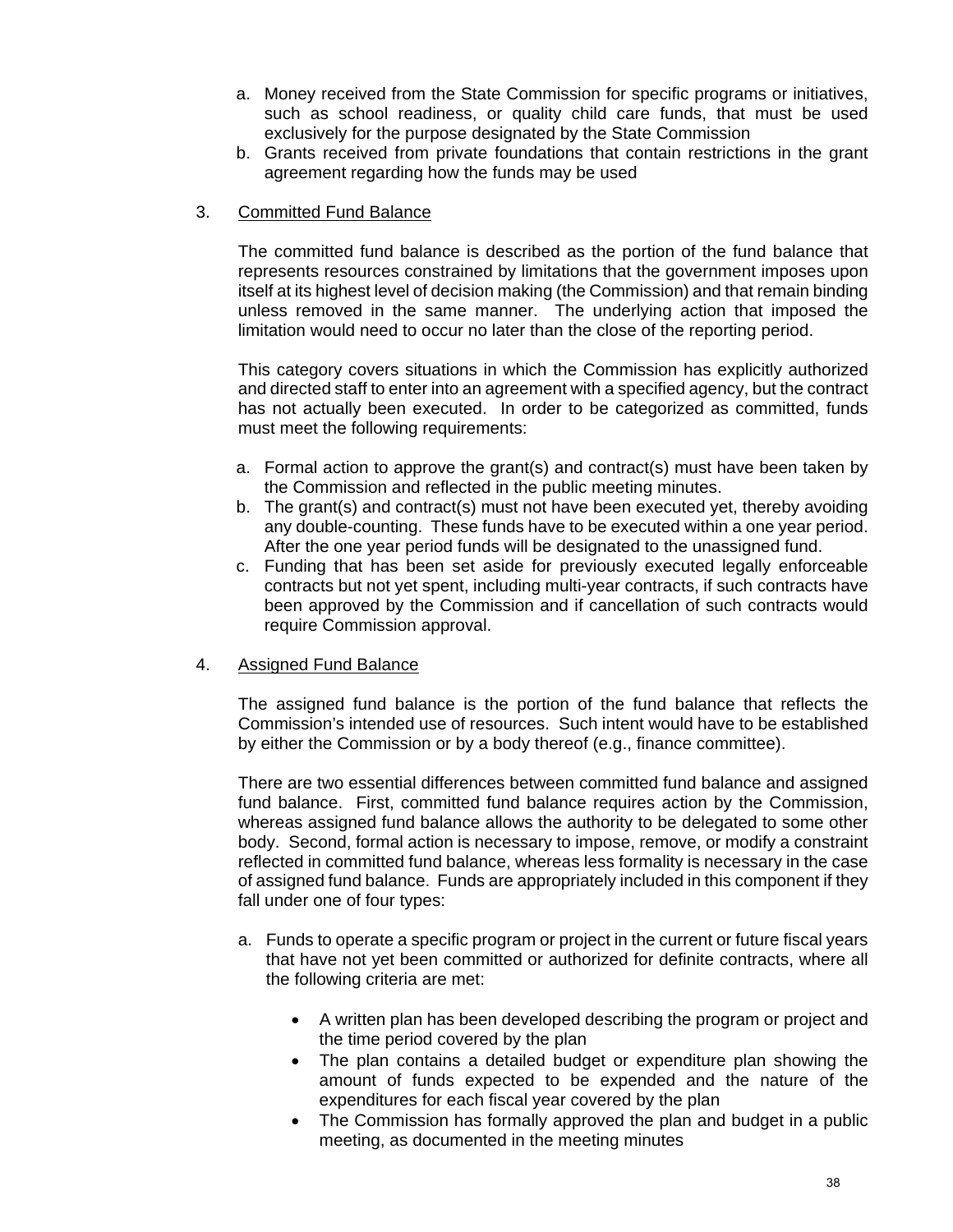- The Commission certifies that it intends, to the best of its ability, to expend the funds in accordance with the plan and budget
- b. Funds that have been set aside for long-term program sustainability, where all of the following criteria are met:
	- A long-range financial plan has been prepared that shows the specific dollar amounts that must be reserved for program sustainability in each of the early years of the plan, the timing for when sustainability funds will start to be drawn down, and the nature of the expenditures that are envisioned in each year covered by the plan
	- The Commission has formally approved the long-range financial plan in a public meeting, as documented in the meeting minutes
	- The Commission certifies that it intends, to the best of its ability, to manage the sustainability fund in accordance with the provisions of the long-range financial plan
	- The Commission has adopted its annual budget consistent with the assumptions and plans
- c. Funds that are established to handle unexpected debts that are outside the range of the Commission's operating budget. The funds are to protect the Commission against any possible losses in the event of an emergency situation. To ensure the contingency reserve fund reflects administrative costs for the Commission as well as facility management costs associated with the Lighthouse for Children facility of which the Commission is the master lease tenant, funds are set aside to ensure a quicker and more effective recovery from an operational setback. The balance of the account shall not exceed three months of the Commission's adopted operating budget plus an additional lump sum amount determined by the Commission. The funds are designated to a contingency account. Use of funds must be approved by the Commission.
- d. Funds designated specifically to fill any gaps of existing and future capital projects. The account is established to accumulate resources on an annual basis from year end de-obligations. Use of funds must be approved by the Commission.
- 5. Unassigned Fund Balance

The unassigned fund balance represents funds that can be spent at the discretion of the Commission. This category includes the remainder of the fund balance: funds that either have not yet been allocated for a specific purpose or have been identified in only a general manner where the Commission has significant flexibility in changing the amount or nature of the designation.

# **E. Contingency Fund Policy**

#### 1. Definition and Purpose

In an effort to be proactive, the Commission sets aside a fund to handle unexpected debts that are outside of the Commission's operating budget. The funds are to protect the Commission against any possible losses in the event of an emergency situation. To ensure the Contingency Fund reflects the Commission's administrative costs as well as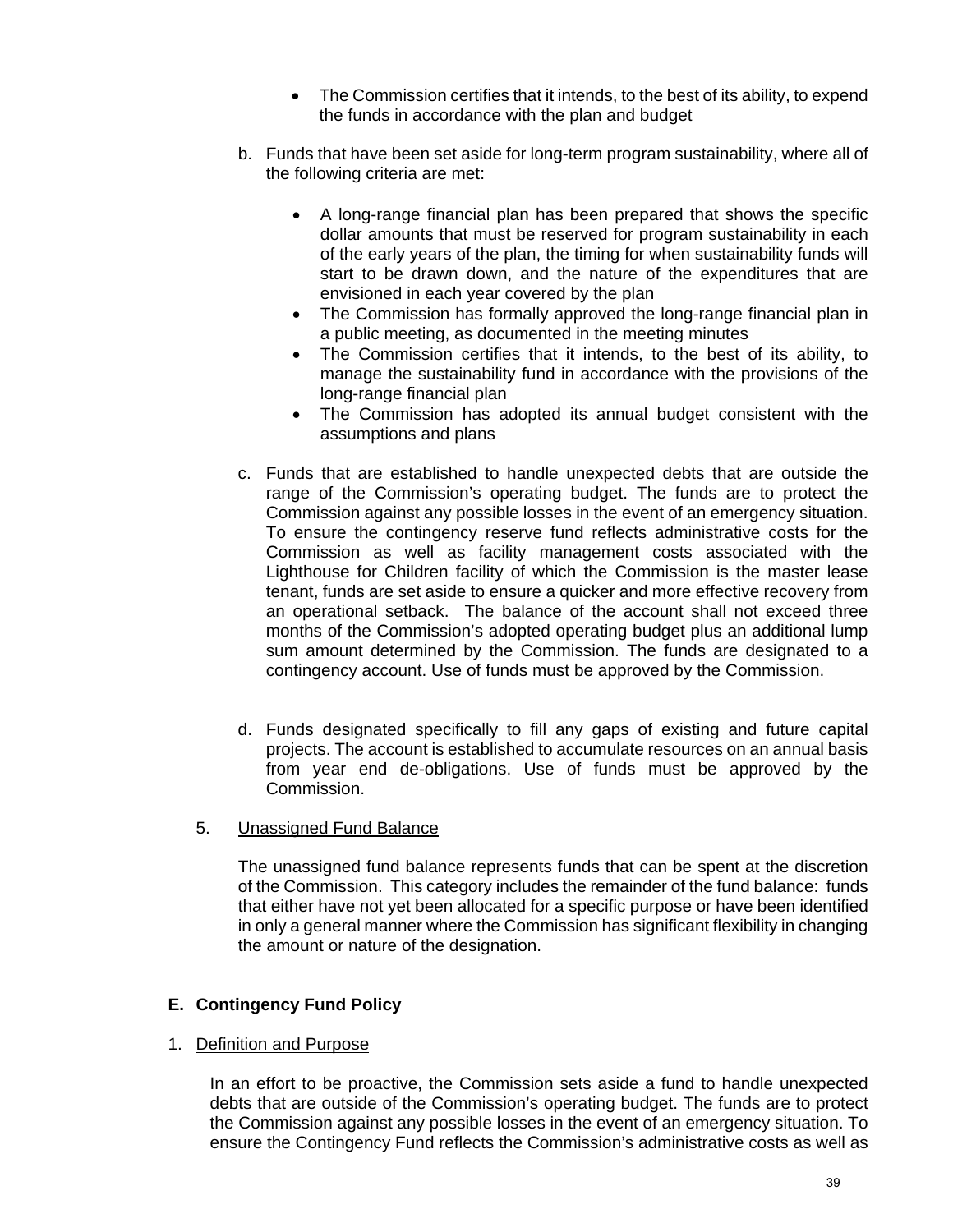facility management costs associated with the Lighthouse for Children (LFC) facility, of which the Commission is the Master Lease Tenant, funds are set aside to allow for a quicker and more effective recovery from an operational setback. The probability of a significant business disruption is small; however, having a Contingency Fund may save the Commission from potential failure to recover in the event that a risk materializes.

# 2. Target Level

The Contingency Fund shall remain at \$1,000,000 (one million dollars) as approved by the Commission. The balance of the fund represents approximately four (4) to six (6) months of both the Commission's operational budget and the operation costs of the LFC facility. If a change to the fund amount is warranted, for example due to a significant change in these budgets, Commission staff would be required to seek approval from the Commission during the formal budget modification process.

# 3. Conditions for Use

Use of funds will be determined by circumstance and level of severity with the following criteria. Please note this list is non-exhaustive.

| <b>Contingency Fund: Conditions for Use</b>                                                                                                                                                |                                                                                                                                                                                                                                                                                                                                                                          |  |  |
|--------------------------------------------------------------------------------------------------------------------------------------------------------------------------------------------|--------------------------------------------------------------------------------------------------------------------------------------------------------------------------------------------------------------------------------------------------------------------------------------------------------------------------------------------------------------------------|--|--|
| Moderate                                                                                                                                                                                   | Severe                                                                                                                                                                                                                                                                                                                                                                   |  |  |
| State and local legislation<br>affecting revenue or requiring<br>compliance<br>Lawsuits against F5FC or<br><b>LFC</b><br>Unexpected default or a<br>decline in State and local<br>revenues | Unanticipated major repairs or<br>replacement of an asset used in the<br>daily operations of the building or<br>service to the staff<br>Acts of terrorism against the building or<br>other infrastructure causing a financial<br>hardship<br><b>Natural disasters</b><br>Expenditures arising from a claim or<br>judgement that is otherwise not covered<br>by insurance |  |  |

The Contingency Fund shall be reported in the Committed Fund Balance in the agency's budget at the beginning of each fiscal year. The fund may not be used to address anticipated Proposition 10 revenue shortfalls. Imbalances of this nature are generally addressed through a formal budget modification process. Appropriations for program service expenses are independent of the fund as they are budgeted during the preceding fiscal year.

If a need arises for the potential drawing of funds allocated to the Contingency Fund outside of the above mentioned guidelines, Commission staff shall present the request to the Commission for consideration and approval at a regularly scheduled meeting.

# 4. Authority

 For unanticipated circumstances considered moderate, as described in the table above, staff must seek approval from the Commission prior to use of the Contingency Fund.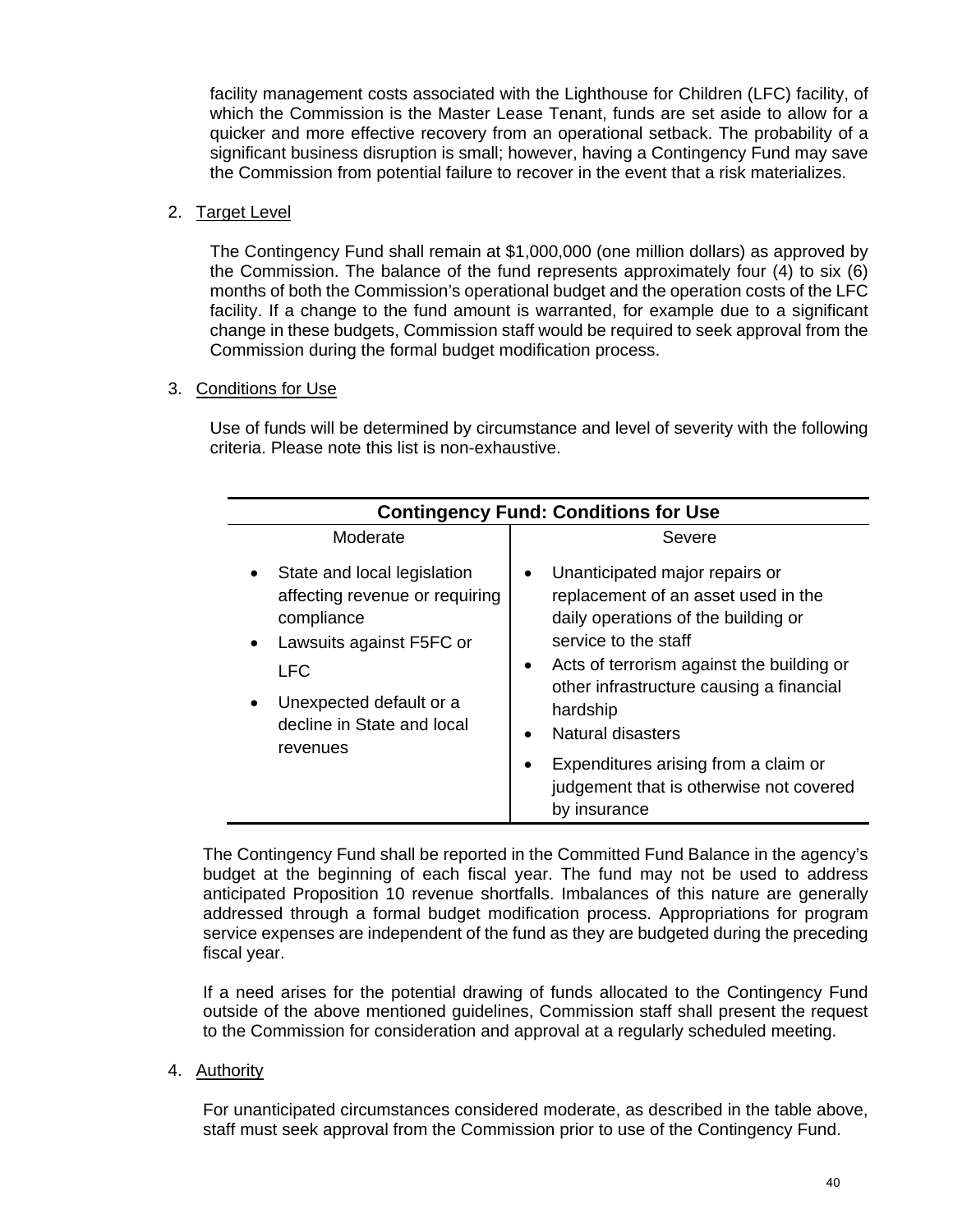For unanticipated circumstances considered severe, as described in the table above, and that require immediate redress, the Executive Director or designee shall exercise full discretion of its appropriation in order to mitigate substantial loss of productivity. The Executive Director must report to the Commission, at the next regular meeting following the use of funds, with full explanation on how the portion of the Contingency Fund was used or is being used.

 For any method employed, the process of appropriating the Contingency Fund will adhere to the guidelines within this manual to minimize risk while striving to safeguard the Commission's assets.

#### 5. Contingency Fund Replenishment

 In the event the Contingency Fund or a portion thereof is used, Commission staff will aim to restore the fund to the recommended amount, mentioned above, by the closure of the fiscal year, only if there are enough cost savings available for replenishment without impacting other budgetary commitments. If restoration cannot be accomplished within such time without severe hardship to the Commission, staff will prepare a financial plan to restore the Contingency Fund in the subsequent fiscal years until the target level is met.

## **F. Record Retention**

Financial records are required to be retained a minimum of five years after the annual audit and are subject to inspection, monitoring, copying and audit by the Bureau of State Audits.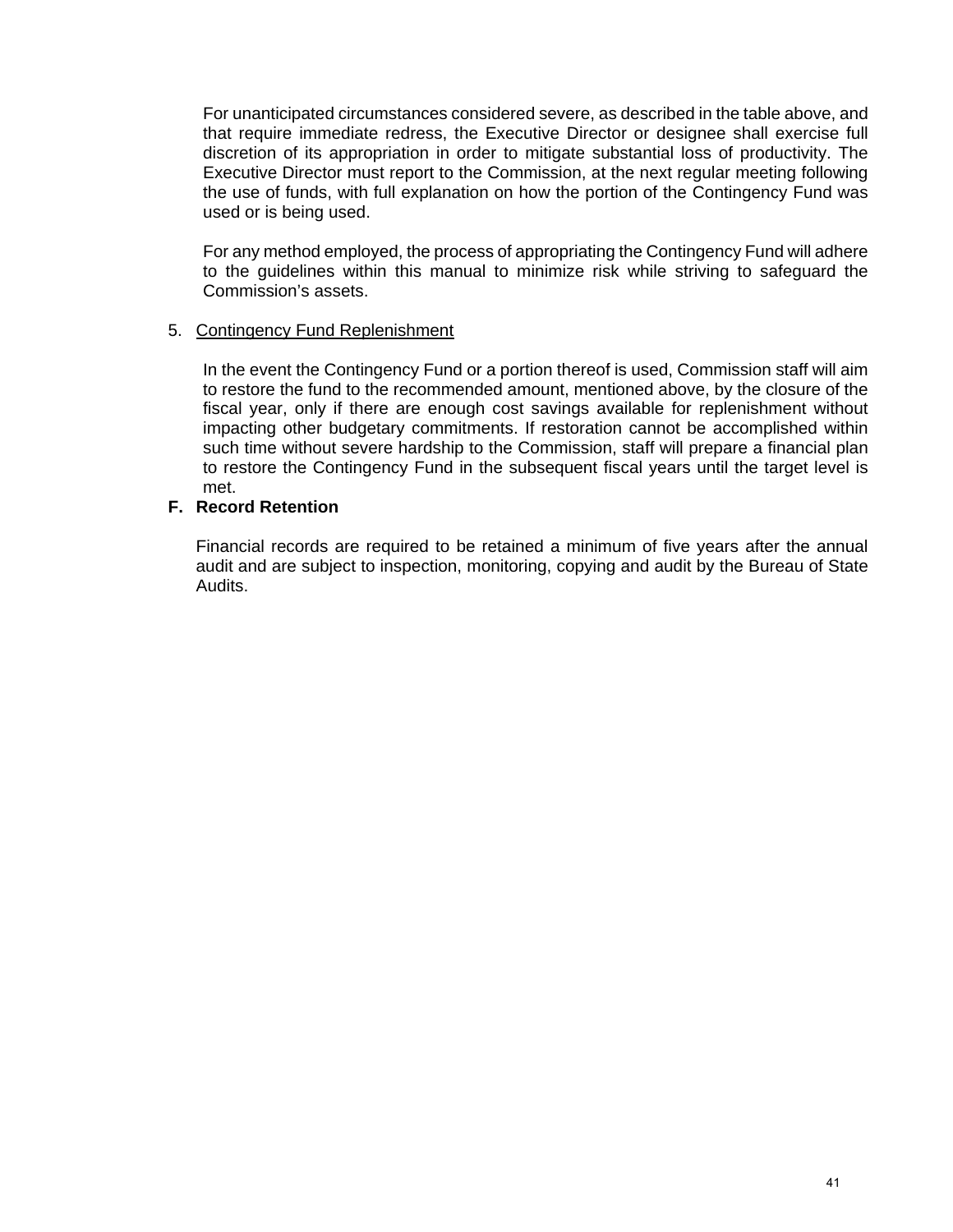# **APPENDIX A**

#### **Glossary of Terms**

## **Accounting Procedures**

The day-to-day operation of a particular system so that accounting information will be reflected in the accounting records in a consistent, proper and orderly manner.

#### **Accounting System**

All the records, formal and informal, together with the procedures related to the assembling, classifying, recording and reporting of information concerning the financial operations and conditions of a fiscal entity.

#### **Accrual Basis of Accounting**

Transactions are recorded when they occur regardless of when cash is paid or received. Commissions use a modified form of accrual accounting (see Modified Accrual Basis) for Governmental funds. However, the accrual basis of accounting is used for the preparation of annual government-wide financial statements where governmental reported (governmental activities are defined later).

#### **Administrative Costs**

Costs incurred for a common or joint purpose that benefits more than one cost objective, supports the general management and administration of a First 5 Commission, and/or those costs not readily assignable to a specifically benefited cost objective.

#### **Advance Payment**

Any payment made to a contractor before work has been performed or goods have been delivered.

#### **Appropriation**

A statutory authorization granted by the legislative body to an agency allowing it to incur obligations and make expenditures for specific purposes within a specified period of time and generally for a maximum dollar amount.

#### **Assigned**

Amounts that are intended by the district to be used for specific purposes, but are neither restricted nor limited, shall be reported as assigned fund balance. Intent may be expressed by the board itself or a subordinate high-level body or official possessing the authority to assign amounts to be used for specific purposes in accordance with policy established by the board. This would include ANY activity reported in a fund other than the general fund that is not otherwise restricted more narrowly by the above definitions.

#### **Automated Clearing House (ACH)**

ACH payment is the method of electronic remittance to individuals or entities that are made electronically within the banking system.

#### **Balance Sheet**

The financial statement disclosing the assets, liabilities and equity of the governmental funds (which includes general funds and special revenue funds). Governments are also required to disclose assets, liabilities and equity on a "government-wide entity" basis, using accrual accounting. This is known as the Statement of Net Assets.

#### **Budget**

A plan of proposed expenditures and the means of financing them with respect to a specific period of time.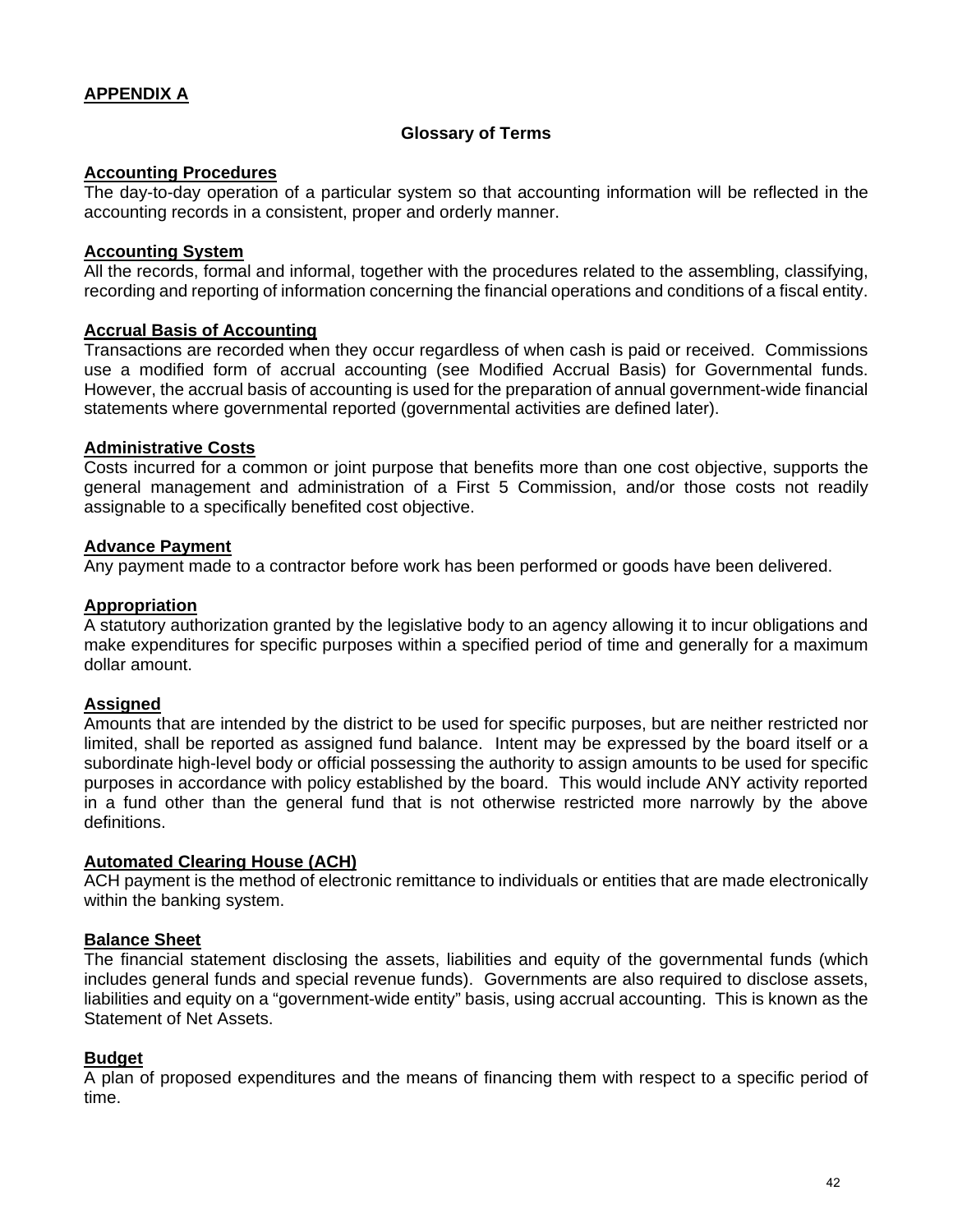# **Cash**

Currency, checks, postal and express money orders, and banker's drafts on deposit.

# **Capital Assets**

Land, improvements to land, easements, buildings, building improvements, vehicles, machinery, equipment, works of art and historical treasures, infrastructure, and all other tangible assets that are used in operations and that have initial useful lives extending beyond a single reporting period. Capital assets historically were also referred to as fixed assets, but that terminology is no longer used in practice.

#### **Cash Basis of Accounting**

Basis of accounting that recognizes transactions or events when related cash amounts are received or disbursed.

# **Chart of Accounts**

A numeral listing of all assets, liability, fund balance/equity, revenue and expenditure accounts used to record accounting transactions.

#### **Committed**

Includes amounts that are committed for specific purposes by formal action of the school board. Amounts classified as "committed" are not subject to legal enforceability like restricted fund balance; however, those amounts cannot be used for any other purpose unless the board removes or changes the limitation by taking the same form of action it employed to previously impose the limitation.

# **Compensated Absences**

A liability for future personal, major medical and other leave benefits accrued by an employee and for which the employee may be paid upon termination of employment.

## **Contingency**

A provision to cover an unexpected expense, future event or circumstance that is possible but cannot be predicted with complete certainty.

# **Contract**

A legally binding agreement between two parties for the provision of goods or services.

# **Electronic Funds Transfer (EFT)**

EFT is a system of transferring money from one bank account directly to another without paper money changing hands.

#### **Encumbrances**

Contractual obligations to make future payments. Encumbrances represent the estimated amount of future expenditures that will result when, for example, purchase orders are placed and contracts are signed. Since the amount of an appropriation cannot be legally exceeded, the placing of purchase orders and the signing of contracts are critical events in controlling the Commissions' funds. The financial resources of a fund are said to be encumbered when a transaction is executed that requires performance on the part of another party before the Commission becomes liable to perform its part of the transaction (make payment to the entity).

#### **Evaluation Costs**

Costs incurred by First 5 Commissions in the evaluation of funded programs, in accordance with their accountability framework, and data collection and evaluation for required reporting to state and local stakeholders

#### **Expenditures**

Take place when a vendor or contractor performs on a contract or a purchase order, as well as when goods or services are received. An expenditure and a corresponding liability or cash disbursement will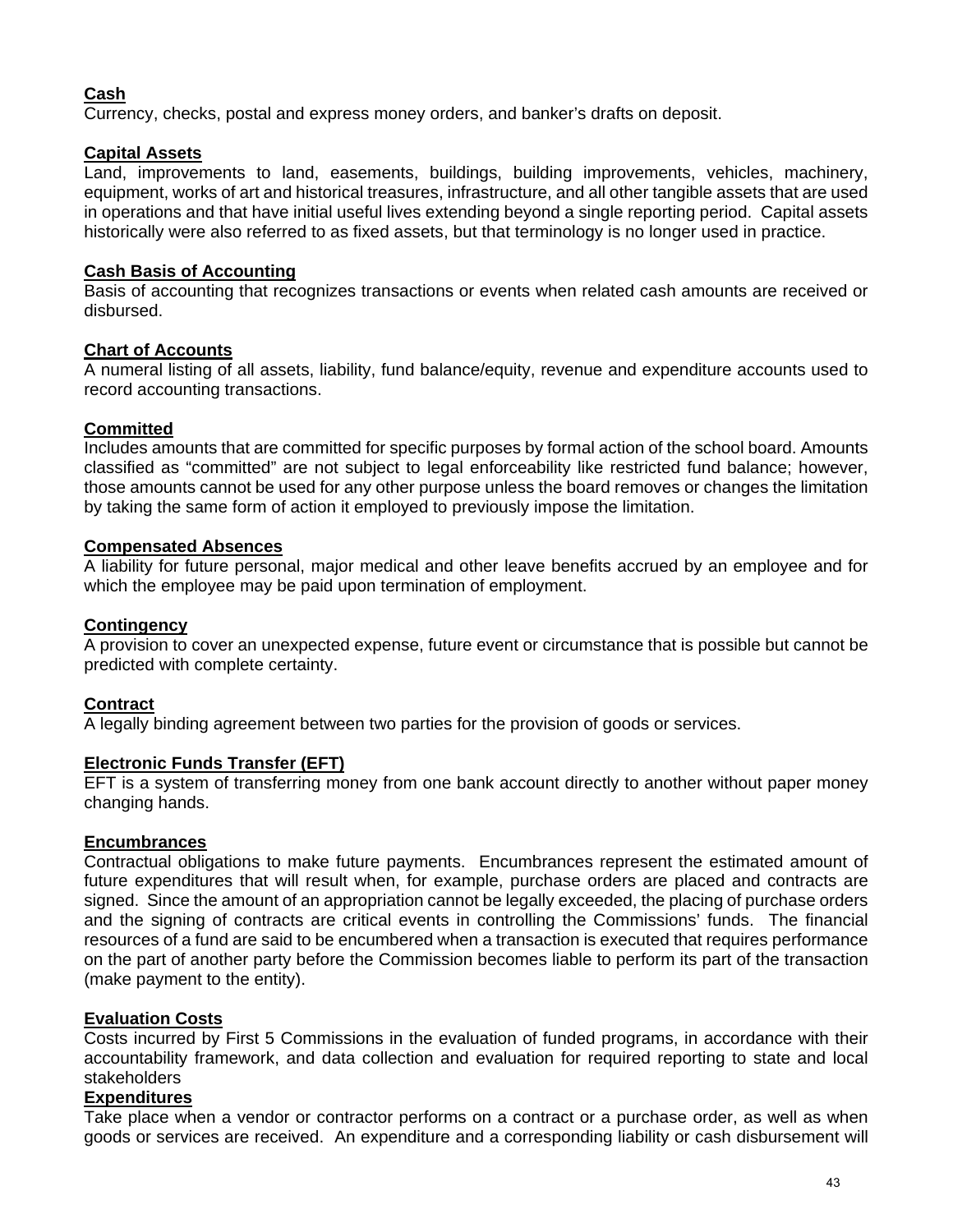be recorded at the time goods or services are received or at the time funds are granted to an authorized recipient.

# **Fiduciary Funds**

Funds used to report assets held in a trustee or agency capacity for others and which therefore cannot be used to support the government's own programs. The fiduciary fund category includes pension (and other employee benefit) trust funds, investment trust funds, private-purpose trust funds, and agency funds.

#### **Fixed Assets**

Assets of a long-term nature which are intended to be held or used. These include land, buildings, improvements, machinery, furniture and other equipment.

#### **Fund Balance**

The value of the funds available to the Commission. Fund balance is the difference between fund assets and fund liabilities of governmental funds.

#### **GAAP**

Abbreviation for "Generally Accepted Accounting Principles," which are conventions, rules, and procedures that serve as the norm for the fair presentation of financial statements. The Governmental Accounting Standards Board (GASB) is responsible for setting GAAP for state and local governments.

#### **Governmental Accounting Standards Board (GASB)**

Ultimate authoritative accounting and financial reporting stand-setting body for state and local governments. The GASB was established in June 1984.

#### **Governmental Accounting**

The activity of analyzing, recording, summarizing, reporting and interpreting the financial transactions of governmental units and agencies.

#### **Governmental Funds**

Funds generally used to account for tax-supported activities. There are five different types of governmental funds: the general fund, special revenue funds, debt service funds, capital projects funds, and permanent funds.

#### **Internal Control**

The methods and measures adopted within a fund or agency to safeguard its assets, check the accuracy and reliability of its accounting data, promote operational efficiency, and encourage adherence to prescribed managerial policies.

#### **Long-term Financial Plan**

A plan that assesses the long-term financial implications of current and proposed policies, programs, and assumptions and develops appropriate strategies to achieve its goals. A financial plan illustrates the likely financial outcomes of particular courses of actions or factors affecting the environment in which the government operates. A financial plan is not a forecast of what is certain to happen but rather a device to highlight significant issues or problems that must be addressed if goals are to be achieved.

#### **Modified Accrual Basis of Accounting**

The basis of accounting adapted to government fund accounting where revenues are recognized when received in cash or when resources are considered available (except for material or available revenues which shall be accrued to reflect properly the taxes levied and the revenues earned – not applicable to county Commissions). Expenditures are recognized when the related fund liability is incurred.

# **Non-Spendable**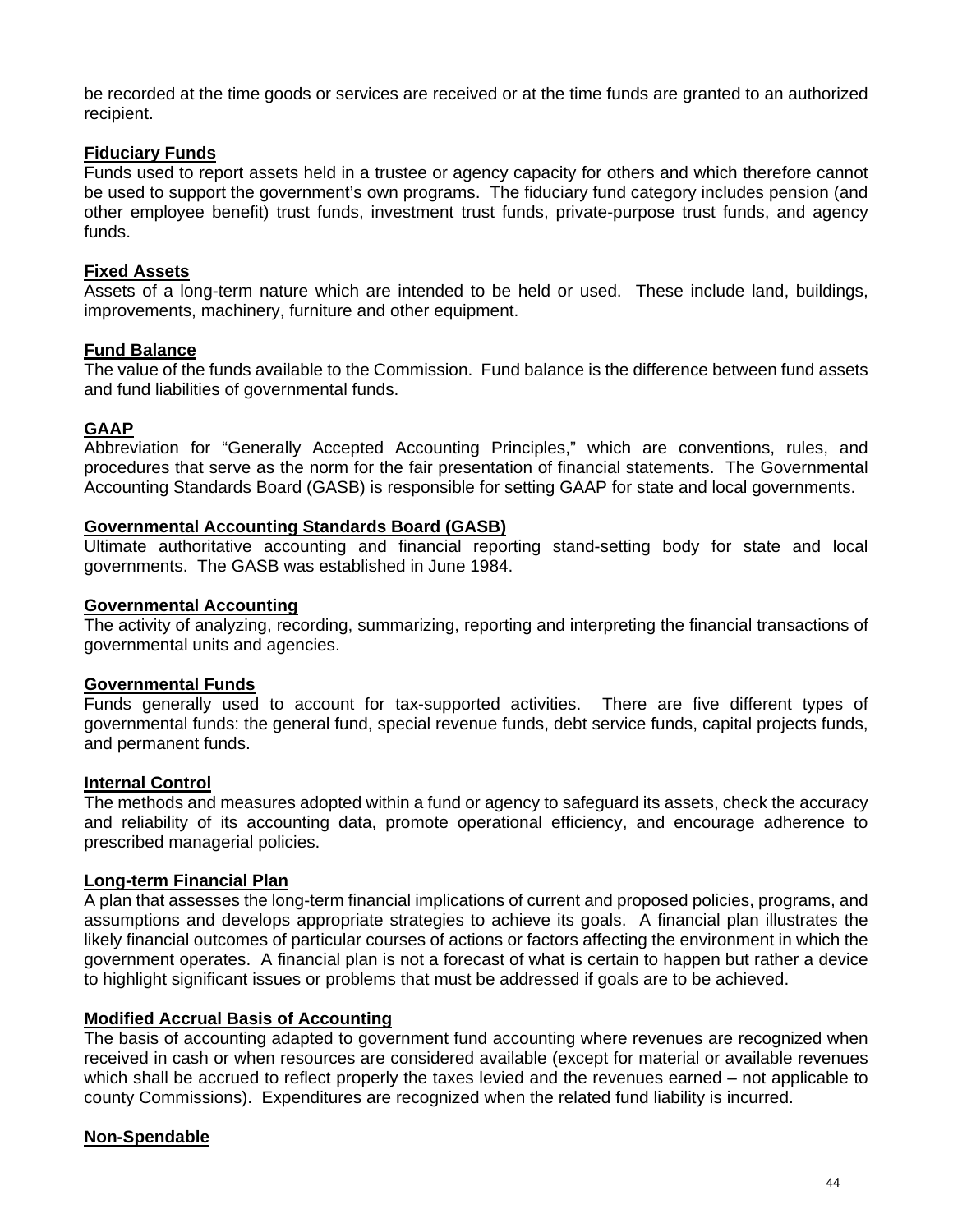Includes amounts either not in spendable form or legally or contractually required to be maintained intact. This would include inventory, prepaids, and non-current receivables.

#### **Program Costs**

Costs incurred by local First 5 Fresno Commissions readily assignable to a program, grantee, or service provider (other than post-contract program evaluation activities) and/or in the execution of direct service provision.

#### **Progress Payments**

Partial payments related to steps or phases toward the completion of the required services under a contract.

#### **Progress Reports**

A report on contract performance or fiscal compliance made at specific interval during the term of a contract.

#### **Proprietary Funds**

Funds that focus on the determination of operating income, changes in net assets (or cost recovery), financial position, and cash flows. There are two different types of proprietary funds: enterprise funds and internal service funds.

#### **Purchase Order**

A document that authorizes the delivery of specified merchandise or the rendering of certain services.

#### **Reserve Fund Balance**

The portion of a government funds' balance that is not available for appropriation (i.e., not available for the following period's budget). Legal restrictions or even third-party entities may impose a limitation on the use of funds or resources that may not be available for spending.

#### **Restricted**

Reflects the same definition as restricted net assets: constraints placed on the use of amounts are either externally imposed by creditors (such as through debt covenants), grantors, contributors, or laws or regulations of other governments; or imposed by law through constitutional provisions or enabling legislation. This would generally include amounts in bonded capital projects funds, debt service funds, and cafeteria and center program funds funded with federal program dollars.

#### **Statement of Activities**

A government-wide presentation of its activities by function or program using the accrual basis of accounting. The statement presents revenues, expenditures, and a reconciliation of net assets.

#### **Statement of Net Assets**

The government-wide presentation of assets, liabilities and equity of governmental activities which includes all funds. It is the government-wide balance sheet. The Statement of Net Assets is presented on an accrual basis.

#### **Statute**

A law enacted by the legislature.

#### **Unassigned**

Includes any remaining amounts after applying the above definitions. Planned spending in the subsequent year's budget would be included here and can no longer be described as "designated" unless formally committed or assigned.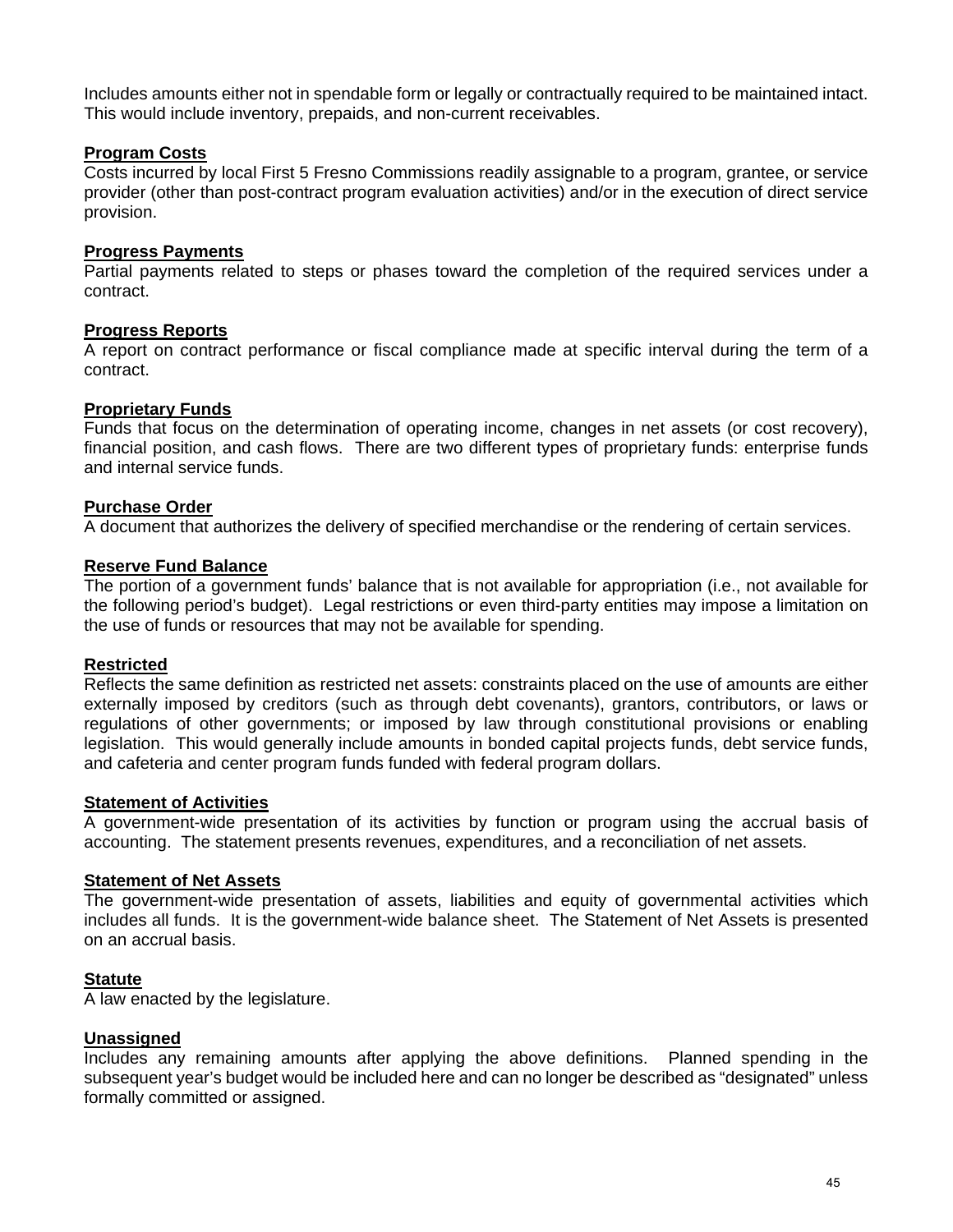# *FIRST 5 FRESNO COUNTY ADMINISTERED BY CHILDREN & FAMILIES COMMISSION OF FRESNO COUNTY*

# *FINANCE AND PROGRAM REVIEW COMMITTEE April 5, 2017 – 1:00 p.m.*

# **2405 Tulare St. Fresno, CA 93721**

# **AGENDA ITEM NO. 5**

TO: Children & Families Commission of Fresno County

FROM: Emilia Reyes, Executive Director

SUBJECT: Resources, Information, Support and Education for Families (RISE) VISTA Program

#### **RECOMMENDED ACTION:**

Review and approve for full Commission consideration an agreement with Prevent Child Abuse California to participate in the AmeriCorps RISE VISTA program, in an amount not to exceed \$17,000 for 12 months.

#### **BACKGROUND:**

VISTA (Volunteers in Service to America) is part of a federally funded service initiative, organized by Prevent Child Abuse California, in which individuals help communities meet specific needs through indirect service. The primary goal of the program is to support local agencies' and community organizations' efforts to achieve long-term solutions aimed at ending poverty through capacity building and fostering partnerships.

First 5 Fresno County has been an AmeriCorps VISTA partner site since fiscal year 2012-2013. Through this partnership, four individual VISTA members have served alongside F5FC on such projects as The Children's Movement of Fresno, the Fresno County Birth-to-Third-Grade Initiative, and First 5 IMPACT.

The 2017-2018 VISTA would work with F5FC to lead, facilitate and support a broad range of efforts including, but not limited to, First 5 IMPACT (increasing the quality of early learning settings), Help Me Grow (creating an effective system for connecting at-risk children with services), and the Lighthouse for Children Community Learning Center (improving the coordination and integration of services and activities offered to children, families, and community partners).

**Alignment with 2013-2020 Strategic Plan:** The RISE VISTA program aligns with Tier 3: Early Childhood System of Care - Goal 5 (Early Childhood Systems and Network Improvement).

F5FC understands that achieving its long-term outcome of reading on grade level by the third grade cannot be achieved alone. Thus, this funding recommendation aligns with the Commission's intent to facilitate coordination and integration of services and develop strategic partnerships that support children ages 0-5 and their families.